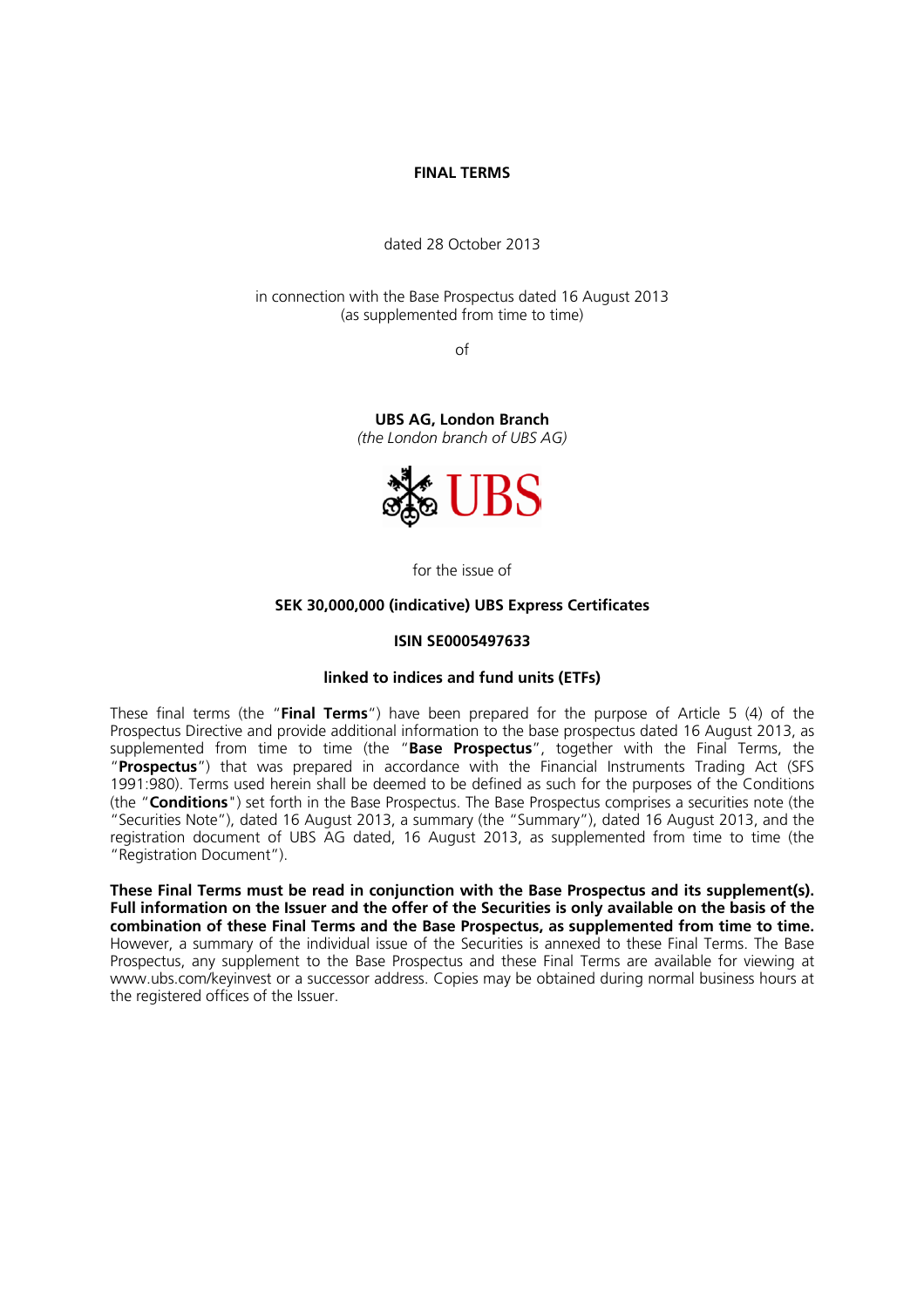| <b>TABLE OF CONTENTS</b>                                  |       |
|-----------------------------------------------------------|-------|
|                                                           | PAGE: |
| <b>OVERVIEW ON THE SECURITY STRUCTURE</b>                 | 3     |
| <b>PART A - PRODUCT TERMS</b>                             | 4     |
| <b>PART B - OFFERING AND SALE</b>                         | 13    |
| I. Offering for Sale and Issue Price                      | 13    |
| II. Subscription, Purchase and Delivery of the Securities | 14    |
| <b>PART C - OTHER INFORMATION</b>                         | 15    |
| I. Listing and Trading                                    | 15    |
| II. Commissions paid by the Issuer                        | 15    |
| III. Rating                                               | 15    |
| IV. Consent to Use of Prospectus                          | 15    |
| V. Indication of Yield                                    | 16    |
| VI. Other information about the Securities                | 16    |
| <b>PART D - COUNTRY SPECIFIC INFORMATION</b>              | 17    |
| <b>PART E - INFORMATION ABOUT THE UNDERLYING</b>          | 18    |
| ANNEX TO THE FINAL TERMS: ISSUE SPECIFIC SUMMARY          | 21    |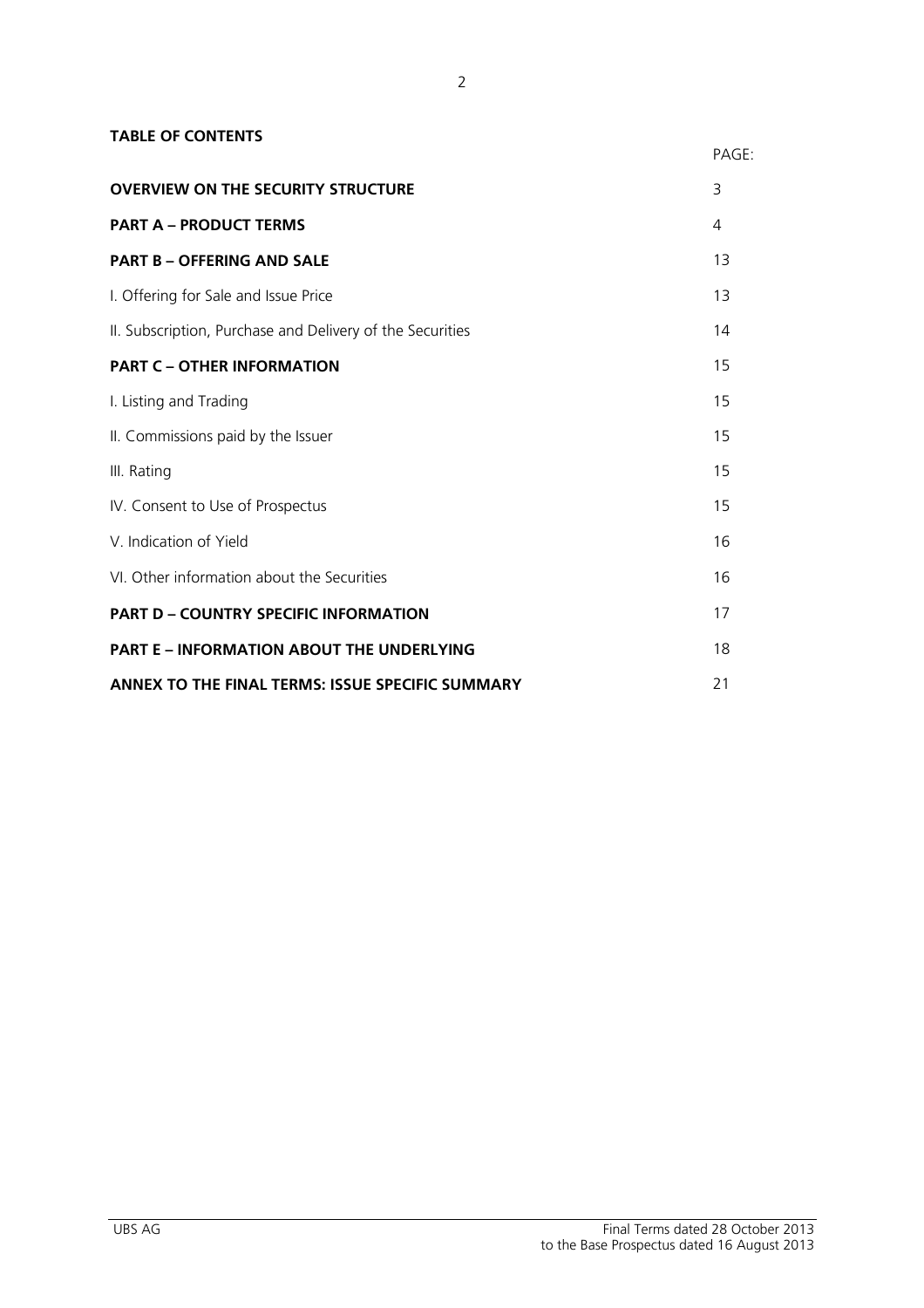### **OVERVIEW ON THE SECURITY STRUCTURE**

### **Autocallable / Express Securities**

UBS Autocallable/Express Securities are suitable for Securityholders expecting the price of the Underlying(s) to reach certain level(s), as specified in the applicable Product Terms so that the product can early redeem.

In case the price of the Underlying(s) reaches certain level(s) on specific Observation Dates, as specified in the applicable Product Terms, the Securities will be early redeemed prior to the Maturity Date.

If the UBS Autocallable/Express Securities did not expire early on any of the previous Observation Dates, the UBS Autocallable/Express Security will be redeemed at the Maturity Date, as specified in the applicable Product Terms. The Redemption Amount in the Redemption Currency depends on the individual product structure, as specified in the applicable Product Terms.

The Redemption Amount may be determined by reference to the performance of one or more Underlying(s), as specified in the relevant Product Terms.

Payment of Coupon or other proceeds linked to the Underlying(s)

In addition, and as specified in the relevant Product Terms, the Securityholder may during the term of the UBS Autocallable/Express Securities be entitled to receive payment of a Coupon or other proceeds, if applicable, as specified in the Product Terms. Such payment may, as specified in the applicable Product Terms, be unconditional or conditional upon a specific performance of the Underlying(s) described in the applicable Product Terms.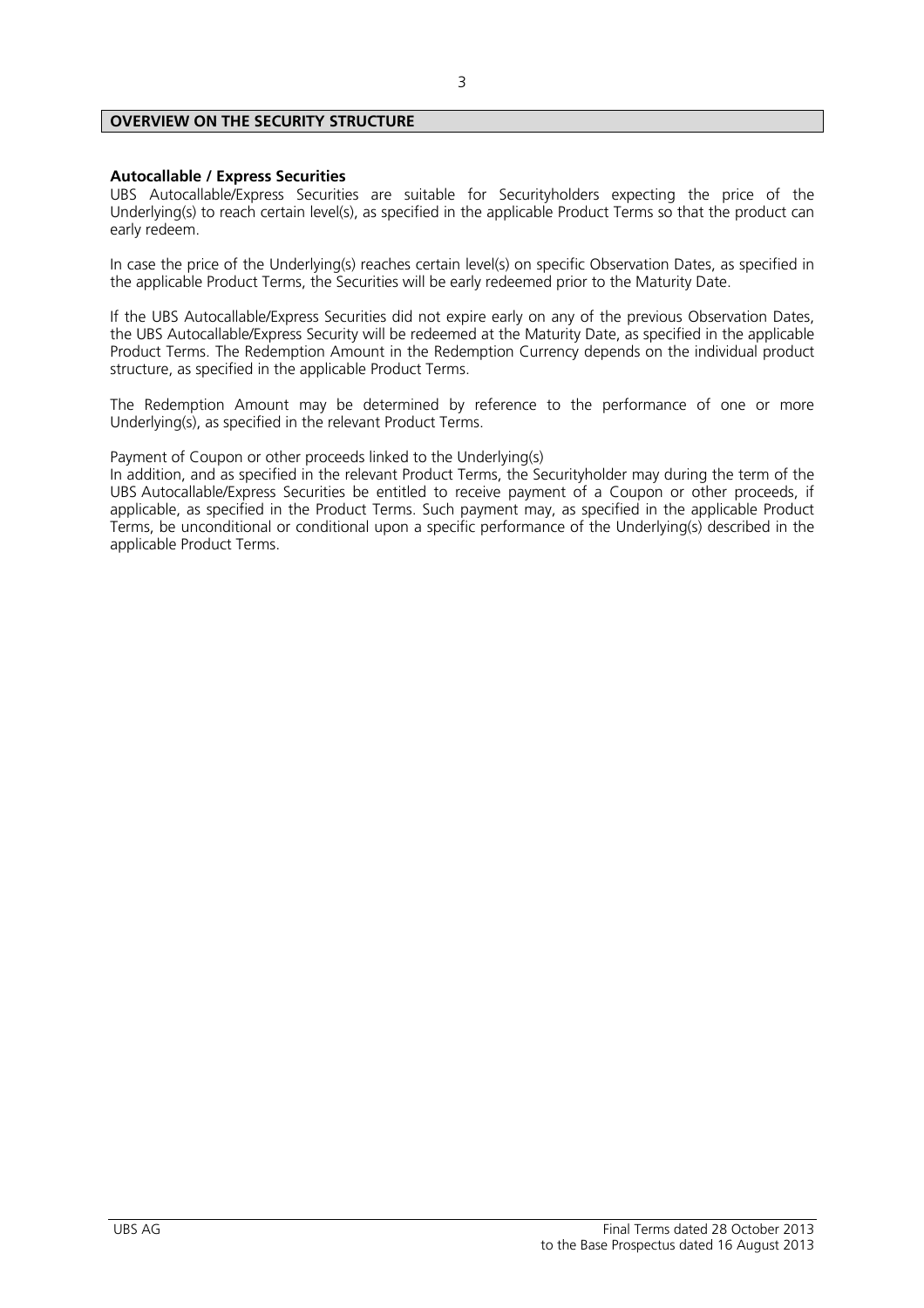### **PART A – PRODUCT TERMS**

The following "**Product Terms**" of the Securities shall, for the relevant Securities, complete and put in concrete terms the General Conditions for the purposes of such Securities. A version of these Product Terms as completed and put in concrete terms for the specific issue will be contained in the applicable Final Terms and must be read in conjunction with the General Conditions.

The Product Terms are composed of

# Part 1: Key Terms and Definitions of the Securities<br>Part 2: Special Conditions of the Securities

### **Special Conditions of the Securities**

Product Terms and General Conditions together constitute the "**Conditions**" of the relevant Securities.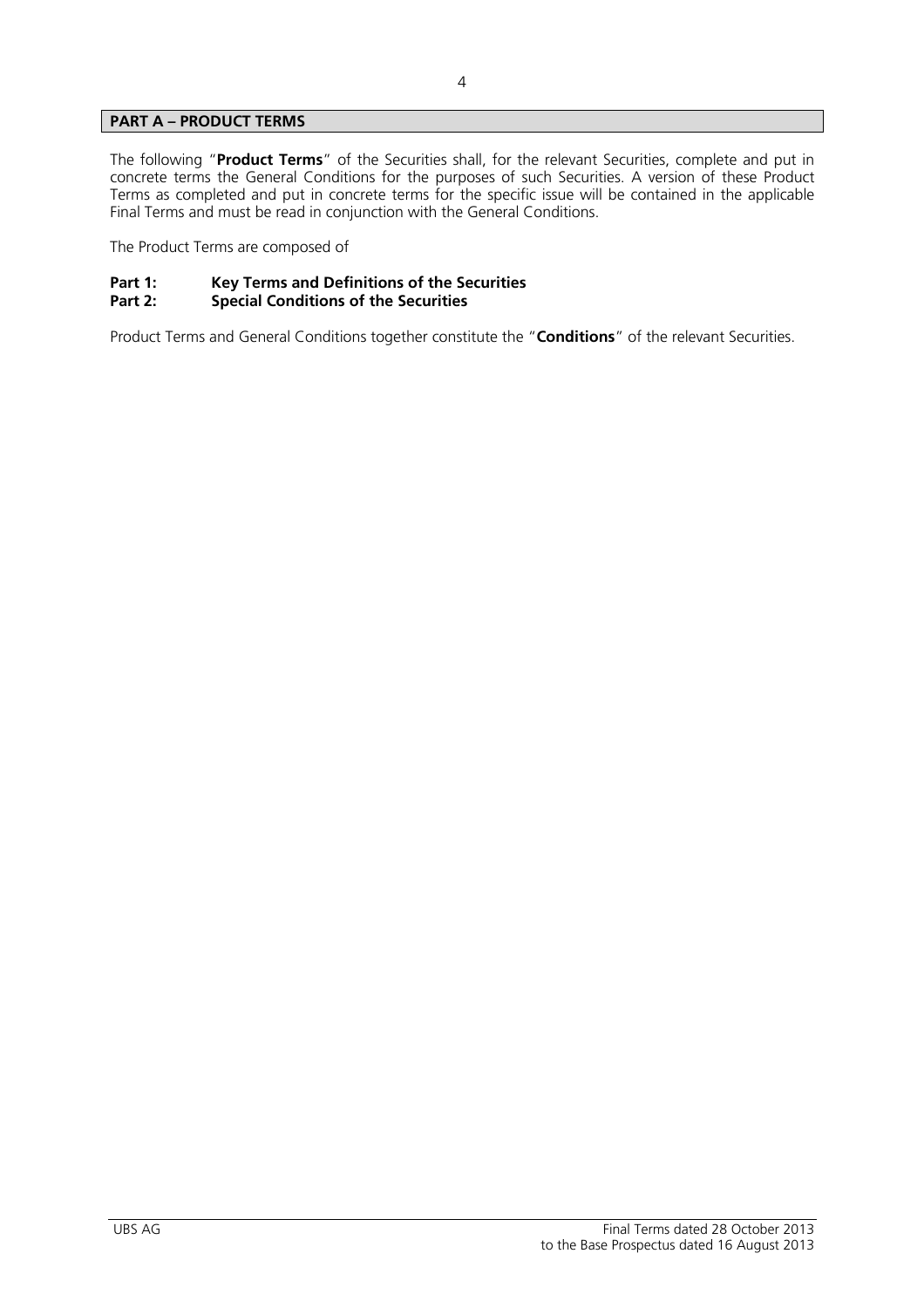### **Part 1: Product Terms: Key Terms and Definitions of the Securities**

*The Securities use the following definitions and have, subject to an adjustment according to the Conditions of the Securities, the following key terms, both as described below in alphabetical order. The following does not represent a comprehensive description of the Securities, and is subject to and should be read in conjunction with the Conditions of the Securities. The following use of the symbol "\*" in the Key Terms and Definitions of the Securities indicates that the relevant determination will be made by the Calculation Agent or the Issuer, as the case may be, and will be published without undue delay thereafter in accordance with the applicable legal requirements of the relevant jurisdiction.* 

| Α.                            |                                                                                                                                                                                                                                                                                                                    |
|-------------------------------|--------------------------------------------------------------------------------------------------------------------------------------------------------------------------------------------------------------------------------------------------------------------------------------------------------------------|
| <b>Additional Amount:</b>     | The Additional Amount <sub>(k=1)</sub> in relation to the Observation Date <sub>(k=1)</sub> equals<br>0.10 (indicative),<br>the Additional Amount <sub>(k=2)</sub> in relation to the Observation Date <sub>(k=2)</sub> equals                                                                                     |
|                               | 0.10 (indicative), and<br>the Additional Amount <sub>(k=3)</sub> in relation to the Observation Date <sub>(k=3)</sub> equals<br>0.30 (indicative).                                                                                                                                                                 |
|                               | The term "Additional Amount" denotes a factor and shall also refer to all<br>Additional Amounts $(k=1)$ to $(k=3)$ .                                                                                                                                                                                               |
|                               | The Additional Amount will be fixed on the Fixing Date. *                                                                                                                                                                                                                                                          |
| В.<br><b>Banking Day:</b>     | The Banking Day means each day on which the banks in Stockholm,<br>Sweden, are open for business and the Clearing System settles securities<br>dealings.                                                                                                                                                           |
| C.<br><b>CA Rules:</b>        | CA Rules means the Swedish Financial Instruments Accounts Act (lag<br>(1998:1479) om kontoföring av finansiella instrument) as well as any<br>regulation and operating procedure applicable to and/or issued by the<br>Clearing System.                                                                            |
| <b>Clearing System:</b>       | Clearing System means Euroclear Sweden AB, Klarabergsviadukten 63,<br>S-111 64 Stockholm, Sweden, in its capacity as central securities depositary<br>under the Swedish Financial Instruments Accounts Act (Sw. lag<br>(1998:1479) om kontoföring av finansiella instrument) or any successor in<br>this capacity. |
| Е.<br><b>Expiration Date:</b> | The Expiration Date means 12 December 2016.                                                                                                                                                                                                                                                                        |
| F.<br><b>Fiscal Agent:</b>    | The Fiscal Agent means UBS Limited c/o UBS Deutschland AG,<br>Bockenheimer Landstrasse 2-4, 60306 Frankfurt am Main, Federal Republic<br>of Germany.                                                                                                                                                               |
| <b>Fixing Date:</b>           | The Fixing Date means 12 December 2013.                                                                                                                                                                                                                                                                            |
|                               | If this day is not an Underlying Calculation Date in relation to an<br>Underlying <sub>(i)</sub> the immediately succeeding Underlying Calculation Date is<br>deemed to be the Fixing Date in relation to all Underlyings.                                                                                         |
|                               | In the case of abbreviation or extension of the Subscription Period the                                                                                                                                                                                                                                            |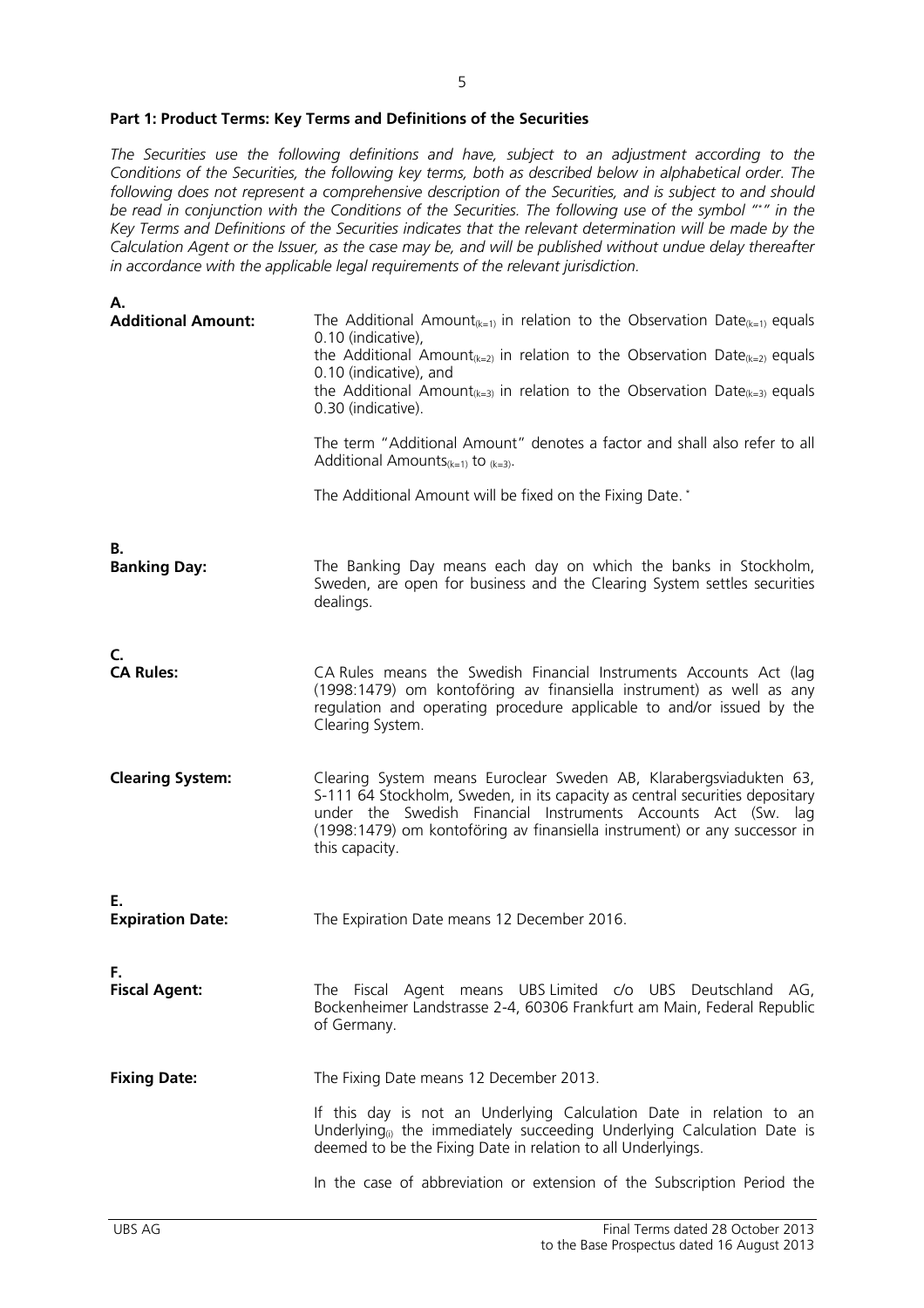|                                    | Fixing Date may be changed accordingly.                                                                                                                                                                                                                                                                                                                                                                   |
|------------------------------------|-----------------------------------------------------------------------------------------------------------------------------------------------------------------------------------------------------------------------------------------------------------------------------------------------------------------------------------------------------------------------------------------------------------|
| <b>Fixing Time:</b>                | The Fixing Time equals<br>- in relation to the Underlyings <sub>(i=1)</sub> to $_{(i=2)}$ the time of official determination<br>of the closing price of the respective Underlying <sub>(i)</sub> by the Index Sponsor,<br>and<br>- in relation to the Underlyings <sub>(i=3)</sub> to $_{(i=4)}$ the time of official determination<br>of the closing price of the respective Underlying <sub>(i)</sub> . |
| ı.<br><b>Initial Payment Date:</b> | The Initial Payment Date means 27 December 2013.                                                                                                                                                                                                                                                                                                                                                          |
|                                    | In the case of abbreviation or extension of the Subscription Period the<br>Initial Payment Date may be changed accordingly.                                                                                                                                                                                                                                                                               |
| <b>Issue Date:</b>                 | The Issue Date means 27 December 2013.                                                                                                                                                                                                                                                                                                                                                                    |
|                                    | In the case of abbreviation or extension of the Subscription Period the Issue<br>Date may be changed accordingly.                                                                                                                                                                                                                                                                                         |
| Issuer:                            | The Issuer means UBS AG, Bahnhofstrasse 45, 8001 Zurich, Switzerland,<br>and Aeschenvorstadt 1, 4051 Basel, Switzerland, acting through its London<br>Branch, 1 Finsbury Avenue, London EC2M 2PP, United Kingdom.                                                                                                                                                                                         |
| <b>Issuing Agent:</b>              | The Issuing Agent means SEB Merchant Banking, Securities Services,<br>S-106 40 Stockholm, Sweden, or any successor in this capacity. As long as<br>any Security is outstanding, there will at all times be an Issuing Agent duly<br>authorised as such under the CA Rules with regard to the Securities.                                                                                                  |
| L.<br><b>Loss Threshold:</b>       | The Loss Threshold <sub>(i)</sub> of the Underlying <sub>(i)</sub> equals 55 % of the Reference Level<br>of the Underlying <sub>(i)</sub> (one (1) unit of the Underlying Currency equals one (1)<br>unit SEK, "Quanto SEK").                                                                                                                                                                             |
|                                    | The term "Loss Threshold" shall also refer to all Loss Thresholds <sub>(i=1)</sub> to $_{(i=4)}$ .                                                                                                                                                                                                                                                                                                        |
|                                    | The Loss Threshold will be fixed at the Fixing Time on the Fixing Date.*                                                                                                                                                                                                                                                                                                                                  |
| М.<br><b>Manager:</b>              | The Manager means UBS Limited, 1 Finsbury Avenue, London EC2M 2PP,<br>United Kingdom.                                                                                                                                                                                                                                                                                                                     |
| <b>Maturity Date:</b>              | The Maturity Date means the twelfth Banking Day (i) after the relevant<br>Valuation Date, (ii) in case of an early expiration after the Early Expiration<br>Date and (iii) in the case of a Termination by the Issuer in accordance with<br>§ 8 of the Conditions of the Securities, after the Termination Date.                                                                                          |
| <b>Minimum Trading Size:</b>       | The Minimum Trading Size equals nominal SEK 10,000.00.                                                                                                                                                                                                                                                                                                                                                    |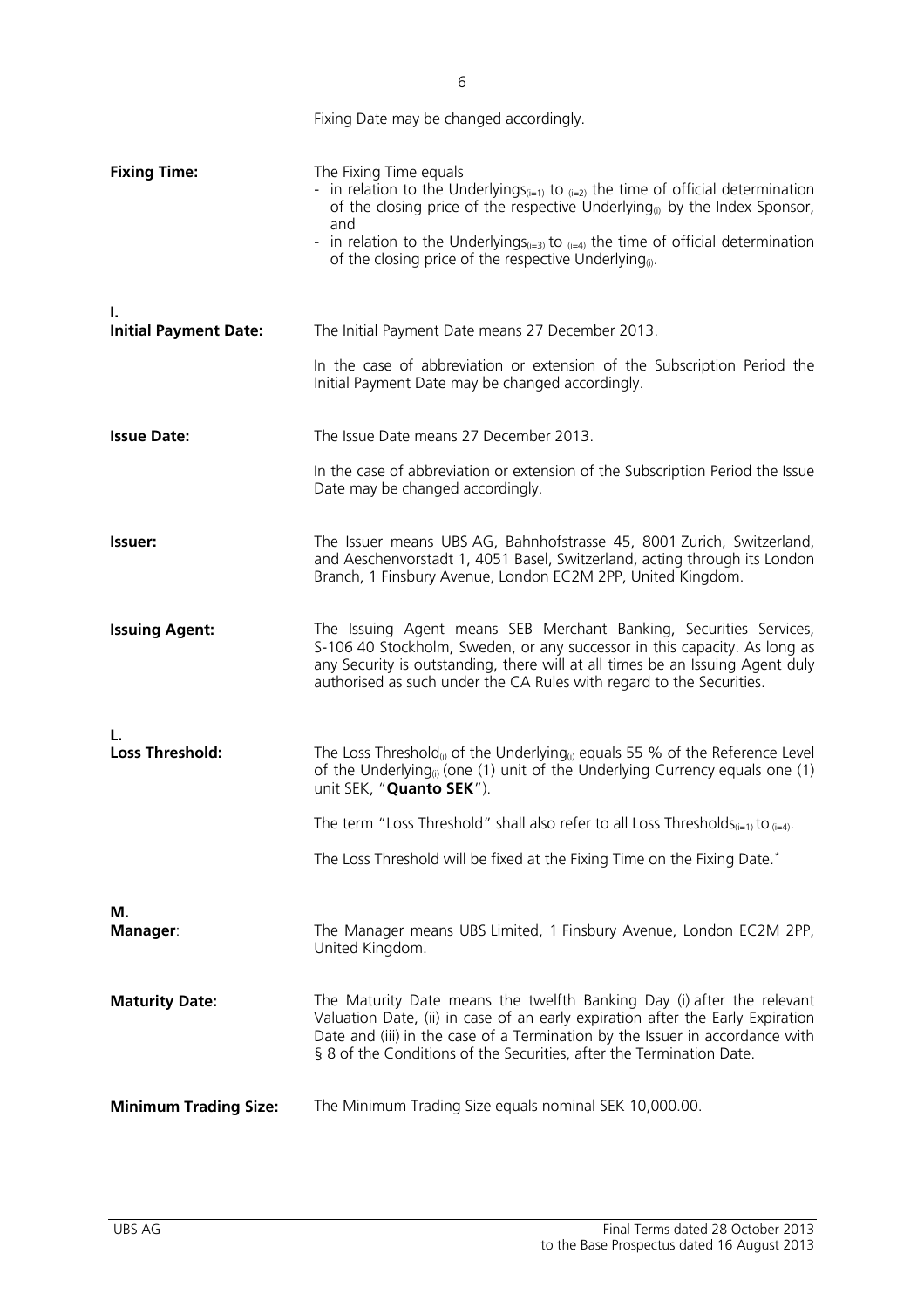| Ν.<br><b>Nominal Amount</b><br>(Denomination):                       | The Nominal Amount (Denomination) per Security equals SEK 10,000.00.                                                                                                                                                                                                                                                                                                                                                                                                                                                                                            |
|----------------------------------------------------------------------|-----------------------------------------------------------------------------------------------------------------------------------------------------------------------------------------------------------------------------------------------------------------------------------------------------------------------------------------------------------------------------------------------------------------------------------------------------------------------------------------------------------------------------------------------------------------|
| Ο.<br><b>Observation Date:</b>                                       | The Observation Date <sub>(k=1)</sub> means 12 December 2014,<br>the Observation Date <sub>(k=2)</sub> means 14 December 2015, and<br>the Observation Date <sub>(k=3)</sub> means the Expiration Date.<br>The term "Observation Date" shall also refer to all Observation Dates $_{(k=1)}$ to<br>$(k=3)$<br>If one of these days is not an Underlying Calculation Date in relation to an<br>Underlying <sub>(i)</sub> , the immediately succeeding Underlying Calculation Date is<br>deemed to be the relevant Observation Date in relation to all Underlyings. |
| Р.<br><b>Paying Agent:</b>                                           | Paying Agent means UBS Limited c/o UBS Deutschland AG,<br>The<br>Bockenheimer Landstrasse 2-4, 60306 Frankfurt am Main, Federal Republic<br>of Germany, and Skandinaviska Enskilda Banken, Stockholm (SEB),<br>Rissneleden 100, S-106 40 Stockholm, Sweden. The term "Paying Agent"<br>shall also refer to all Paying Agents including the Fiscal Agent.                                                                                                                                                                                                        |
| <b>Price of the Underlying:</b>                                      | The Price of the Underlying means<br>- in relation to the Underlyings <sub>(i=1)</sub> to $_{(i=2)}$ the closing price of the respective<br>Underlying <sub>(i)</sub> as calculated, determined and published by the Index<br>Sponsor, and<br>- in relation to the Underlyings <sub>(i=3)</sub> to $_{(i=4)}$ the closing price of the respective<br>Underlying $_{(i)}$ as calculated and published by the Relevant Exchange.                                                                                                                                  |
| R.<br><b>Redemption Currency:</b>                                    | The Redemption Currency means Swedish Krona ("SEK").                                                                                                                                                                                                                                                                                                                                                                                                                                                                                                            |
| <b>Reference Level:</b>                                              | The Reference Level <sub>(i)</sub> of the Underlying <sub>(i)</sub> equals the Price of the<br>Underlying <sub>(i)</sub> at the Fixing Time on the Fixing Date (one (1) unit of the<br>Underlying Currency equals one (1) unit SEK, " <b>Quanto SEK</b> ").<br>The term "Reference Level" shall also refer to all Reference Levels <sub>(i=1)</sub> to $_{(i=4)}$ .<br>The Reference Level will be fixed at the Fixing Time on the Fixing Date.*                                                                                                                |
| <b>Relevant Exchange:</b>                                            | The Relevant Exchange means<br>- in relation to the Underlyings $_{(i=1)}$ to $_{(i=2)}$ the stock exchange(s) on which<br>the Components comprised in the Index are traded, as determined by<br>the Index Sponsor and<br>- in relation to the Underlyings $(i=3)$ to $(i=4)$ NYSE Arca.                                                                                                                                                                                                                                                                        |
| <b>Relevant</b><br><b>Futures</b><br>and<br><b>Options Exchange:</b> | The Relevant Futures and Options Exchange means the futures and options<br>exchange(s), on which futures and option contracts on the Underlying are<br>primarily traded, as determined by the Calculation Agent.                                                                                                                                                                                                                                                                                                                                                |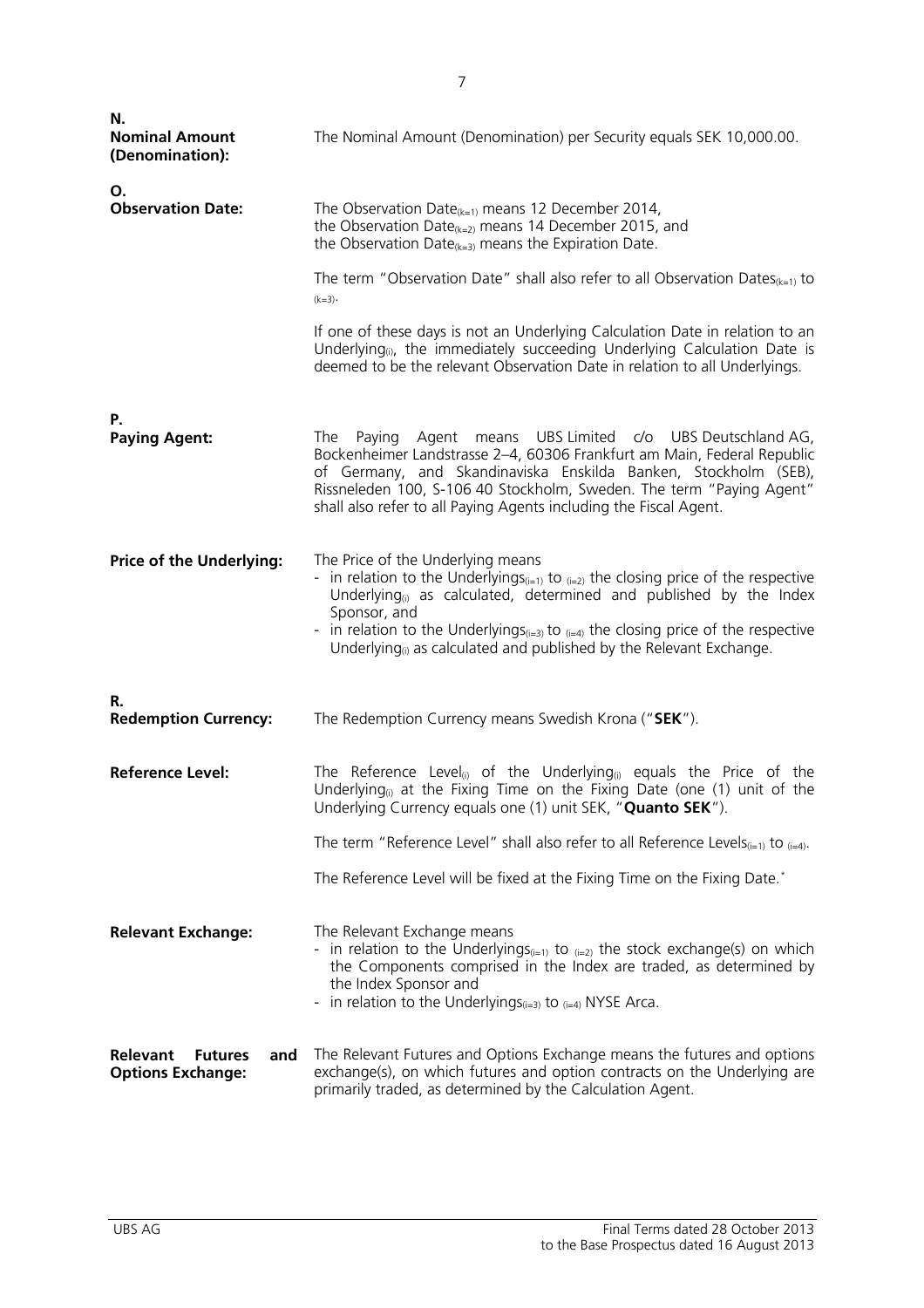| <b>Relevant Underlying:</b>              | Reference Level.                                                                                                                                                                                                                                                                                                                                                                                                                                                                                                                      | The Relevant Underlying means the Underlying <sub>(i)</sub> with the <b>lowest</b><br>performance with respect to the Settlement Price in relation to the                                                                                                                                                                                                                                                                                          |
|------------------------------------------|---------------------------------------------------------------------------------------------------------------------------------------------------------------------------------------------------------------------------------------------------------------------------------------------------------------------------------------------------------------------------------------------------------------------------------------------------------------------------------------------------------------------------------------|----------------------------------------------------------------------------------------------------------------------------------------------------------------------------------------------------------------------------------------------------------------------------------------------------------------------------------------------------------------------------------------------------------------------------------------------------|
| S.<br><b>Securities:</b>                 | Securities means the UBS Express Certificates issued by the Issuer in the<br>Aggregate Nominal Amount and with the Denomination of the Nominal<br>Amount with the following product features:                                                                                                                                                                                                                                                                                                                                         |                                                                                                                                                                                                                                                                                                                                                                                                                                                    |
|                                          | Participation Factor:<br>Leverage Factor:<br>Multiplier:<br>Multiplication Factor:<br>Reverse Structure:<br>Express Structure:<br>Thresholds / Limits:<br>Maximum Amount:<br>Relevant Underlying:<br>Physical Delivery:<br><b>Currency Conversion:</b><br>Capital Protection:<br>No pre-defined term:<br>Minimum Exercise Size:<br>Securityholder's General<br>Termination Right:<br>Quanto:<br>Consideration of Components:<br>Individual Determination:<br>Collective Determination:<br>Issuer's Call Right<br>Investor's Put Right | Not Applicable<br>Not Applicable<br>Not Applicable<br>Not Applicable<br>Not Applicable<br>Applicable<br>Applicable<br>Not Applicable<br>Applicable<br>Not Applicable<br>Not Applicable<br>Not Applicable<br>Not Applicable<br>Not Applicable<br>Not Applicable<br>Applicable<br>Not Applicable<br>Applicable<br>Not Applicable<br>Not Applicable<br>Not Applicable<br>The Securities are being issued in uncertificated and dematerialised form to |
| <b>Security Exchange:</b>                | Security Exchange means NASDAQ OMX Stockholm AB.                                                                                                                                                                                                                                                                                                                                                                                                                                                                                      | be registered in book-entry form at the Clearing System (also the<br>"Swedish Securities") and will not be represented by definitive securities.                                                                                                                                                                                                                                                                                                   |
| <b>Security Identification</b><br>Codes: | ISIN: SE0005497633, Valor: 22614765                                                                                                                                                                                                                                                                                                                                                                                                                                                                                                   |                                                                                                                                                                                                                                                                                                                                                                                                                                                    |
| <b>Settlement Price:</b>                 | The Settlement Price of the Underlying <sub>(i)</sub> equals the Price of the Underlying <sub>(i)</sub><br>on the Valuation Date at the Valuation Time (one (1) unit of the Underlying<br>Currency equals one (1) unit SEK, "Quanto SEK").                                                                                                                                                                                                                                                                                            |                                                                                                                                                                                                                                                                                                                                                                                                                                                    |
| Strike:                                  | The Strike <sub>(i), (k)</sub> of the Underlying <sub>(i)</sub> in relation to the Observation Date <sub>(k)</sub> will<br>be calculated according to the following formula:                                                                                                                                                                                                                                                                                                                                                          |                                                                                                                                                                                                                                                                                                                                                                                                                                                    |
|                                          |                                                                                                                                                                                                                                                                                                                                                                                                                                                                                                                                       | (95% - 20% x (k-1)) x Reference Level                                                                                                                                                                                                                                                                                                                                                                                                              |
|                                          | Where:<br>" $k$ " equals the number of the relevant Observation Date <sub>(k)</sub> , and<br>"Reference Level <sub>(i)</sub> " equals the Reference Level of the Underlying <sub>(i)</sub> .                                                                                                                                                                                                                                                                                                                                          |                                                                                                                                                                                                                                                                                                                                                                                                                                                    |
|                                          | SEK".                                                                                                                                                                                                                                                                                                                                                                                                                                                                                                                                 | One (1) unit of the Underlying Currency equals one (1) unit SEK, "Quanto                                                                                                                                                                                                                                                                                                                                                                           |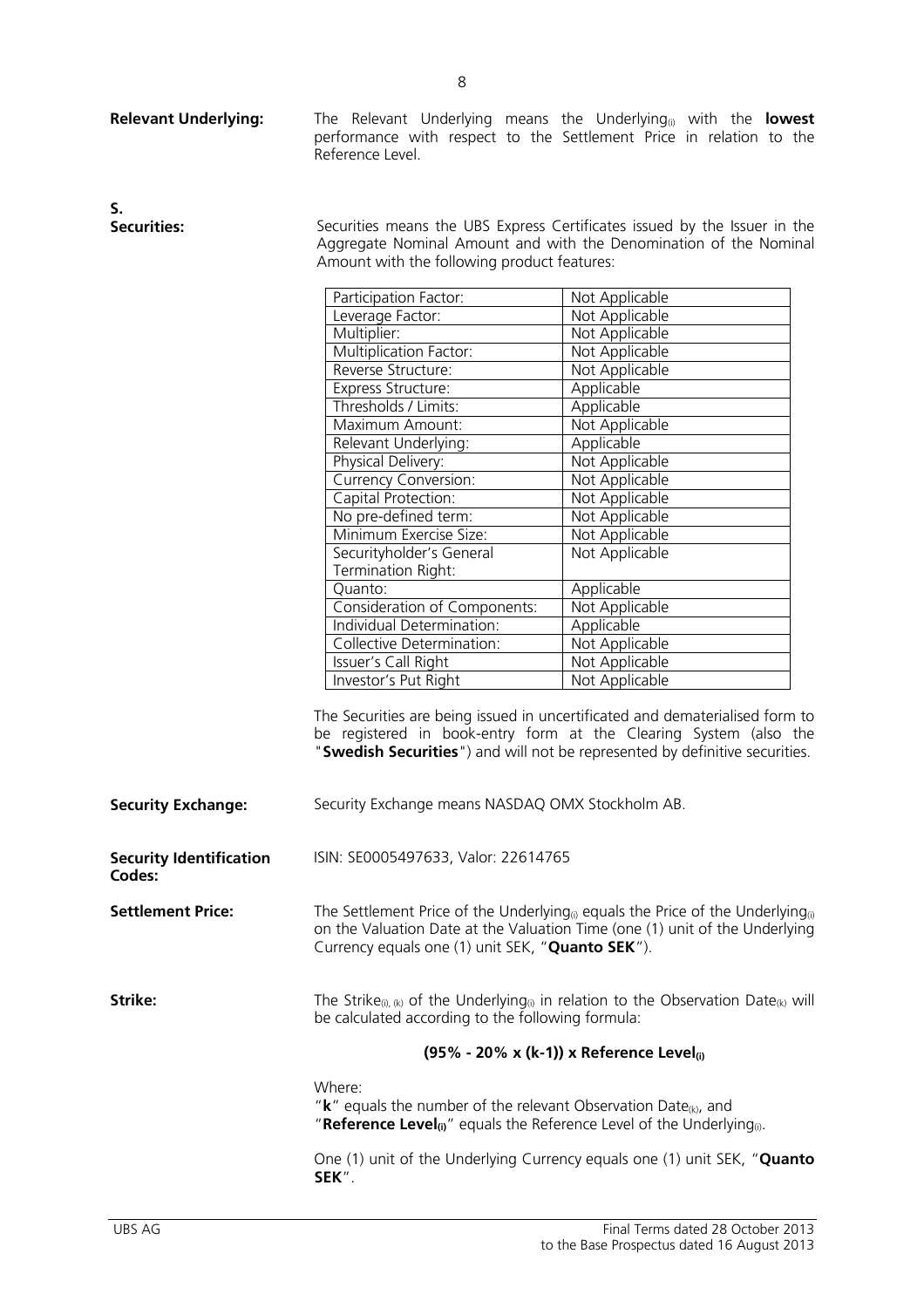|                                        | The term "Strike" shall also refer to all Strikes <sub>(i=1), (k=1)</sub> to $_{(i=4),(k=3)}$ .                                                                                                                                                                                                                                                                                                                                                                                                                                      |
|----------------------------------------|--------------------------------------------------------------------------------------------------------------------------------------------------------------------------------------------------------------------------------------------------------------------------------------------------------------------------------------------------------------------------------------------------------------------------------------------------------------------------------------------------------------------------------------|
|                                        | The Strike will be fixed at the Fixing Time on the Fixing Date.*                                                                                                                                                                                                                                                                                                                                                                                                                                                                     |
|                                        |                                                                                                                                                                                                                                                                                                                                                                                                                                                                                                                                      |
| Т.<br><b>Term of the Securities:</b>   | The Term of the Securities means the period, commencing on the Issue<br>Date and ending on the Expiration Date at the Valuation Time.                                                                                                                                                                                                                                                                                                                                                                                                |
| <b>Termination Amount:</b>             | The Termination Amount equals an amount in the Redemption Currency,<br>which is determined by the Calculation Agent at its reasonable discretion<br>and considering the then prevailing Price of the Underlying as the fair<br>market price of a Security at the occurrence of the termination of the<br>Securities.                                                                                                                                                                                                                 |
| U.<br><b>Underlyings:</b>              | The Underlying $_{(i=1)}$ equals the Hang Seng China Enterprises Index<br>(Bloomberg: HSCEI) (the "Index $_{(i=1)}$ "), as maintained, calculated and<br>published by Hang Seng Indexes Company Limited (the "Index<br>Sponsor $(i=1)$ "),                                                                                                                                                                                                                                                                                           |
|                                        | the Underlying <sub><math>(i=2)</math></sub> equals the RDX <sup>®</sup> – Russian Depositary Index (USD)<br>(Bloomberg: RDXUSD) (the "Index <sub>(i=2)</sub> "), as maintained, calculated and<br>published by Wiener Boerse AG (the "Index Sponsor $_{(i=2)}$ "),                                                                                                                                                                                                                                                                  |
|                                        | the Underlying $_{(i=3)}$ equals the WisdomTree India Earnings Fund ETF<br>(Bloomberg: EPI UP) (the "Fund Unit <sub>(i=1)</sub> ") in the WisdomTree India<br>Earnings Fund (the "Investment Fund $_{(i=1)}$ "), and                                                                                                                                                                                                                                                                                                                 |
|                                        | the Underlying $_{(i=4)}$ equals the iShares MSCI Brazil Index Fund ETF<br>(Bloomberg: EWZ UP) (the " <b>Fund Unit</b> $_{(i=2)}$ ") in the iShares MSCI Brazil<br>Index Fund (the "Investment Fund $_{(i=2)}$ ").                                                                                                                                                                                                                                                                                                                   |
|                                        | The term "Underlying" or "Index" and "Index Sponsor" or "Fund Unit"<br>and "Investment Fund", as the case may be, shall also refer to all<br>Underlyings(i=1) to (i=4) and to all Indices(i=1) to (i=2) and to all Index Sponsors(i=1)<br>to $(i=2)$ and to all Fund Units $(i=1)$ to $(i=2)$ and to all Investment Funds $(i=1)$ to $(i=2)$ ,<br>as the case may be.                                                                                                                                                                |
|                                        | In this context, the individual underlying values or components of the<br>Underlyings <sub>(i=1)</sub> to $_{(i=2)}$ are referred to as a " <b>Component</b> " or, as the case<br>may be, the "Components".                                                                                                                                                                                                                                                                                                                          |
|                                        | To avoid currency fluctuations in relation to the respective Underlying <sub><math>0</math></sub> that<br>is denominated in a currency other than the Redemption Currency, the<br>Price of the Underlying is expressed on a quanto SEK basis, i.e. the currency<br>relating to the Underlying is considered according to amount as a SEK price<br>without conversion in relation to the Price of the Underlying or the<br>Settlement Price (one (1) unit of the Underlying Currency equals one (1)<br>unit SEK, "Quanto SEK").       |
| <b>Underlying Calculation</b><br>Date: | The Underlying Calculation Date means<br>- in relation to the Underlyings <sub><math>(i=1)</math></sub> to $(i=2)$ each day, on which (i) the Index<br>Sponsor determines, calculates and publishes the official price of the<br>Index, and (ii) the Components, which are comprised in the Index are, to<br>the extent of at least 80 % of the market capitalisation of all<br>Components, which are comprised in the Index, or of the overall value of<br>the Index, available for trading and quotation on the Relevant Exchange, |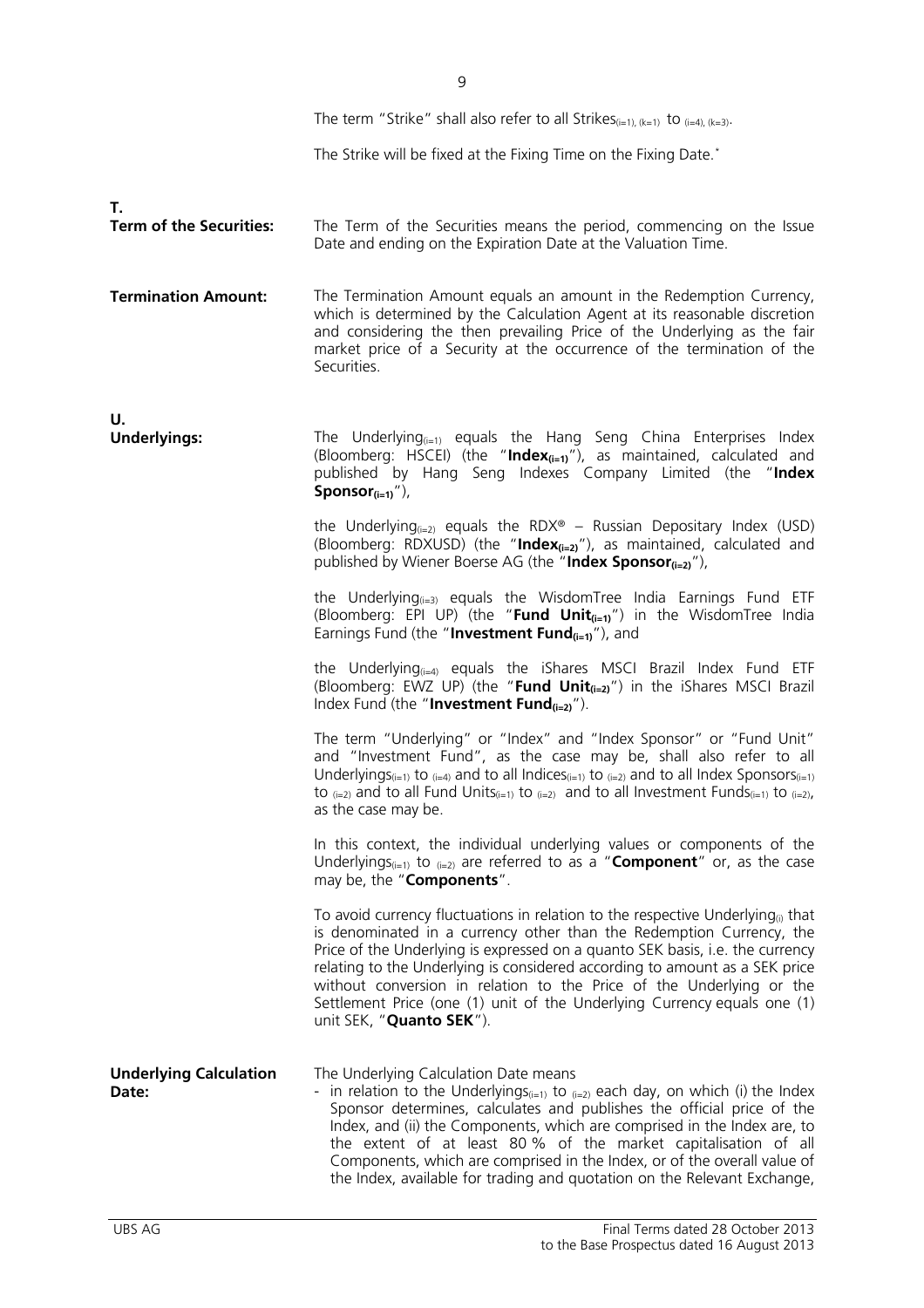|                              | and<br>- in relation to the Underlyings <sub>(i=3)</sub> to $_{(i=4)}$ each day, on which the Relevant<br>Exchange is open for trading.                                                                                                                                                                                                                                                                      |
|------------------------------|--------------------------------------------------------------------------------------------------------------------------------------------------------------------------------------------------------------------------------------------------------------------------------------------------------------------------------------------------------------------------------------------------------------|
| <b>Underlying Currency:</b>  | The Underlying Currency <sub>(i=1)</sub> in relation to the Underlying <sub>(i=1)</sub> means Hong<br>Kong Dollar ("HKD"), and<br>the Underlying Currencies <sub>(i=2)</sub> to $_{(i=4)}$ in relation to the Underlyings <sub>(i=2)</sub> to $_{(i=4)}$<br>mean US Dollar ("USD").                                                                                                                          |
|                              | The term "Underlying Currency" shall also refer to all Underlying<br>Currencies $(i=1)$ to $(i=4)$ .                                                                                                                                                                                                                                                                                                         |
|                              | One (1) unit of the Underlying Currency equals one (1) unit SEK, "Quanto<br>SEK".                                                                                                                                                                                                                                                                                                                            |
|                              |                                                                                                                                                                                                                                                                                                                                                                                                              |
| V.<br><b>Valuation Date:</b> | The Valuation Date means the Expiration Date.                                                                                                                                                                                                                                                                                                                                                                |
|                              | If this day is not an Underlying Calculation Date in relation to an<br>Underlying <sub>(i)</sub> , the immediately succeeding Underlying Calculation Date is<br>deemed to be the relevant Valuation Date in relation to all Underlyings.                                                                                                                                                                     |
| <b>Valuation Time:</b>       | The Valuation Time equals<br>- in relation to the Underlyings <sub>(i=1)</sub> to $_{(i=2)}$ the time of official determination<br>of the closing price of the respective Underlying <sub>(i)</sub> by the Index Sponsor,<br>and<br>- in relation to the Underlyings <sub>(i=3)</sub> to $_{(i=4)}$ the time of official determination<br>of the closing price of the respective Underlying <sub>(i)</sub> . |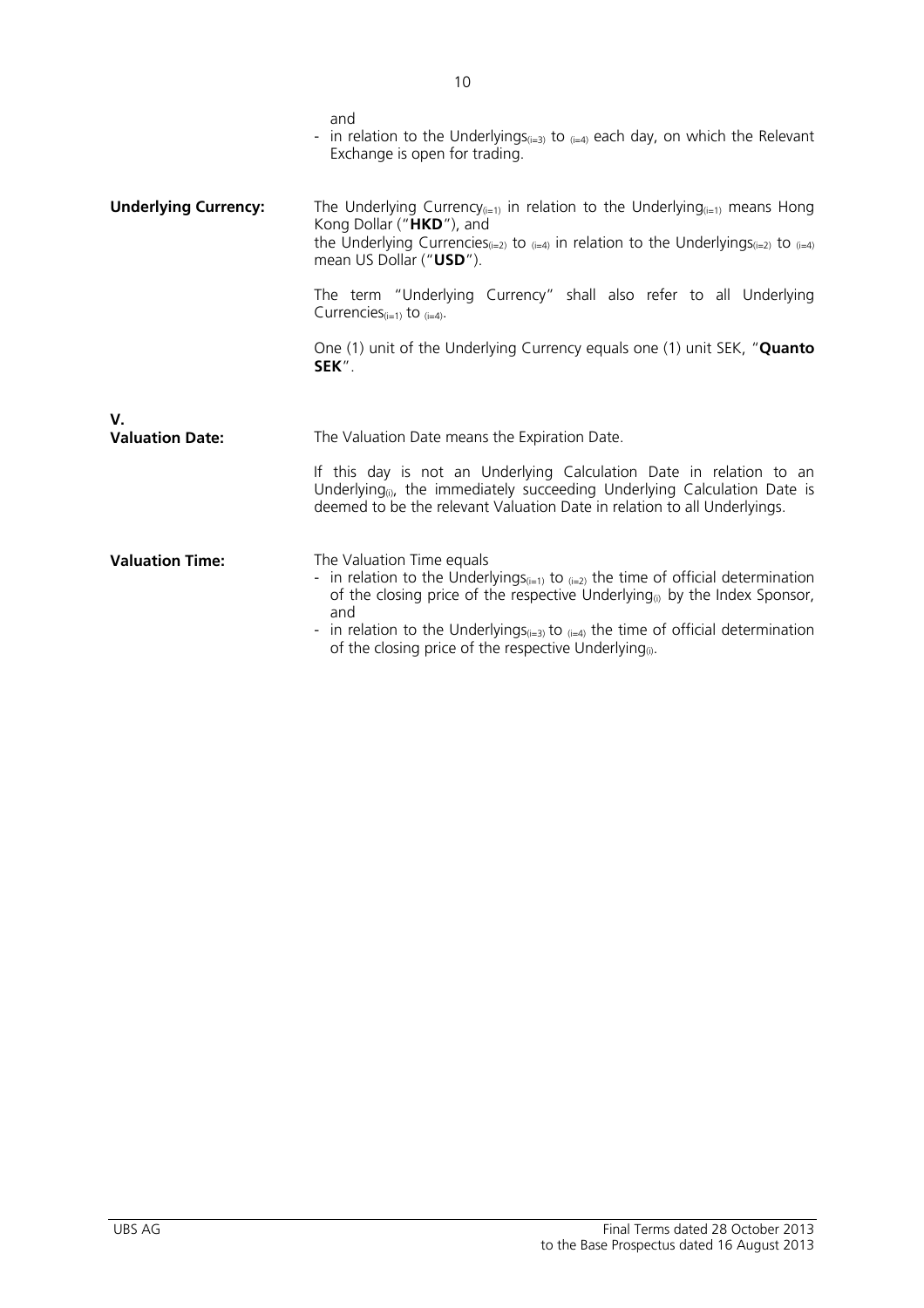### **Part 2: Product Terms: Special Conditions of the Securities**

### **§ 1 Security Right**

#### **(1) Security Right of the Securityholders**

The Issuer hereby warrants to the Securityholder (§ 4 (2)) of each (1) Security relating to the Price of the Underlyings in accordance with these Conditions that such Securityholder shall have the following right (the "**Security Right**"):

(a) If the Price of **all** Underlyings<sub>(i)</sub> on any Observation Date<sub>(k)</sub>, which is not also the Expiration Date, is **equal to or higher than the respective Strike<sub>(i), (k)</sub>, the Securities will expire on** such Observation Date(k) (the "**Early Expiration Date**") and the Securityholder is entitled to receive the Settlement Amount (as defined below), commercially rounded to two decimal places (the "**Redemption Amount**").

The "**Settlement Amount**" will be calculated in accordance with the following formula:

$$
N + (N \times k \times AP)
$$

Where:

"**N**" equals the Nominal Amount,

"**k**" equals the number of the relevant Observation Date(k) and

" $AP"$  equals the Additional Amount<sub>(k)</sub> in relation to the Observation Date<sub>(k)</sub>.

(b) If the Securities did not expire early on any of the previous Observation Dates in accordance with paragraph (a) and if the Settlement Price of **all** Underlyings<sub>(i)</sub> is **equal to or higher than the respective Strike**(i) (k=3), the Securityholder is entitled to receive the Settlement Amount (as defined below), commercially rounded to two decimal places, (also the "**Redemption Amount**").

The "**Settlement Amount**" will be calculated in accordance with the following formula:

 $N + (N \times AP)$ 

Where:

 "**N**" equals the Nominal Amount, and "**AP**" equals the Additional Amount<sub>(k=3)</sub> in relation to the Observation Date<sub>(k=3)</sub>.

(c) If the Securities did not expire early on any of the previous Observation Dates in accordance with paragraph (a) and if the Settlement Price of **at least one** Underlying<sub>(a)</sub> is **lower than the respective Loss Threshold**<sub>(i)</sub>, the Securityholder is entitled to receive the Settlement Amount (as defined below) commercially rounded to two decimal places (also the "**Redemption Amount**").

The "**Settlement Amount**" is calculated in accordance with the following formula:

 Reference Level of the Relevant Underlying Nominal Amount x Settlement Price of the Relevant Underlying

### **(2) Determinations and Calculations in connection with the Security Right**

Any determination and calculation in connection with the Security Right, in particular the calculation of the Redemption Amount, will be made by the Calculation Agent (§ 12). Determinations and calculations made in this respect by the Calculation Agent shall (save in the case of manifest error) be final, conclusive and binding on the Issuer and the Securityholders.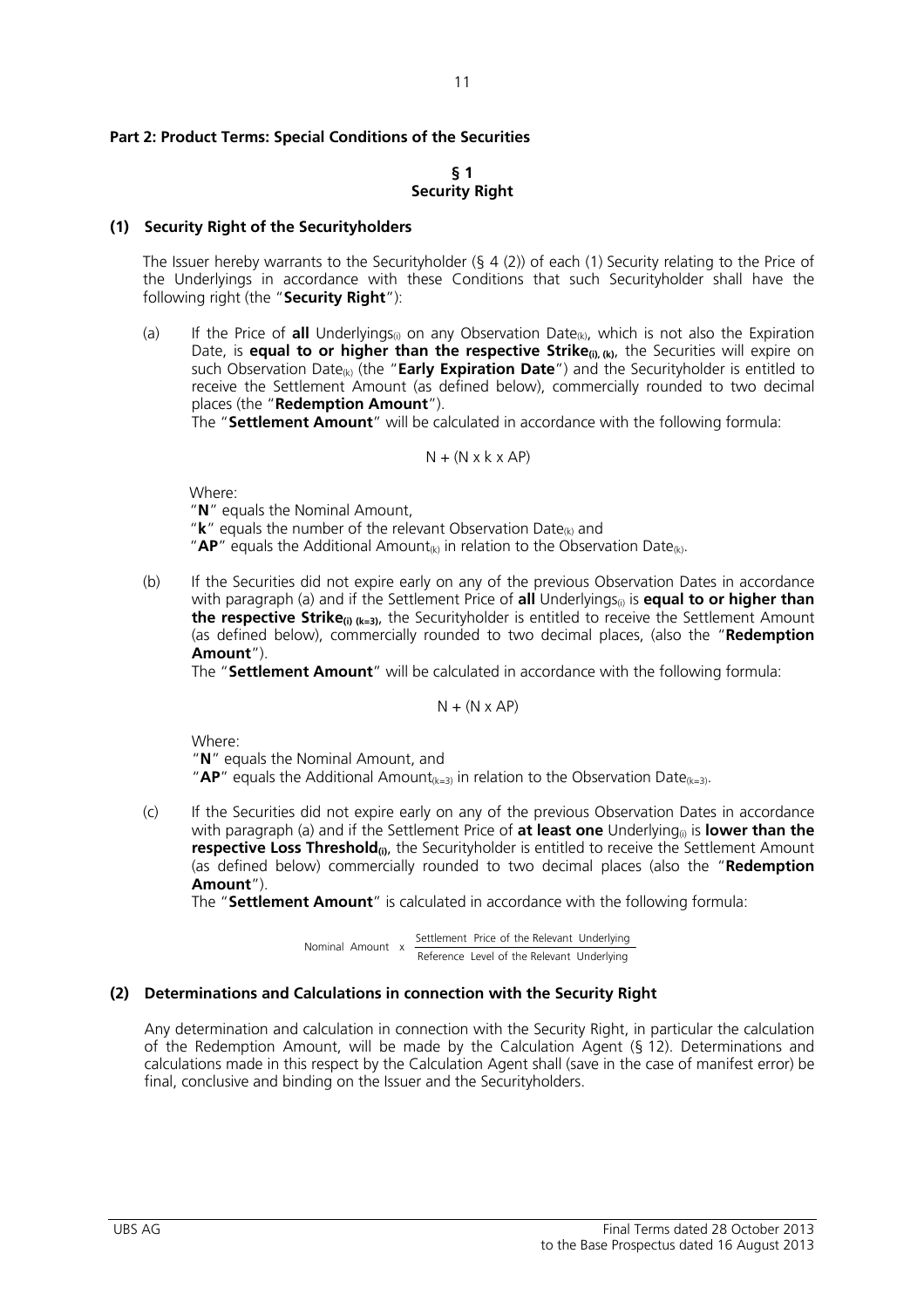### 12

### **§ 2**

(*Intentionally left blank*)

## **§ 3**

(*Intentionally left blank*)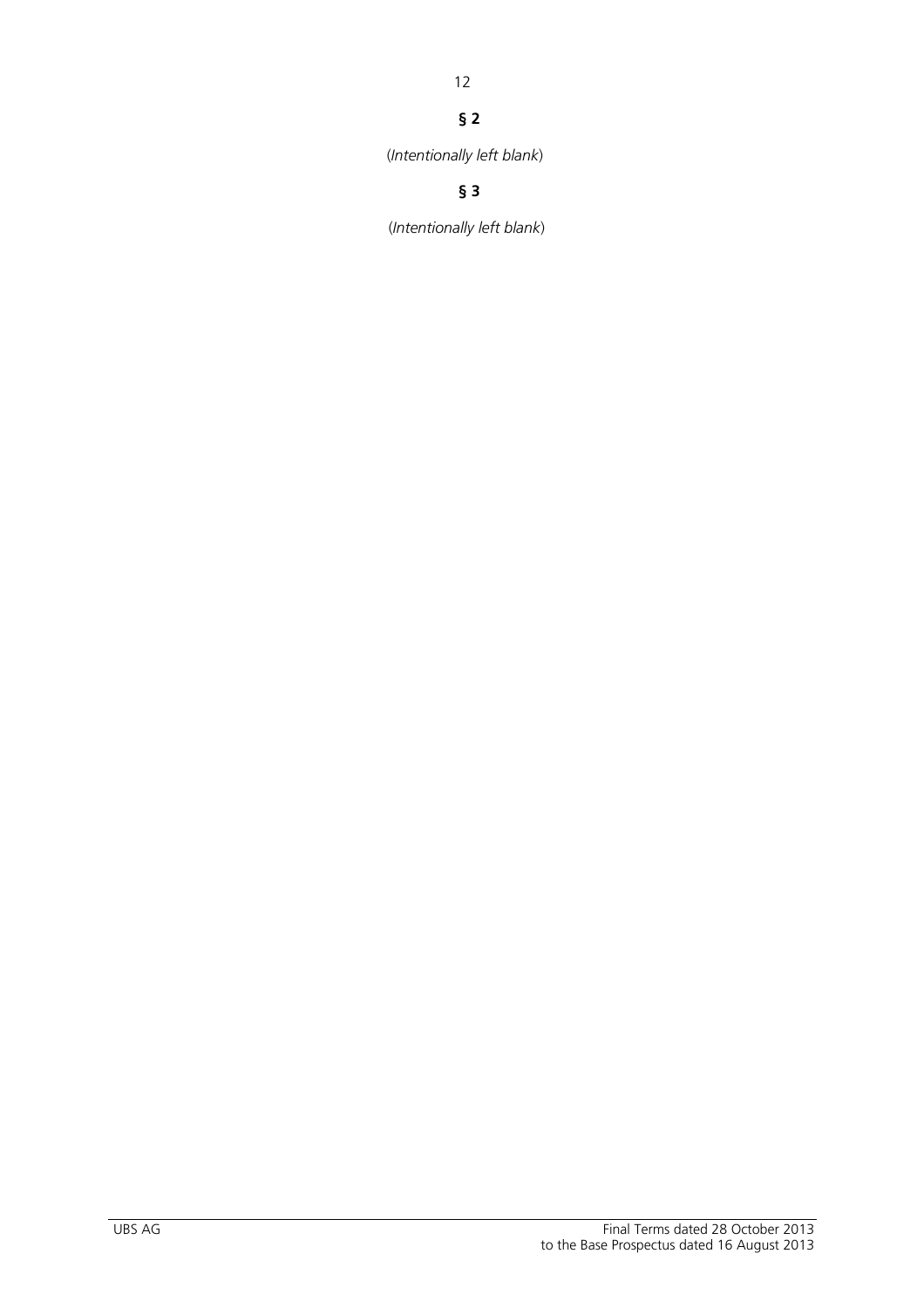**PART B – OFFERING AND SALE** 

 $\overline{\phantom{a}}$ 

| I. Offering for Sale and Issue Price      |                                                                                                                                                                                                                                                                                                                                                                                                                    |
|-------------------------------------------|--------------------------------------------------------------------------------------------------------------------------------------------------------------------------------------------------------------------------------------------------------------------------------------------------------------------------------------------------------------------------------------------------------------------|
| <b>Offering for Sale and Issue Price:</b> | The UBS Express Certificates (the "Securities", and each a<br>"Security") are issued by the Issuer in the Aggregate Nominal<br>Amount and with the Denomination of the Nominal Amount<br>per Security.                                                                                                                                                                                                             |
|                                           | It has been agreed that, on or after the respective Issue Date of<br>the Securities, the Manager may purchase Securities and shall<br>place the Securities for sale at the Issue Price under terms<br>subject to change in the Public Offer Jurisdictions (as defined in<br>"IV. Consent to Use of Prospectus" below).                                                                                             |
|                                           | The Issue Price was fixed at the Start of the public offer of the<br>Securities (as defined in "II. Subscription, Purchase and Delivery<br>of the Securities" below). After closing of the Subscription<br>Period (as defined in "II. Subscription, Purchase and Delivery of<br>the Securities" below) the selling price will then be adjusted on<br>a continual basis to reflect the prevailing market situation. |
|                                           | The Manager shall be responsible for coordinating the entire<br>Securities offering.                                                                                                                                                                                                                                                                                                                               |
| <b>Aggregate Nominal Amount:</b>          | The Aggregate Nominal Amount equals SEK 30,000,000.00<br>(indicative).                                                                                                                                                                                                                                                                                                                                             |
|                                           | The Aggregate Nominal Amount will be fixed at the end of the<br>Subscription Period.                                                                                                                                                                                                                                                                                                                               |
| <b>Issue Date:</b>                        | The Issue Date means 27 December 2013.                                                                                                                                                                                                                                                                                                                                                                             |
|                                           | In the case of abbreviation or extension of the Subscription<br>Period the Issue Date may be changed accordingly.                                                                                                                                                                                                                                                                                                  |
| <b>Issue Price:</b>                       | The Issue Price equals 100 % of the Nominal Amount.                                                                                                                                                                                                                                                                                                                                                                |
| <b>Manager:</b>                           | The Manager means UBS Limited, 1 Finsbury Avenue, London<br>EC2M 2PP, United Kingdom.                                                                                                                                                                                                                                                                                                                              |
| Type and form of the Securities:          | Certificates                                                                                                                                                                                                                                                                                                                                                                                                       |
| <b>Clearing system:</b>                   | Euroclear Sweden AB, Klarabergsviadukten 63, S-111 64<br>Stockholm, Sweden.                                                                                                                                                                                                                                                                                                                                        |
| ISIN-code:                                | The Securities have the following ISIN: SE0005497633.                                                                                                                                                                                                                                                                                                                                                              |
| <b>Currency:</b>                          | The currency of the Securities is Swedish Krona ("SEK").                                                                                                                                                                                                                                                                                                                                                           |
| <b>Conflicting Interests:</b>             | Save for the Manager regarding its fees, as far as the Issuer is<br>aware, no person involved in the issue of the Securities has an                                                                                                                                                                                                                                                                                |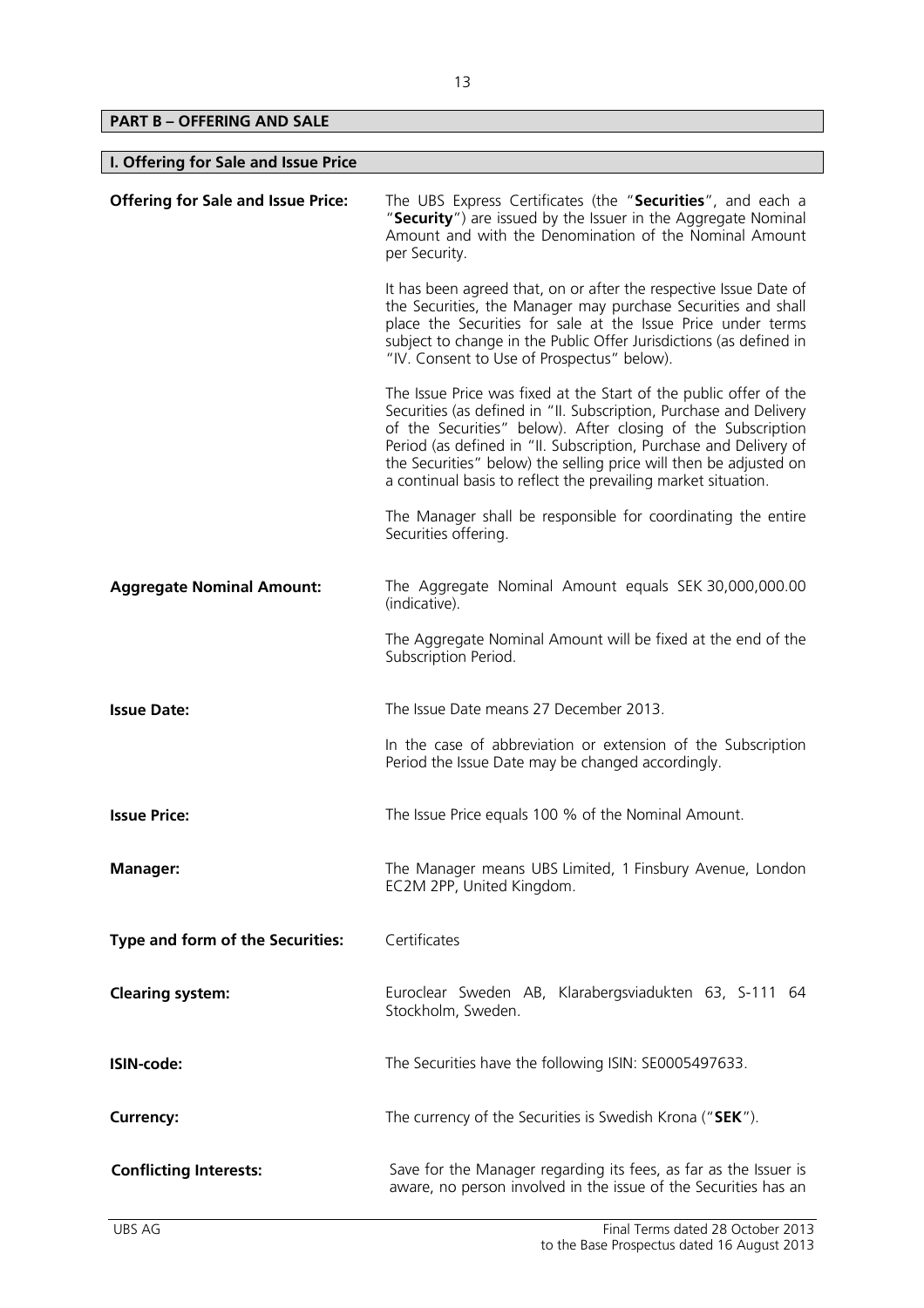interest material to the offer.

| II. Subscription, Purchase and Delivery of the Securities                        |                                                                                                                                                                                                                                                                                                                         |
|----------------------------------------------------------------------------------|-------------------------------------------------------------------------------------------------------------------------------------------------------------------------------------------------------------------------------------------------------------------------------------------------------------------------|
| Subscription,<br><b>Purchase</b><br>and<br><b>Delivery of the Securities:</b>    | The Securities may be subscribed from the Manager during<br>normal banking hours during the Subscription Period. The Issue<br>Price per Security is payable on the Initial Payment Date.                                                                                                                                |
|                                                                                  | The Issuer reserves the right to earlier close or to extend the<br>Subscription Period if market conditions so require.                                                                                                                                                                                                 |
|                                                                                  | After the Initial Payment Date, the appropriate number of<br>Securities shall be credited to the investor's account in<br>accordance with the rules of the corresponding Clearing System.<br>If the Subscription Period is shortened or extended, the Initial<br>Payment Date may also be brought forward or postponed. |
| <b>Subscription Period:</b>                                                      | 28 October 2013 until 6 December 2013 (17:30 hrs local time<br>Stockholm)                                                                                                                                                                                                                                               |
|                                                                                  | The Issuer reserves the right to earlier close or to extend the<br>Subscription Period by giving notice to the investors if market<br>conditions so require.                                                                                                                                                            |
| Start of the public offer of the 28 October 2013 in Sweden<br><b>Securities:</b> |                                                                                                                                                                                                                                                                                                                         |
| <b>Initial Payment Date:</b>                                                     | The Initial Payment Date means 27 December 2013.                                                                                                                                                                                                                                                                        |
|                                                                                  | In the case of abbreviation or extension of the Subscription<br>Period the Initial Payment Date may be changed accordingly.                                                                                                                                                                                             |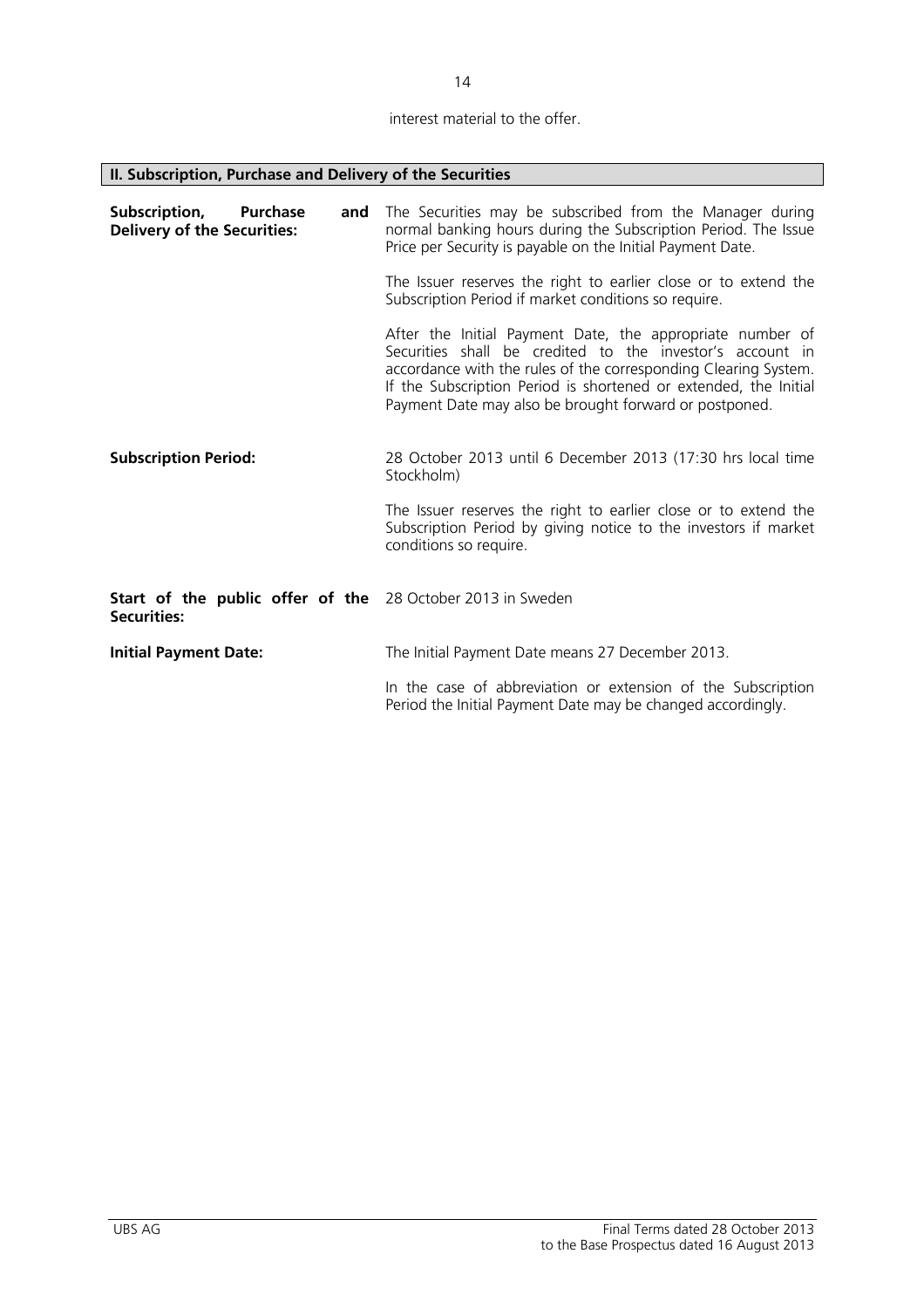| <b>PART C - OTHER INFORMATION</b>                    |                                                                                                                                                                                                                                                                                                                                                                                                                                                                                                                                                                                                               |
|------------------------------------------------------|---------------------------------------------------------------------------------------------------------------------------------------------------------------------------------------------------------------------------------------------------------------------------------------------------------------------------------------------------------------------------------------------------------------------------------------------------------------------------------------------------------------------------------------------------------------------------------------------------------------|
| <b>I. Listing and Trading</b>                        |                                                                                                                                                                                                                                                                                                                                                                                                                                                                                                                                                                                                               |
| <b>Listing and Trading</b>                           | The Issuer intends to apply for listing of the Securities on NASDAQ<br>OMX Stockholm AB                                                                                                                                                                                                                                                                                                                                                                                                                                                                                                                       |
| II. Commissions paid by the Issuer                   |                                                                                                                                                                                                                                                                                                                                                                                                                                                                                                                                                                                                               |
| <b>Comissions paid by the Issuer</b>                 | The Issuer may grant sales and recurring commissions to<br>distributors related to the amount/number of placed or sold<br>Securities as indicated in (i) to (iv). Sales commissions are paid out<br>of the issue proceeds as a one-off payment; alternatively the Issuer<br>may grant an agio on the issue price (excl. the offering premium)<br>to the distributor. Recurring commissions are paid regularly<br>depending on the respective securities volume. If UBS acts as Issuer<br>and distributor the relevant commissions are internally booked in<br>favour of the distributing organisational unit. |
| (i)<br><b>Underwriting</b><br>and/or<br>placing fee: | Not Applicable                                                                                                                                                                                                                                                                                                                                                                                                                                                                                                                                                                                                |
| (ii)<br><b>Selling commission:</b>                   | Not Applicable                                                                                                                                                                                                                                                                                                                                                                                                                                                                                                                                                                                                |
| <b>Listing Commission:</b><br>(iii)                  | Not Applicable                                                                                                                                                                                                                                                                                                                                                                                                                                                                                                                                                                                                |
| (iv) Other:                                          | Fee of up to 0.80 % per annum, all paid upfront                                                                                                                                                                                                                                                                                                                                                                                                                                                                                                                                                               |
| $III$ Datina                                         |                                                                                                                                                                                                                                                                                                                                                                                                                                                                                                                                                                                                               |

### **III. Rating**

**Ratings:** The Securities have not been rated.

### **IV. Consent to Use of Prospectus**

The Issuer consents to the use of the Base Prospectus together with the relevant Final Terms in connection with a public offer (a "**Public Offer**") of any relevant Securities by any financial intermediary which is authorised to make such offers under the Markets in Financial Instruments Directive (Directive 2004/39/EC) (each an "**Authorised Offeror**") on the following basis:

- (a) the relevant Public Offer must occur during the Offer Period specified below;
- (b) the relevant Public Offer may only be made in a Public Offer Jurisdiction specified below;
- (c) the relevant Authorised Offeror must be authorised to make such offers in the relevant Public Offer Jurisdiction under the Markets in Financial Instruments Directive (Directive 2004/39/EC) and if any Authorised Offeror ceases to be so authorised then the above consent of the Issuer shall thereupon terminate.

| <b>Offer Period:</b>              | Subscription Period (as defined in "II. Subscription, Purchase and<br>Delivery of the Securities" above) |
|-----------------------------------|----------------------------------------------------------------------------------------------------------|
| <b>Public Offer Jurisdiction:</b> | Sweden                                                                                                   |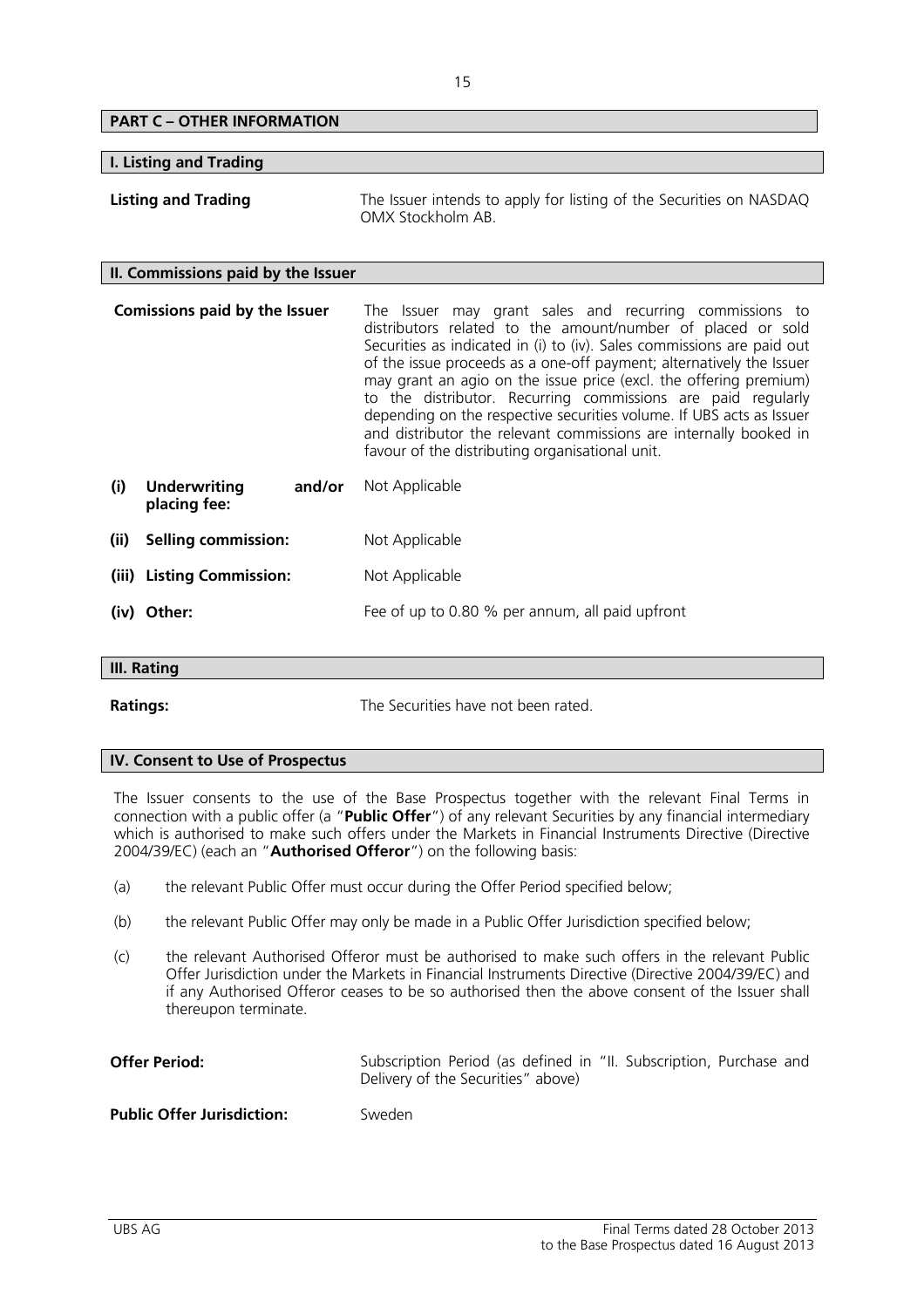**V. Indication of Yield** 

| Yield:                                                                                       | Not Applicable                                                                                                                                                                                                                                                                                                                                                                            |
|----------------------------------------------------------------------------------------------|-------------------------------------------------------------------------------------------------------------------------------------------------------------------------------------------------------------------------------------------------------------------------------------------------------------------------------------------------------------------------------------------|
| VI. Other information about the Securities                                                   |                                                                                                                                                                                                                                                                                                                                                                                           |
| <b>Authorisation:</b>                                                                        | The issuance of Securities under the Base Prospectus from time to<br>time has been authorised by applicable corporate authorisations.                                                                                                                                                                                                                                                     |
| <b>Securities:</b>                                                                           | <b>Procedure for redemption of</b> As specified in § 1 of the Conditions of the Securities Part 2:<br>Product Terms: Special Conditions of the Securities of these Final<br>Terms.                                                                                                                                                                                                        |
| Disturbing events that affect<br>the Underlyings:                                            | As specified in § 11 of the General Conditions of the Securities of<br>the Summary and the Securities Note dated 16 August 2013.                                                                                                                                                                                                                                                          |
| Adjustment rules for taking<br>into account events that affect<br>the Underlyings:           | As specified in § 6 (f) and § 6 (g) of the General Conditions of the<br>Securities of the Summary and the Securities Note dated<br>16 August 2013.                                                                                                                                                                                                                                        |
| <b>Explanation</b><br>of<br>how<br><b>Underlyings</b><br>affect<br>the<br><b>Securities:</b> | the As specified in the section OVERVIEW ON THE SECURITY<br>STRUCTURE of these Final Terms.                                                                                                                                                                                                                                                                                               |
| <b>Paying Agent:</b>                                                                         | The Paying Agent means UBS Limited c/o UBS Deutschland AG,<br>Bockenheimer Landstrasse 2-4, 60306 Frankfurt am Main, Federal<br>Republic of Germany, and Skandinaviska Enskilda Banken,<br>Stockholm (SEB), Rissneleden 100, S-106 40 Stockholm, Sweden.<br>The term "Paying Agent" shall also refer to all Paying Agents<br>including the Fiscal Agent.                                  |
| Guarantor/s/:                                                                                | Not Applicable                                                                                                                                                                                                                                                                                                                                                                            |
| <b>Calculation Agent:</b>                                                                    | UBS AG, Bahnhofstrasse 45, 8001 Zurich, Switzerland, and<br>Aeschenvorstadt 1, 4051 Basle, Switzerland, acting through its<br>London Branch, 1 Finsbury Avenue, London EC2M 2PP, United<br>Kingdom.                                                                                                                                                                                       |
| Information from third parties:                                                              | Applicable, where the Final Terms contain information obtained<br>from third parties, such information was reproduced accurately,<br>and to the best knowledge of the Issuer - as far as it is able to<br>ascertain from information provided or published by such third<br>party - no facts have been omitted which would render the<br>reproduced information inaccurate or misleading. |
| Information after the<br><b>Issue</b><br>Date:                                               | The Issuer does not intend to give information about the Securities<br>after the Issue Date.                                                                                                                                                                                                                                                                                              |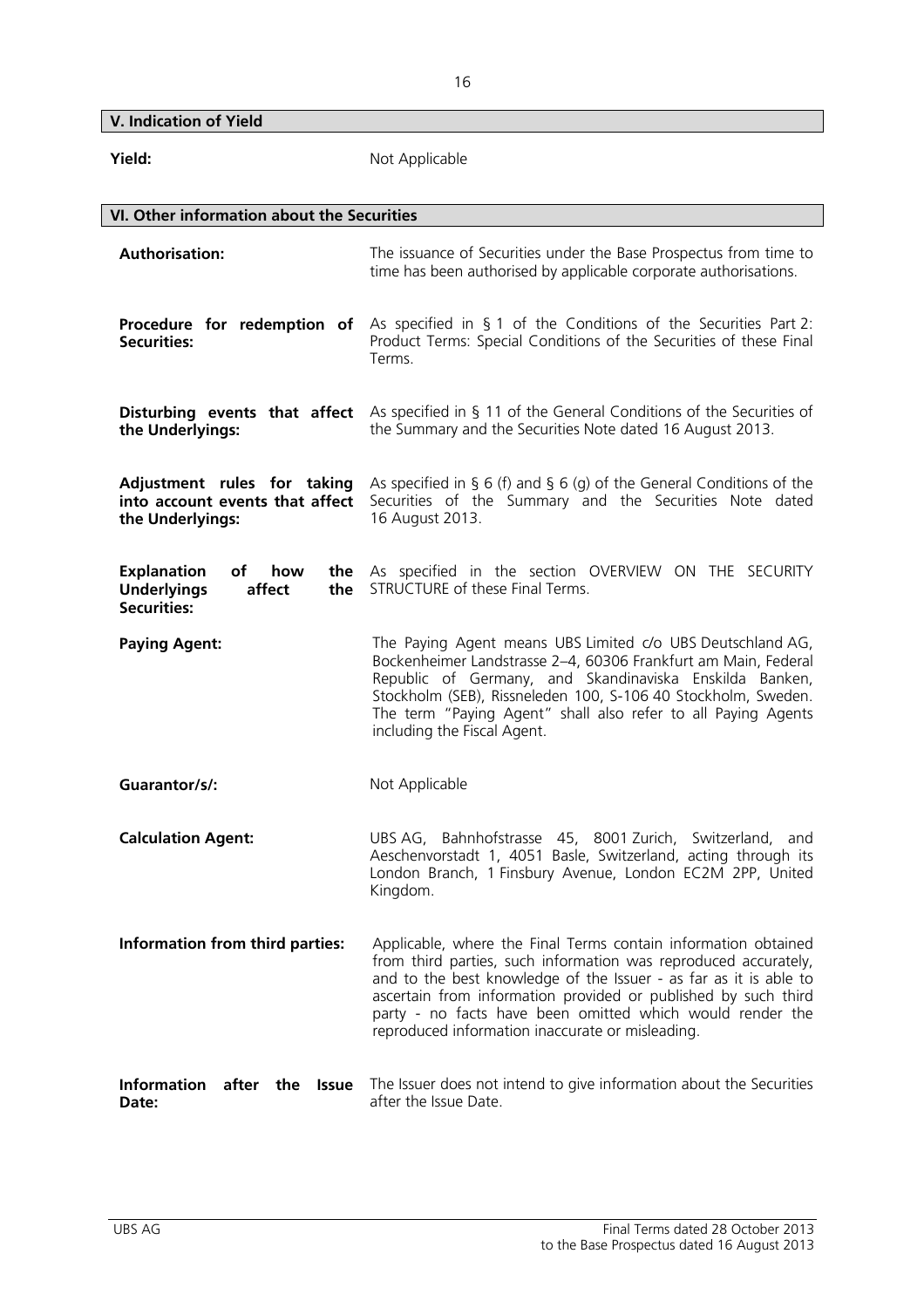### **PART D – COUNTRY SPECIFIC INFORMATION**

**Additional Paying Agent(s) (if any):**  Not Applicable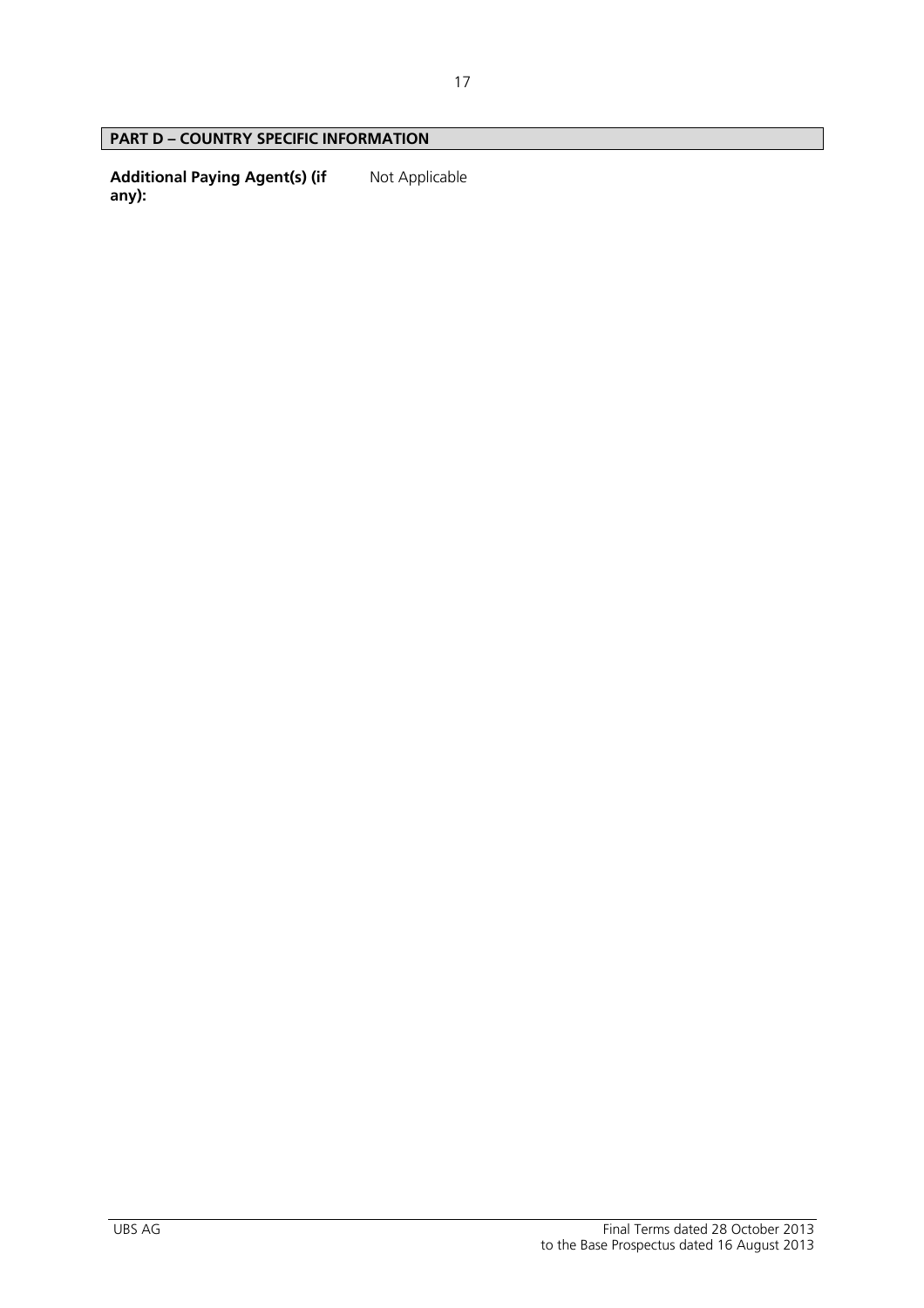### **PART E – INFORMATION ABOUT THE UNDERLYING**

### **I. Description of the Hang Seng China Enterprises Index (Bloomberg: HSCEI)**

The Hang Seng China Enterprises Index ("**H-shares Index**") was launched on 8 August 1994 to track the performance of China enterprises listed in Hong Kong in the form of H shares.

The universe of the H-shares Index comprises all H-share companies that have their primary listing on the Main Board of the Hong Kong Stock Exchange (SEHK).

The H-shares Index adopts a freefloat-adjusted market capitalization weighted methodology with a 10 % cap on each constituent weighting. The 40 stocks that have the highest combined market capitalization ranking will be selected as constituents for the index.

The H-shares Index is reviewed quarterly.

Further information as well as information about the past performance and the volatility of the index can be obtained from the internet page www.hsi.com.hk.

### **Index Disclaimer**

The Hang Seng China Enterprises Index (the "**Index(es)**") is/are published and compiled by Hang Seng Indexes Company Limited pursuant to a licence from Hang Seng Data Services Limited. The mark(s) and name(s) Hang Seng China Enterprises Index are proprietary to Hang Seng Data Services Limited. Hang Seng Indexes Company Limited and Hang Seng Data Services Limited have agreed to the use of, and reference to, the Index(es) by UBS AG in connection with UBS Express Certificates (the "**Product**"), **BUT NEITHER HANG SENG INDEXES COMPANY LIMITED NOR HANG SENG DATA SERVICES LIMITED WARRANTS OR REPRESENTS OR GUARANTEES TO ANY BROKER OR HOLDER OF THE PRODUCT OR ANY OTHER PERSON (i) THE ACCURACY OR COMPLETENESS OF ANY OF THE INDEX(ES) AND ITS COMPUTATION OR ANY INFORMATION RELATED THERETO; OR (ii) THE FITNESS OR SUITABILITY FOR ANY PURPOSE OF ANY OF THE INDEX(ES) OR ANY COMPONENT OR DATA COMPRISED IN IT; OR (iii) THE RESULTS WHICH MAY BE OBTAINED BY ANY PERSON FROM THE USE OF ANY OF THE INDEX(ES) OR ANY COMPONENT OR DATA COMPRISED IN IT FOR ANY PURPOSE, AND NO WARRANTY OR REPRESENTATION OR GUARANTEE OF ANY KIND WHATSOEVER RELATING TO ANY OF THE INDEX(ES) IS GIVEN OR MAY BE IMPLIED.** The process and basis of computation and compilation of any of the Index(es) and any of the related formula or formulae, constituent stocks and factors may at any time be changed or altered by Hang Seng Indexes Company Limited without notice. **TO THE EXTENT PERMITTED BY APPLICABLE LAW, NO RESPONSIBILITY OR LIABILITY IS ACCEPTED BY HANG SENG INDEXES COMPANY LIMITED OR HANG SENG DATA SERVICES LIMITED (i) IN RESPECT OF THE USE OF AND/OR REFERENCE TO ANY OF THE INDEX(ES) BY UBS AG IN CONNECTION WITH THE PRODUCT; OR (ii) FOR ANY INACCURACIES, OMISSIONS, MISTAKES OR ERRORS OF HANG SENG INDEXES COMPANY LIMITED IN THE COMPUTATION OF ANY OF THE INDEX(ES); OR (iii) FOR ANY INACCURACIES, OMISSIONS, MISTAKES, ERRORS OR INCOMPLETENESS OF ANY INFORMATION USED IN CONNECTION WITH THE COMPUTATION OF ANY OF THE INDEX(ES) WHICH IS SUPPLIED BY ANY OTHER PERSON; OR (iv) FOR ANY ECONOMIC OR OTHER LOSS WHICH MAY BE DIRECTLY OR INDIRECTLY SUSTAINED BY ANY BROKER OR HOLDER OF THE PRODUCT OR ANY OTHER PERSON DEALING WITH THE PRODUCT AS A RESULT OF ANY OF THE AFORESAID, AND NO CLAIMS, ACTIONS OR LEGAL PROCEEDINGS MAY BE BROUGHT AGAINST HANG SENG INDEXES COMPANY LIMITED AND/OR HANG SENG DATA SERVICES LIMITED** in connection with the Product in any manner whatsoever by any broker, holder or other person dealing with the Product. Any broker, holder or other person dealing with the Product does so therefore in full knowledge of this disclaimer and can place no reliance whatsoever on Hang Seng Indexes Company Limited and Hang Seng Data Services Limited. For the avoidance of doubt, this disclaimer does not create any contractual or quasi-contractual relationship between any broker, holder or other person and Hang Seng Indexes Company Limited and/or Hang Seng Data Services Limited and must not be construed to have created such relationship.

### **II. Description of the RDX® - Russian Depositary Index (USD) (Bloomberg: RDXUSD)**

RDX is a free float weighted price index made up of Russian ADRs/GDRs traded at London Stock Exchange (Main Market, IOB). The index is calculated in EUR and USD and disseminated in real-time. The start level of RDX was set to 1,000 points as of 8 October 1997.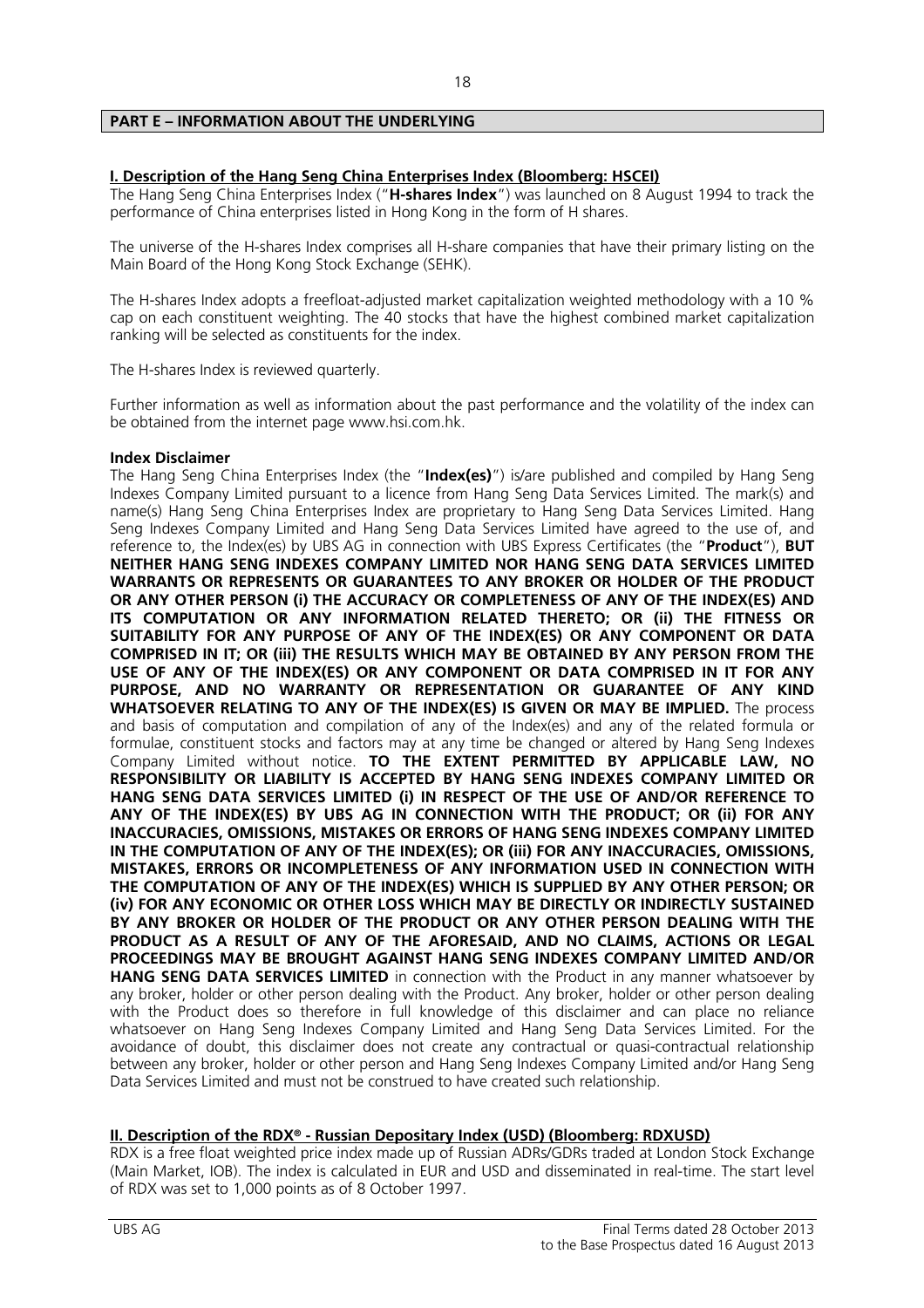| <b>Name</b>                       | <b>ISIN</b>  | <b>Bloomberg</b> | <b>Reuters</b> | <b>Calculation time</b><br>CET |
|-----------------------------------|--------------|------------------|----------------|--------------------------------|
| Russian Depositary Index<br>(EUR) | AT0000802079 | <b>RDX</b>       | .RDXEUR        | $9.15 - 17.00$                 |
| Russian Depositary Index<br>USD)  | AT0000634076 | <b>RDXUSD</b>    | .RDXUSD        | $9.15 - 17.00$                 |

Further information as well as information about the past performance and the volatility of the index can be obtained from the internet page www.wienerborse.at.

### **Disclaimer**

The **RDX® (Russian Depositary Index)** was developed and is real-time calculated and published by Wiener Börse AG. The abbreviation of the index is protected by copyright law as trademarks. The RDX index description, rules and composition are available online on www.indices.cc - the index portal of Wiener Börse AG.

Wiener Börse does not guarantee the accuracy and/or the completeness of the RDX index or any data included therein and Wiener Börse shall have no liability for any errors, omissions, or interruptions therein.

A non-exclusive authorization to use the RDX Index in conjunction with financial products was granted upon the conclusion of a license agreement between Issuer and Wiener Börse AG. The only relationship to the Licensee is the licensing of certain trademarks and trade names of RDX Index which is determined, composed and calculated by Wiener Börse without regard to the Licensee or the Product(s). Wiener Börse reserves the rights to change the methods of index calculation or publication, to cease the calculation or publication of the RDX Index or to change the RDX trademarks or cease the use thereof.

The issued Product(s) is/are not in any way sponsored, endorsed, sold or promoted by the Wiener Börse. Wiener Börse makes no warranty or representation whatsoever, express or implied, as to results to be obtained by Licensee, owners of the product(s), or any other person or entity from the use of the RDX Index or any data included therein. Without limiting any of the foregoing, in no event shall Wiener Börse have any liability for any special, punitive, indirect, or consequential damages (including lost profits), even if notified of the possibility of such damages.

### **III. Description of the WisdomTree India Earnings Fund ETF (Bloomberg: EPI UP)**

### **Fund Investment Objective**

WisdomTree India Earnings Fund seeks investment results that correspond to the price and yield performance, before fees and expenses, of the WisdomTree India Earnings Index.

### **Index Description**

The WisdomTree India Earnings Index is a fundamentally weighted index that measures the performance of profitable companies as of the annual index screening date incorporated and traded in India that are eligible to be purchased by foreign investors.

Companies are weighted in the Index based on their earnings in their fiscal year prior to the Index measurement date adjusted for a factor that takes into account shares available to foreign investors. For these purposes, earnings are determined using a companys net income.

Information about the past performance and the volatility of the WisdomTree India Earnings Fund ETF are available on www.bloomberg.com.

### **Disclaimer**

"WisdomTree" is a registered trademark of WisdomTree Investments, Inc. No financial products offered by UBS or its affiliates is sponsored, endorsed, sold or promoted by WisdomTree Investments, Inc. or its affiliates, and WisdomTree Investments, Inc. and its affiliates make no representation, warranty or condition regarding the advisability of buying, selling or holding units/shares in such products. Further limitations and important information that could affect investors' rights are described in the prospectus for the applicable product.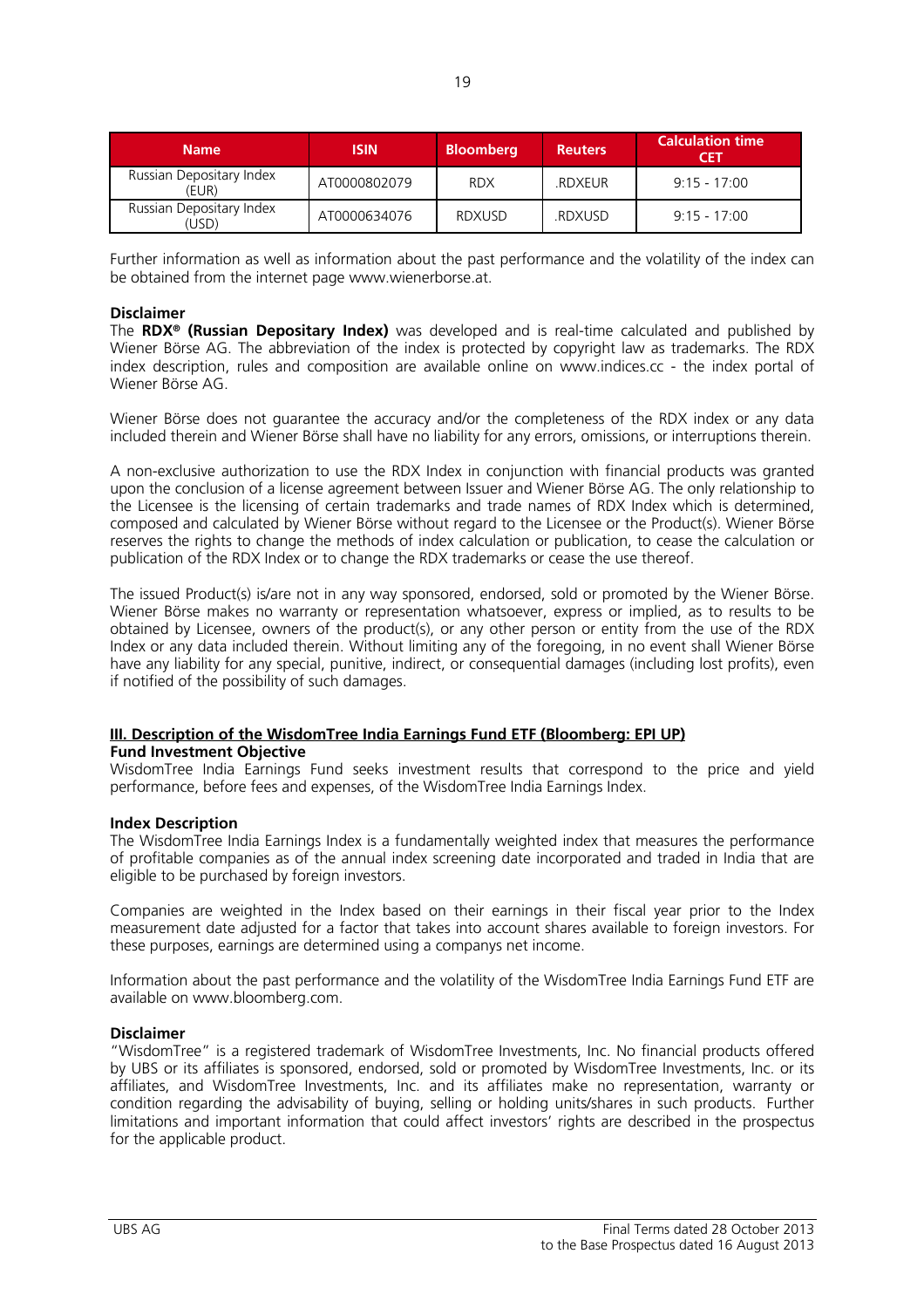### **IV. Description of the iShares MSCI Brazil Index Fund ETF (Bloomberg: EWZ UP)**

The iShares MSCI Brazil Index Fund seeks to provide investment results that correspond generally to the price and yield performance, before fees and expenses, of publicly traded securities in the Brazilian market, as measured by the MSCI Brazil Index.

The MSCI Brazil Index seeks to measure the performance of the Brazilian equity market. It is a capitalization-weighted index that aims to capture 85 % of the (publicly available) total market capitalization. Component companies are adjusted for available float and must meet objective criteria for inclusion to the MSCI Brazil Index, taking into consideration unavailable strategic shareholdings and limitations to foreign ownership. MSCI reviews their indexes quarterly.

Information about the past performance and the volatility of the iShares MSCI Brazil Index Fund ETF are available on www.bloomberg.com.

#### **Disclaimer**

iShares® and BlackRock® are registered trademarks of BlackRock, Inc., or its subsidiaries in the United States and elsewhere.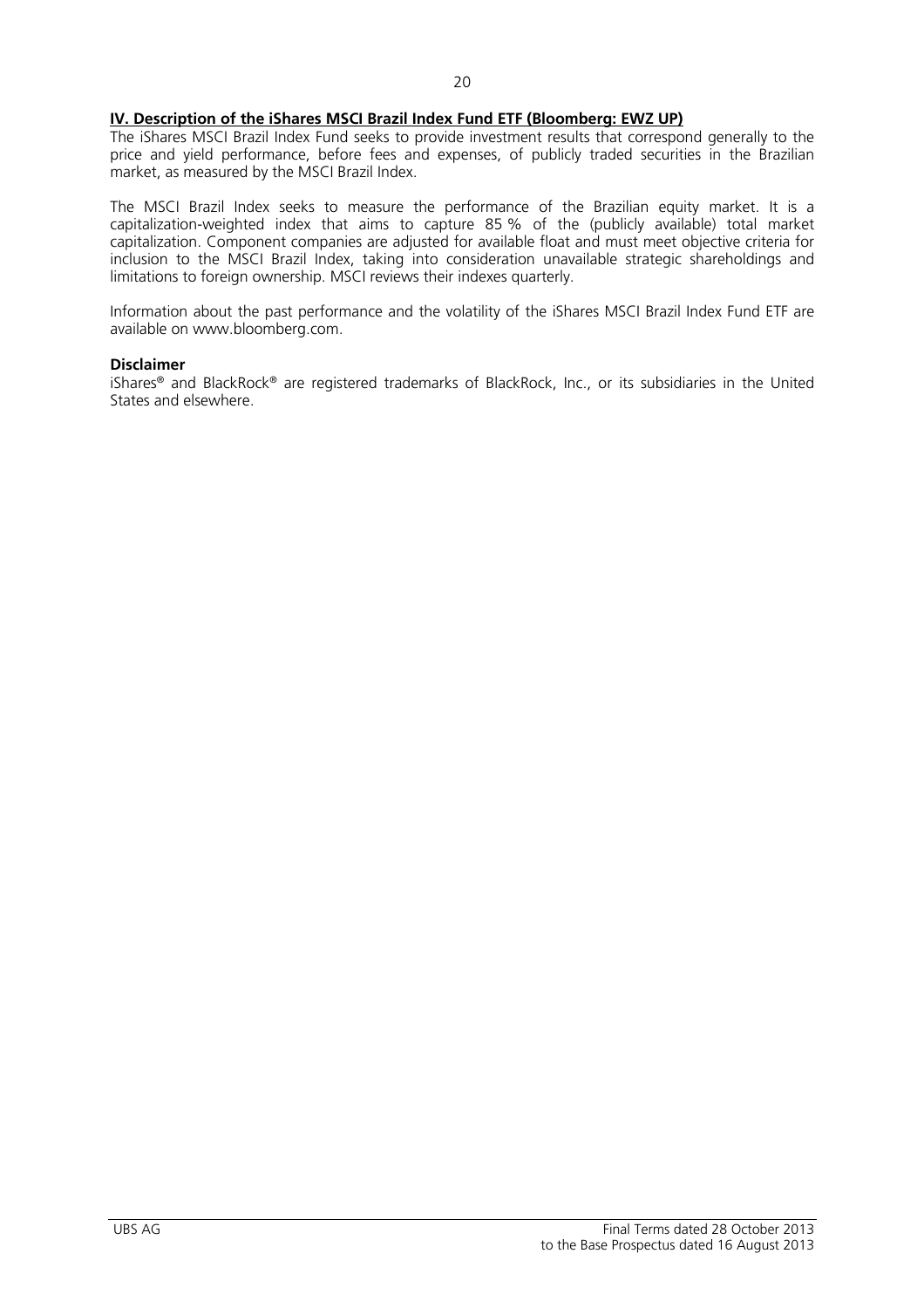### **ANNEX TO THE FINAL TERMS: ISSUE SPECIFIC SUMMARY**

*This summary relates to UBS Express Certificates described in the final terms (the "***Final Terms***") to which this summary is annexed. This summary contains that information from the summary set out in the Base Prospectus which is relevant to the Securities together with the relevant information from the Final Terms. Words and expressions defined in the Final Terms and the Base Prospectus have the same meanings in this summary.* 

Summaries are made up of disclosure requirements known as "Elements". These elements are numbered in Sections  $A - E(A.1 - E.7)$ .

This Summary contains all the Elements required to be included in a summary for this type of securities and Issuer. Because some Elements are not required to be addressed, there may be gaps in the numbering sequence of the Elements.

Even though an Element may be required to be inserted in the summary because of the type of securities and Issuer, it is possible that no relevant information can be given regarding the Element. In this case a short description of the Element is included in the summary with the mention of "not applicable".

| <b>Element</b> |                                         | <b>Section A - Introduction and warnings</b>                                                                                                                                                                                                                                                                                                                                                  |
|----------------|-----------------------------------------|-----------------------------------------------------------------------------------------------------------------------------------------------------------------------------------------------------------------------------------------------------------------------------------------------------------------------------------------------------------------------------------------------|
| A.1            | <b>Warning.</b>                         | This Summary should be read as an introduction to the Base<br>Prospectus. Any decision to invest in the Securities should be based<br>on consideration of the Base Prospectus as a whole by the investor.                                                                                                                                                                                     |
|                |                                         | Potential investors should be aware that where a claim relating to the<br>information contained in the Base Prospectus is brought before a court, the<br>plaintiff investor might, under the national legislation of the respective<br>European Economic Area member state, have to bear the costs of<br>translating the document before the legal proceedings are initiated.                 |
|                |                                         | UBS AG in its capacity as Issuer who is responsible for the summary<br>including the translation thereof can be held liable, but only if the summary<br>is misleading, inaccurate or inconsistent when read together with the other<br>parts of the Base Prospectus or it does not provide, when read together<br>with the other parts of the Base Prospectus, all required key information.  |
| A.2            | <b>Consent to use</b><br>of Prospectus. | The Issuer consents to the use of the Base Prospectus together with the<br>relevant Final Terms in connection with a public offer of the Securities<br>(the "Public Offer") by any financial intermediary which is authorised<br>to make such offers under the Markets in Financial Instruments<br>Directive (Directive 2004/39/EC) (each an "Authorised Offeror") on<br>the following basis: |
|                |                                         | the relevant Public Offer must occur during the Subscription<br>(a)<br>Period (the "Offer Period");                                                                                                                                                                                                                                                                                           |
|                |                                         | the relevant Public Offer may only be made in Sweden (the<br>(b)<br>"Public Offer Jurisdiction");                                                                                                                                                                                                                                                                                             |
|                |                                         | the relevant Authorised Offeror must be authorised to make<br>(c)<br>such offers in the relevant Public Offer Jurisdiction under the<br>Financial<br>Instruments<br><b>Directive</b><br>Markets in<br>(Directive)<br>2004/39/EC) and if any Authorised Offeror ceases to be so<br>authorised then the above consent of the Issuer shall thereupon<br>terminate.                               |
|                |                                         | Authorised Offerors will provide information to investors on the<br>terms and conditions of the Public Offer of the Securities at the<br>time such Public Offer is made by the Authorised Offeror to the                                                                                                                                                                                      |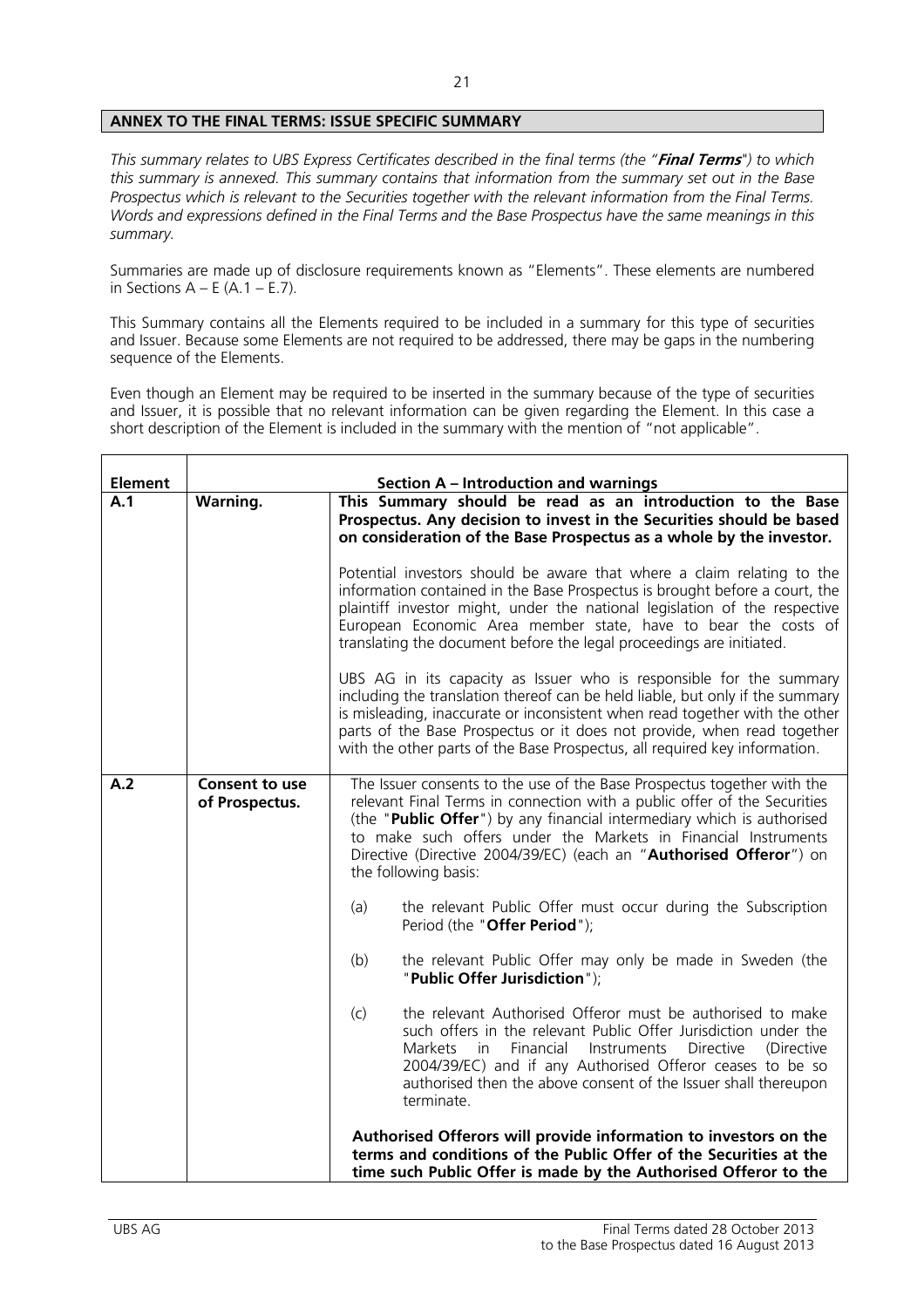|  | . |
|--|---|
|  |   |

 $\overline{1}$ 

| <b>Element</b> |                                                                                                       | <b>Section B - Issuer</b>                                                                                                                                                                                                                                                                                                                                                                                                                                                                                                                                                                                                                                                                                                                                                                                                                                                                                                                                                                                                                                                                                                                                                                                                                                                                                                                                                                                                                                                                                                                                                                                                                     |
|----------------|-------------------------------------------------------------------------------------------------------|-----------------------------------------------------------------------------------------------------------------------------------------------------------------------------------------------------------------------------------------------------------------------------------------------------------------------------------------------------------------------------------------------------------------------------------------------------------------------------------------------------------------------------------------------------------------------------------------------------------------------------------------------------------------------------------------------------------------------------------------------------------------------------------------------------------------------------------------------------------------------------------------------------------------------------------------------------------------------------------------------------------------------------------------------------------------------------------------------------------------------------------------------------------------------------------------------------------------------------------------------------------------------------------------------------------------------------------------------------------------------------------------------------------------------------------------------------------------------------------------------------------------------------------------------------------------------------------------------------------------------------------------------|
| B.1            | Legal<br>and<br>commercial name<br>of the issuer.                                                     | The legal and commercial name of the Issuer is UBS AG ("Issuer", "UBS"<br>or " <b>Bank</b> ").                                                                                                                                                                                                                                                                                                                                                                                                                                                                                                                                                                                                                                                                                                                                                                                                                                                                                                                                                                                                                                                                                                                                                                                                                                                                                                                                                                                                                                                                                                                                                |
| B.2            | Domicile,<br>legal<br>form,<br>legislation<br>and country<br>of<br>incorporation<br>of<br>the issuer. | UBS in its present form was created on 29 June 1998 by the merger of<br>Union Bank of Switzerland (founded 1862) and Swiss Bank Corporation<br>(founded 1872). UBS AG is entered in the Commercial Registers of Canton<br>Basel-City.<br>The<br>registration<br>Zurich<br>and<br>Canton<br>number<br>is<br>CH-270.3.004.646-4.<br>UBS AG is incorporated and domiciled in Switzerland and operates under<br>the Swiss Code of Obligations and Swiss Federal Banking Law as an<br>Aktiengesellschaft, a corporation that has issued shares of common stock<br>to investors. The addresses of UBS AG's two registered offices and principal<br>places of business are: Bahnhofstrasse 45, CH-8001 Zurich, Switzerland,<br>and Aeschenvorstadt 1, CH-4051 Basel, Switzerland.                                                                                                                                                                                                                                                                                                                                                                                                                                                                                                                                                                                                                                                                                                                                                                                                                                                                    |
| B.4b           | Trends.                                                                                               | <b>Trend Information</b>                                                                                                                                                                                                                                                                                                                                                                                                                                                                                                                                                                                                                                                                                                                                                                                                                                                                                                                                                                                                                                                                                                                                                                                                                                                                                                                                                                                                                                                                                                                                                                                                                      |
|                |                                                                                                       | As stated in the outlook statement presented in UBS AG's second quarter<br>2013 report, including unaudited consolidated financial statements and<br>issued on 30 July 2013, at the end of the second quarter, the market<br>reaction to the eventual end of quantitative easing in the US served as a<br>reminder that looser monetary policy across the globe has not resolved the<br>underlying challenges related to structural fiscal and economic issues. For<br>the first half of 2013, UBS's revenue growth and business flows evidence<br>the fact that UBS continued to manage its businesses effectively in<br>challenging market conditions. However, for the third quarter of 2013,<br>client confidence and activity levels could be impacted further by the<br>continued absence of sustained and credible improvements to unresolved<br>European sovereign debt and banking system issues and US fiscal issues,<br>and by the mixed outlook for global growth. This would make<br>improvements in prevailing market conditions unlikely and, together with<br>the seasonal decline in activity levels traditionally associated with the<br>summer holiday season, would consequently generate headwinds for<br>revenue growth, net interest margins and net new money. Nevertheless,<br>UBS remains confident that its wealth management businesses will<br>continue to attract net new money, reflecting new and existing clients'<br>steadfast trust in the firm, and that the actions it has taken will ensure the<br>firm's long-term success and will deliver sustainable returns for its<br>shareholders going forward. |
| <b>B.5</b>     | Organisational<br>structure.                                                                          | UBS AG is the parent company of the UBS Group. The objective of the<br>UBS's group structure is to support the business activities of the parent<br>company within an efficient legal, tax, regulatory and funding framework.<br>None of the individual business divisions of UBS or the Corporate Center<br>are legally independent entities; instead, they primarily perform their<br>activities through the domestic and foreign offices of the parent bank. In<br>cases where it is impossible or inefficient to operate via the parent bank,<br>due to local legal, tax or regulatory provisions, or where additional legal<br>entities join the Group through acquisition, the business is operated on<br>location by legally independent group companies.                                                                                                                                                                                                                                                                                                                                                                                                                                                                                                                                                                                                                                                                                                                                                                                                                                                                              |
| <b>B.9</b>     | Profit forecast<br>or<br>estimates.                                                                   | Not applicable; no profit forecast or estimates is made in the Base<br>Prospectus.                                                                                                                                                                                                                                                                                                                                                                                                                                                                                                                                                                                                                                                                                                                                                                                                                                                                                                                                                                                                                                                                                                                                                                                                                                                                                                                                                                                                                                                                                                                                                            |
| <b>B.10</b>    | Qualifications<br>in.                                                                                 | Not applicable; the auditor's reports on the audited historical financial                                                                                                                                                                                                                                                                                                                                                                                                                                                                                                                                                                                                                                                                                                                                                                                                                                                                                                                                                                                                                                                                                                                                                                                                                                                                                                                                                                                                                                                                                                                                                                     |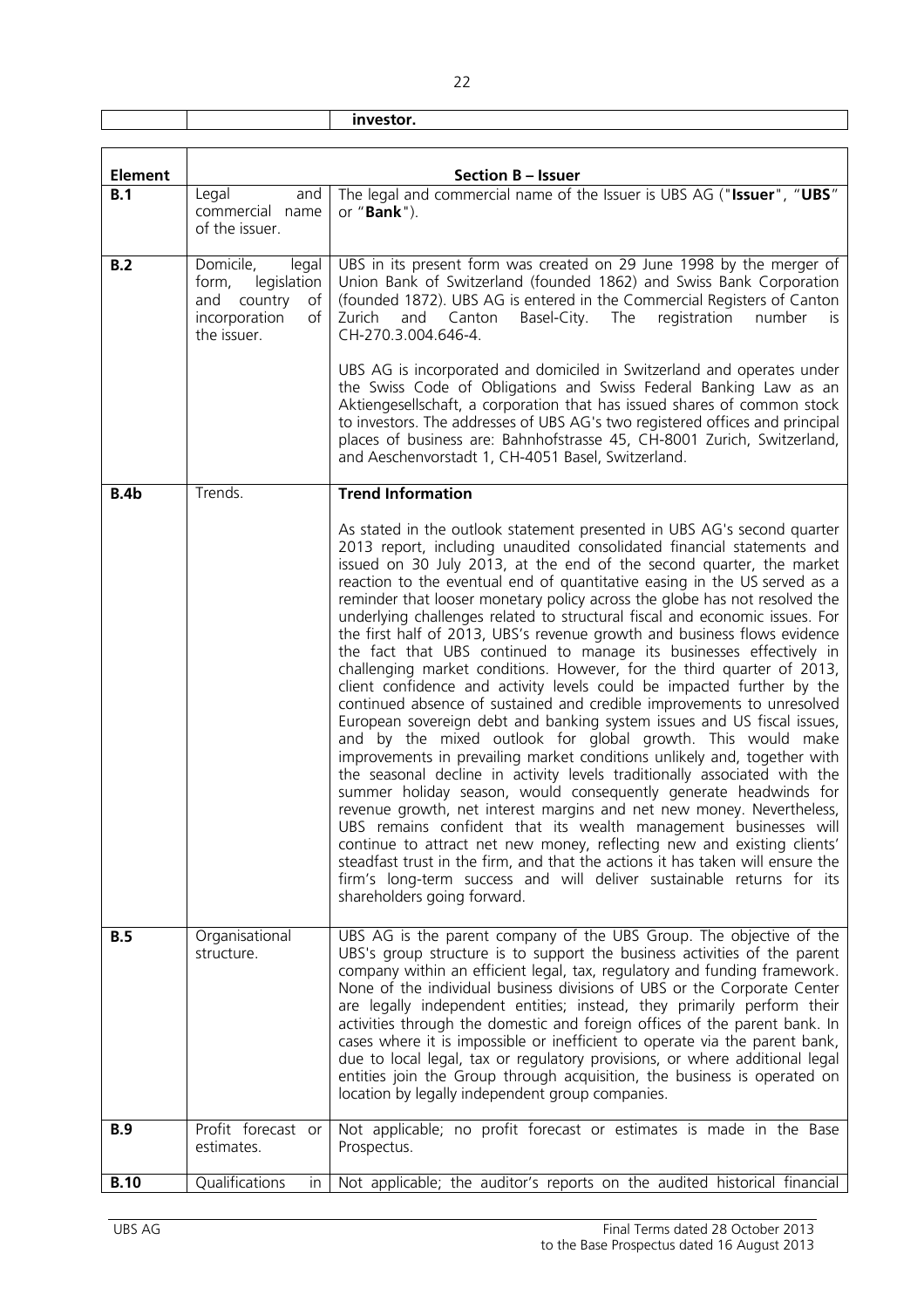|             | the audit report.                                       | information are unqualified.                                                                     |                                                                                                                                                                                                                                                                                                                                                                                                                                                                                                                                                                                                                                                                                                                                                                                                           |           |                             |                                                                                  |           |  |
|-------------|---------------------------------------------------------|--------------------------------------------------------------------------------------------------|-----------------------------------------------------------------------------------------------------------------------------------------------------------------------------------------------------------------------------------------------------------------------------------------------------------------------------------------------------------------------------------------------------------------------------------------------------------------------------------------------------------------------------------------------------------------------------------------------------------------------------------------------------------------------------------------------------------------------------------------------------------------------------------------------------------|-----------|-----------------------------|----------------------------------------------------------------------------------|-----------|--|
| <b>B.12</b> | Selected historical<br>financial<br>key<br>information. |                                                                                                  | UBS derived the following selected consolidated financial data from (i) its<br>annual report 2012 containing the audited consolidated financial<br>statements for the fiscal year ended 31 December 2012 (including<br>comparative figures for the fiscal years ended 31 December 2011 and<br>2010) and (ii) its unaudited consolidated financial statements for the<br>quarter ended 30 June 2013 (from which comparative figures for the<br>quarter ended 30 June 2012 as well as selected comparative figures as of<br>31 December 2012 have been derived). UBS's consolidated financial<br>statements were prepared in accordance with International Financial<br>Reporting Standards ("IFRS") issued by the International Accounting<br>Standards Board ("IASB") and stated in Swiss francs ("CHF"). |           |                             |                                                                                  |           |  |
|             |                                                         |                                                                                                  | As of or for the quarter<br>ended                                                                                                                                                                                                                                                                                                                                                                                                                                                                                                                                                                                                                                                                                                                                                                         |           | As of or for the year ended |                                                                                  |           |  |
|             |                                                         | CHF million,<br>except where<br>indicated                                                        | 30.06.13                                                                                                                                                                                                                                                                                                                                                                                                                                                                                                                                                                                                                                                                                                                                                                                                  | 30.06.121 | 31.12.121                   | 31.12.11                                                                         | 31.12.10  |  |
|             |                                                         |                                                                                                  |                                                                                                                                                                                                                                                                                                                                                                                                                                                                                                                                                                                                                                                                                                                                                                                                           | unaudited |                             | audited, except where indicated                                                  |           |  |
|             |                                                         | <b>Group results</b>                                                                             |                                                                                                                                                                                                                                                                                                                                                                                                                                                                                                                                                                                                                                                                                                                                                                                                           |           |                             |                                                                                  |           |  |
|             |                                                         | Operating<br>income                                                                              | 7,389                                                                                                                                                                                                                                                                                                                                                                                                                                                                                                                                                                                                                                                                                                                                                                                                     | 6,402     | 25,423*                     | 27,788                                                                           | 31,994    |  |
|             |                                                         | Operating<br>expenses                                                                            | 6,369                                                                                                                                                                                                                                                                                                                                                                                                                                                                                                                                                                                                                                                                                                                                                                                                     | 5,400     | 27,216                      | 22,482                                                                           | 24,650    |  |
|             |                                                         | Operating profit<br>/ (loss) before<br>tax                                                       | 1,020                                                                                                                                                                                                                                                                                                                                                                                                                                                                                                                                                                                                                                                                                                                                                                                                     | 1,002     | $(1,794)$ *                 | 5,307                                                                            | 7,345     |  |
|             |                                                         | Net profit / (loss)<br>attributable to<br><b>UBS</b><br>shareholders                             | 690                                                                                                                                                                                                                                                                                                                                                                                                                                                                                                                                                                                                                                                                                                                                                                                                       | 524       | $(2,480)*$                  | 4,138                                                                            | 7,452     |  |
|             |                                                         | Diluted earnings<br>per share (CHF)                                                              | 0.18                                                                                                                                                                                                                                                                                                                                                                                                                                                                                                                                                                                                                                                                                                                                                                                                      | 0.14      | $(0.66)*$                   | 1.08                                                                             | 1.94      |  |
|             |                                                         |                                                                                                  |                                                                                                                                                                                                                                                                                                                                                                                                                                                                                                                                                                                                                                                                                                                                                                                                           |           |                             | Key performance indicators, balance sheet and capital management, and additional |           |  |
|             |                                                         | information                                                                                      |                                                                                                                                                                                                                                                                                                                                                                                                                                                                                                                                                                                                                                                                                                                                                                                                           |           |                             |                                                                                  |           |  |
|             |                                                         | Performance<br>Return on<br>equity (RoE)<br>$(96)^2$                                             | 7.2                                                                                                                                                                                                                                                                                                                                                                                                                                                                                                                                                                                                                                                                                                                                                                                                       | 6.3       | $(5.1)^*$                   | $9.1*$                                                                           | $18.0*$   |  |
|             |                                                         | Return on<br>tangible equity<br>$(96)^3$                                                         | 8.5                                                                                                                                                                                                                                                                                                                                                                                                                                                                                                                                                                                                                                                                                                                                                                                                       | 8.1       | $1.6*$                      | $11.9*$                                                                          | $24.7*$   |  |
|             |                                                         | Return on risk-<br>weighted<br>assets, gross<br>$(%)^4$                                          | 11.8                                                                                                                                                                                                                                                                                                                                                                                                                                                                                                                                                                                                                                                                                                                                                                                                      | 11.7      | $12.0*$                     | $13.7*$                                                                          | $15.5*$   |  |
|             |                                                         | Return on<br>assets, gross<br>$(9/6)$ <sup>5</sup>                                               | 2.5                                                                                                                                                                                                                                                                                                                                                                                                                                                                                                                                                                                                                                                                                                                                                                                                       | 1.9       | $1.9*$                      | $2.1*$                                                                           | $2.3*$    |  |
|             |                                                         | Growth                                                                                           |                                                                                                                                                                                                                                                                                                                                                                                                                                                                                                                                                                                                                                                                                                                                                                                                           |           |                             |                                                                                  |           |  |
|             |                                                         | Net profit<br>growth $(\%)$ <sup>6</sup>                                                         | (30.2)                                                                                                                                                                                                                                                                                                                                                                                                                                                                                                                                                                                                                                                                                                                                                                                                    | (49.4)    | $N/A*$                      | $(44.5)^*$                                                                       | $N/A*$    |  |
|             |                                                         | Net new money<br>growth $(\%)$ ?                                                                 | 1.8                                                                                                                                                                                                                                                                                                                                                                                                                                                                                                                                                                                                                                                                                                                                                                                                       | 1.8       | $1.6*$                      | $1.9*$                                                                           | $(0.8)^*$ |  |
|             |                                                         | <b>Efficiency</b><br>Cost / income<br>ratio $(\%)$ <sup>8</sup>                                  | 86.2                                                                                                                                                                                                                                                                                                                                                                                                                                                                                                                                                                                                                                                                                                                                                                                                      | 84.3      | 106.6*                      | $80.7*$                                                                          | 76.9*     |  |
|             |                                                         | Capital strength                                                                                 |                                                                                                                                                                                                                                                                                                                                                                                                                                                                                                                                                                                                                                                                                                                                                                                                           |           |                             |                                                                                  |           |  |
|             |                                                         | <b>BIS Basel III</b><br>common equity<br>tier 1 capital<br>ratio (%.<br>phase-in) 9, 10          | 16.2                                                                                                                                                                                                                                                                                                                                                                                                                                                                                                                                                                                                                                                                                                                                                                                                      |           | $15.3*$                     |                                                                                  |           |  |
|             |                                                         | BIS Basel III<br>common equity<br>tier 1 capital<br>ratio (%, fully<br>applied) <sup>9, 10</sup> | 11.2                                                                                                                                                                                                                                                                                                                                                                                                                                                                                                                                                                                                                                                                                                                                                                                                      |           | $9.8*$                      |                                                                                  |           |  |
|             |                                                         | Swiss SRB<br>leverage ratio<br>$(96)$ 9, 11                                                      | 3.9                                                                                                                                                                                                                                                                                                                                                                                                                                                                                                                                                                                                                                                                                                                                                                                                       |           | $3.6*$                      |                                                                                  |           |  |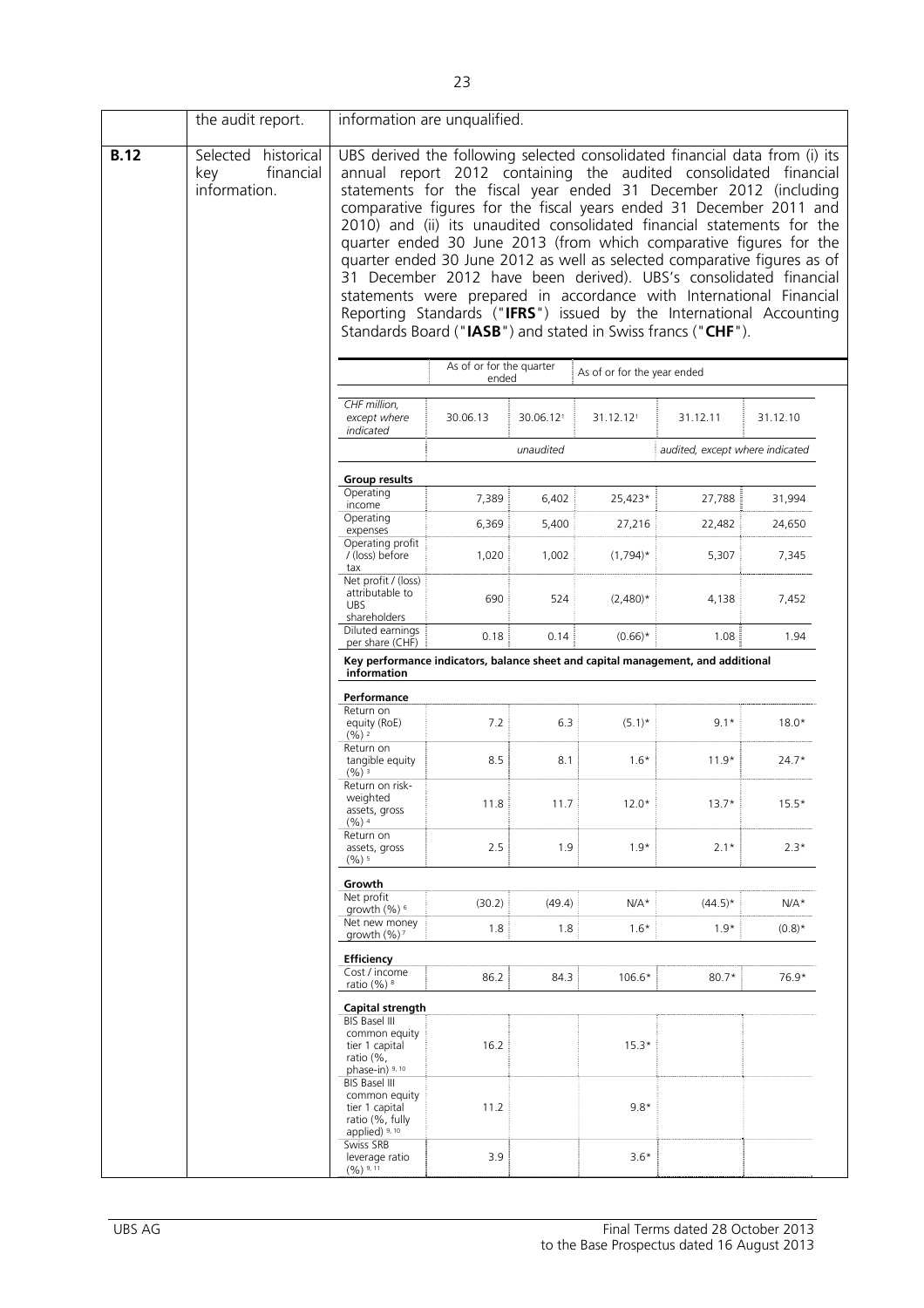|                                                                             |           | <b>Balance sheet and capital management</b> |            |                                                                                                                                                                                  |           |
|-----------------------------------------------------------------------------|-----------|---------------------------------------------|------------|----------------------------------------------------------------------------------------------------------------------------------------------------------------------------------|-----------|
| Total assets                                                                | 1,129,071 | 1,410,233                                   | 1,259,797* | 1,416,962                                                                                                                                                                        | 1,314,813 |
| Equity<br>attributable to<br><b>UBS</b><br>shareholders                     | 47,073    | 50,503                                      | 45.949*    | 48,530                                                                                                                                                                           | 43,728    |
| Total book<br>value per share<br>(CHF)                                      | 12.49     | 13.47                                       | 12.26*     | 12.95*                                                                                                                                                                           | $11.53*$  |
| Tangible book<br>value per share<br>(CHF)                                   | 10.73     | 10.87                                       | $10.54*$   | $10.36*$                                                                                                                                                                         | $8.94*$   |
| <b>BIS Basel III</b><br>common equity<br>tier 1 capital                     | 39,398    |                                             | 40,032*    |                                                                                                                                                                                  |           |
| (phase-in) 12<br>BIS Basel III<br>common equity                             |           |                                             |            |                                                                                                                                                                                  |           |
| tier 1 capital<br>(fully applied) 12<br>BIS Basel III risk-                 | 26,817    |                                             | 25,182*    |                                                                                                                                                                                  |           |
| weighted assets<br>(phase-in) $12$                                          | 242,626   |                                             | 261,800*   |                                                                                                                                                                                  |           |
| BIS Basel III risk-<br>weighted assets<br>(fully applied) <sup>12</sup>     | 239,182   |                                             | 258,113*   |                                                                                                                                                                                  |           |
| BIS Basel III total<br>capital ratio<br>(%, phase-in) <sup>12</sup>         | 20.5      |                                             | $18.9*$    |                                                                                                                                                                                  |           |
| BIS Basel III total<br>capital ratio<br>$(%$ , fully                        | 13.5      |                                             | $11.4*$    |                                                                                                                                                                                  |           |
| applied) <sup>12</sup>                                                      |           |                                             |            |                                                                                                                                                                                  |           |
| <b>Additional information</b><br>Invested assets                            | 2,348     | 2,163                                       | 2,230      | 2,088                                                                                                                                                                            | 2,075     |
| (CHF billion) <sup>13</sup><br>Personnel (full-<br>time                     | 60,754    | 63,520                                      | 62,628*    | 64,820*                                                                                                                                                                          | 64,617*   |
| equivalents)<br>Market                                                      |           |                                             |            |                                                                                                                                                                                  |           |
| capitalization                                                              | 61,737    | 42,356                                      | 54,729*    | 42,843*                                                                                                                                                                          | 58,803*   |
| *unaudited                                                                  |           |                                             |            | <sup>1</sup> On 1 January 2013, UBS adopted IASB October 2012 amendments to IFRS 10                                                                                              |           |
| Consolidated Financial Statements. The comparative 2012 periods included in |           |                                             |            |                                                                                                                                                                                  |           |
|                                                                             |           |                                             |            |                                                                                                                                                                                  |           |
|                                                                             |           |                                             |            | UBS's first and second quarter reports 2013 have been adjusted to reflect the                                                                                                    |           |
|                                                                             |           |                                             |            | effect of adopting IFRS 10. Under IFRS 10, periods prior to 2012 are not required<br>to be restated in 2013 quarterly reports. <sup>2</sup> Net profit attributable to UBS       |           |
|                                                                             |           |                                             |            | shareholders on a year-to-date basis (annualized as applicable) / average equity                                                                                                 |           |
|                                                                             |           |                                             |            | attributable to UBS shareholders (year-to-date basis). <sup>3</sup> Net profit attributable to<br>UBS shareholders before amortization and impairment of goodwill and intangible |           |
|                                                                             |           |                                             |            | assets / average equity attributable to UBS shareholders less average goodwill and                                                                                               |           |
|                                                                             |           |                                             |            | intangible assets. 4 Operating income before credit loss (expense) or recovery on a                                                                                              |           |
|                                                                             |           |                                             |            | year-to-date basis (annualized as applicable) / average risk-weighted assets (year-<br>to-date basis). Based on BIS Basel III risk-weighted assets (phase-in) for 2013, on       |           |
|                                                                             |           |                                             |            | Basel 2.5 risk-weighted assets for 2012 and on Basel II risk-weighted assets for                                                                                                 |           |
|                                                                             |           |                                             |            | 2011 and 2010. <sup>5</sup> Operating income before credit loss (expense) or recovery on a                                                                                       |           |
|                                                                             |           |                                             |            | year-to-date basis (annualized as applicable) / average total assets (year-to-date                                                                                               |           |
|                                                                             |           |                                             |            | basis). <sup>6</sup> Change in net profit attributable to UBS shareholders from continuing<br>operations between current and comparison periods / net profit attributable to     |           |
|                                                                             |           |                                             |            | UBS shareholders from continuing operations of comparison period. Not                                                                                                            |           |
|                                                                             |           |                                             |            | meaningful and not included if either the reporting period or the comparison                                                                                                     |           |
|                                                                             |           |                                             |            | period is a loss period. 7 Net new money for the period (annualized as applicable) /<br>invested assets at the beginning of the period. Group net new money includes net         |           |
|                                                                             |           |                                             |            | new money for Retail & Corporate and excludes interest and dividend income. <sup>8</sup>                                                                                         |           |
|                                                                             |           |                                             |            | Operating expenses / operating income before credit loss (expense) or recovery. 9                                                                                                |           |
|                                                                             |           |                                             |            | On 1 January 2013 the BIS Basel III requirements became effective in Switzerland.                                                                                                |           |
|                                                                             |           |                                             |            | In order to align its key performance indicators framework, in the first quarter of                                                                                              |           |
|                                                                             |           |                                             |            | 2013 UBS replaced the key performance indicators "BIS tier 1 ratio (%)" and                                                                                                      |           |
|                                                                             |           |                                             |            | "FINMA leverage ratio (%)" with "BIS Basel III common equity tier 1 capital ratio<br>(%, phase in / fully applied)" and "Swiss SRB (systemically relevant banks) leverage        |           |
|                                                                             |           |                                             |            | ratio (%)". Numbers for 31 December 2012 are on a pro-forma basis. <sup>10</sup> BIS Basel III                                                                                   |           |
|                                                                             |           |                                             |            | common equity tier 1 capital / BIS Basel III risk-weighted assets. The information                                                                                               |           |
|                                                                             |           |                                             |            | provided on a fully applied basis does not consider the effects of the transition                                                                                                |           |
|                                                                             |           |                                             |            | period, during which new capital deductions are phased in and ineligible capital                                                                                                 |           |
|                                                                             |           |                                             |            | instruments are phased out. <sup>11</sup> Total capital / IFRS assets, based on a capital<br>adequacy scope of consolidation, adjusted for replacement value netting and other   |           |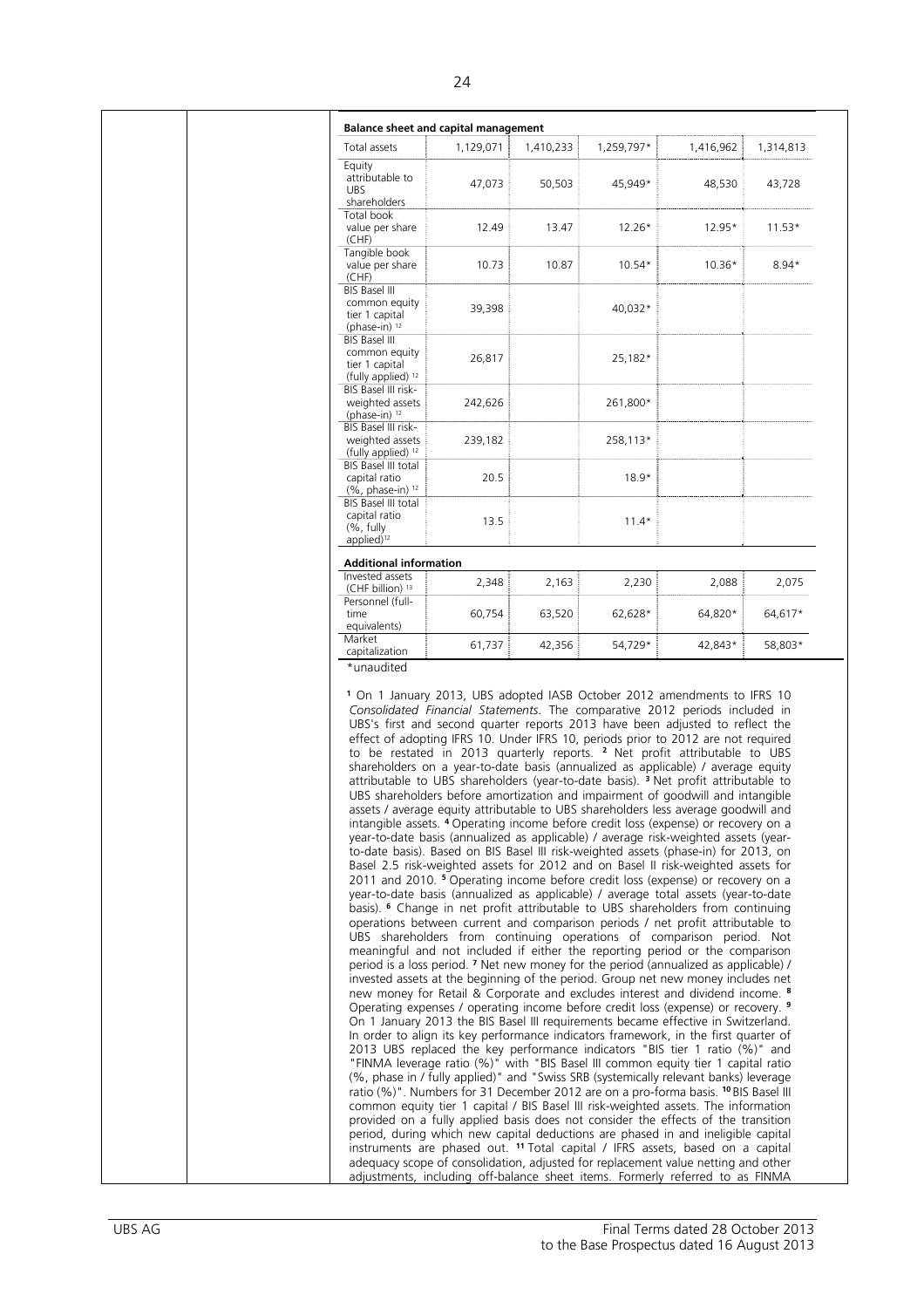|             |                                                           | Basel III leverage ratio. 12 On 1 January 2013 the Basel III requirements became<br>effective in Switzerland. BIS Basel III numbers for 31 December 2012 are on a pro-<br>forma basis. <sup>13</sup> Group invested assets includes invested assets for Retail &<br>Corporate.<br>There has been no material adverse change in the prospects of UBS since 31<br>December 2012.<br>There has been no significant change in the financial or trading position of UBS<br>since 30 June 2013.                                                                                                                                                                                                                                                                                                                                                                                                                                                                                                                                                                                                                                                                                                                                                                                                                      |
|-------------|-----------------------------------------------------------|----------------------------------------------------------------------------------------------------------------------------------------------------------------------------------------------------------------------------------------------------------------------------------------------------------------------------------------------------------------------------------------------------------------------------------------------------------------------------------------------------------------------------------------------------------------------------------------------------------------------------------------------------------------------------------------------------------------------------------------------------------------------------------------------------------------------------------------------------------------------------------------------------------------------------------------------------------------------------------------------------------------------------------------------------------------------------------------------------------------------------------------------------------------------------------------------------------------------------------------------------------------------------------------------------------------|
| <b>B.13</b> | Recent events.                                            | Not applicable, no recent events particular to the Issuer have occurred,<br>which are to a material extent relevant to the evaluation of the Issuer's<br>solvency.                                                                                                                                                                                                                                                                                                                                                                                                                                                                                                                                                                                                                                                                                                                                                                                                                                                                                                                                                                                                                                                                                                                                             |
| <b>B.14</b> | Dependence upon<br>entities<br>other<br>within the group. | UBS AG is the parent company of the UBS Group. As such, to a certain<br>extent, it is dependent on certain of its subsidiaries.                                                                                                                                                                                                                                                                                                                                                                                                                                                                                                                                                                                                                                                                                                                                                                                                                                                                                                                                                                                                                                                                                                                                                                                |
| <b>B.15</b> | Issuer's<br>principal<br>activities.                      | UBS AG with its subsidiaries (together, "UBS Group", "Group" or "UBS")<br>draws on its 150-year heritage to serve private, institutional and corporate<br>clients worldwide, as well as retail clients in Switzerland. UBS's business<br>strategy is centered on its pre-eminent global wealth management<br>businesses and its leading universal bank in Switzerland. These businesses,<br>together with a client-focused Investment Bank and a strong, well-<br>diversified Global Asset Management business, will enable UBS to expand<br>its premier wealth management franchise and drive further growth across<br>the Group. Headquartered in Zurich and Basel, Switzerland, UBS has<br>offices in more than 50 countries, including all major financial centers.<br>According to Article 2 of the Articles of Association of UBS AG ("Articles<br>of Association") the purpose of UBS AG is the operation of a bank. Its<br>scope of operations extends to all types of banking, financial, advisory,<br>trading and service activities in Switzerland and abroad.                                                                                                                                                                                                                                      |
| <b>B.16</b> | Controlling<br>persons.                                   | The following are the most recent notifications of holdings in UBS AG's<br>share capital filed in accordance with the Swiss Stock Exchange Act, based<br>on UBS AG's registered share capital at the time of the disclosure:<br>30 September 2011, Norges Bank (the Central Bank of Norway),<br>$3.04\%$ ;<br>12 March 2010, Government of Singapore Investment Corp.,<br>$6.45\%$ ;<br>17 December 2009, BlackRock Inc., New York, USA, 3.45%.<br>Voting rights may be exercised without any restrictions by shareholders<br>entered into UBS's share register, if they expressly render a declaration of<br>beneficial ownership according to the provisions of the Articles of<br>Association. Special provisions exist for the registration of fiduciaries and<br>nominees.<br>As of 30 June 2013, the following shareholders (acting in their own name<br>or in their capacity as nominees for other investors or beneficial owners)<br>were registered in the share register with 3% or more of the total share<br>capital of UBS AG: Chase Nominees Ltd., London (11.46%); Government<br>of Singapore Investment Corp., Singapore (6.39%); the US securities<br>clearing organization DTC (Cede & Co.) New York, "The Depository Trust<br>Company" (5.36%); and Nortrust Nominees Ltd., London (4.09%). |

| <b>Element</b> |                | <b>Section C – Securities</b>                                                                                          |
|----------------|----------------|------------------------------------------------------------------------------------------------------------------------|
| C.1            | security       | Type and the class   Type and Form of Securities<br>of the securities, $\overline{ }$ The Securities are certificates. |
|                | identification | The Securities are issued in uncertificated and dematerialised book-entry                                              |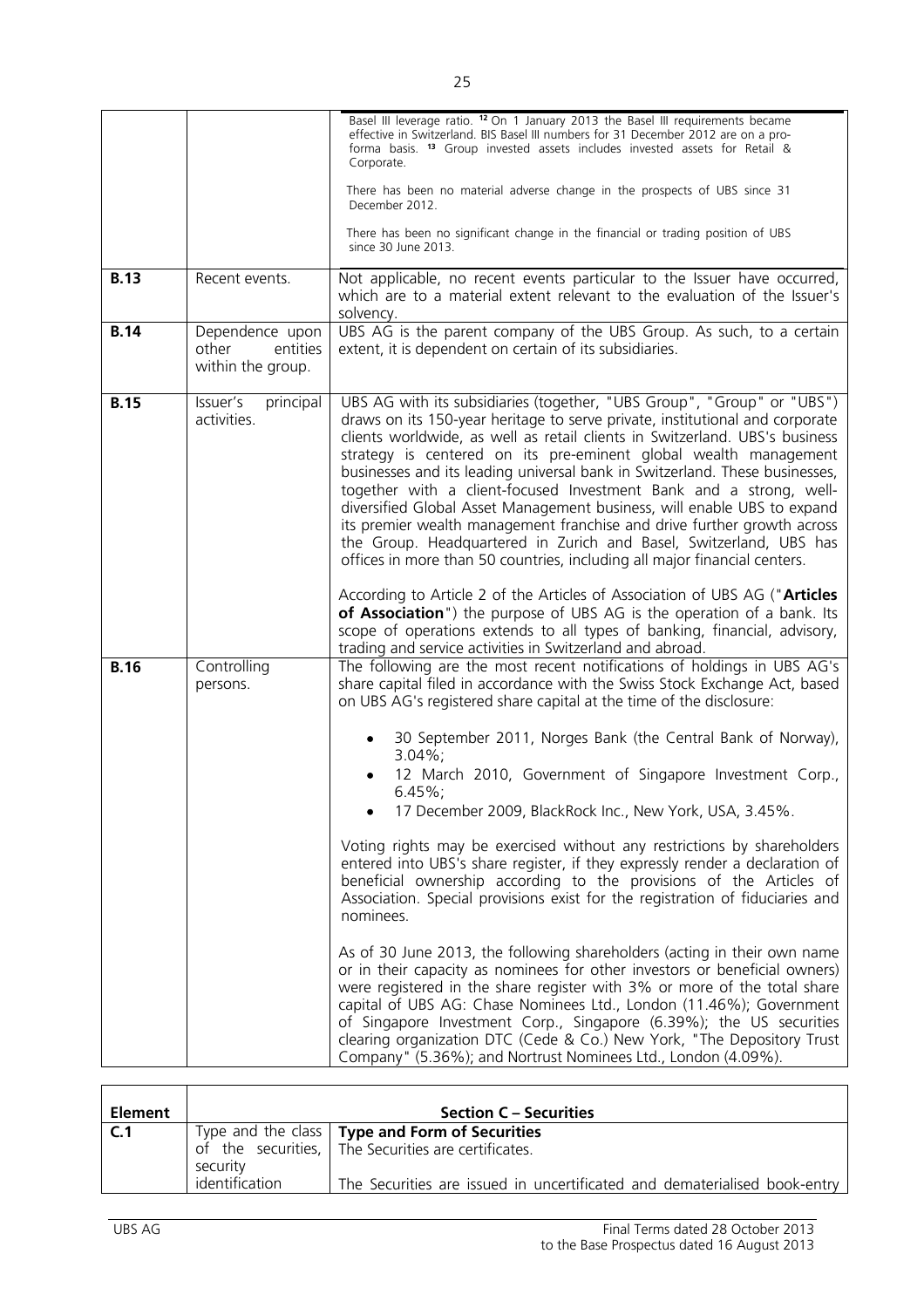|      | number.                                                                                              | form, and are registered for clearing through Euroclear Sweden AB<br>("Euroclear Sweden").                                                                                                                                                                                                                                                                                                                                                                                                                                                                                                                                                                                                                                                                                                                                                                                                                                                                                                                                                                                                                                                                                                                 |
|------|------------------------------------------------------------------------------------------------------|------------------------------------------------------------------------------------------------------------------------------------------------------------------------------------------------------------------------------------------------------------------------------------------------------------------------------------------------------------------------------------------------------------------------------------------------------------------------------------------------------------------------------------------------------------------------------------------------------------------------------------------------------------------------------------------------------------------------------------------------------------------------------------------------------------------------------------------------------------------------------------------------------------------------------------------------------------------------------------------------------------------------------------------------------------------------------------------------------------------------------------------------------------------------------------------------------------|
|      |                                                                                                      | The Securities have the following ISIN: SE0005497633.                                                                                                                                                                                                                                                                                                                                                                                                                                                                                                                                                                                                                                                                                                                                                                                                                                                                                                                                                                                                                                                                                                                                                      |
|      |                                                                                                      |                                                                                                                                                                                                                                                                                                                                                                                                                                                                                                                                                                                                                                                                                                                                                                                                                                                                                                                                                                                                                                                                                                                                                                                                            |
| C.2  | Currency of the<br>securities.                                                                       | The currency of the Securities is Swedish Krona ("SEK")<br>(the<br>"Redemption Currency").                                                                                                                                                                                                                                                                                                                                                                                                                                                                                                                                                                                                                                                                                                                                                                                                                                                                                                                                                                                                                                                                                                                 |
| C.5  | Restrictions on the<br>free transferability<br>of the securities.                                    | Each Security is transferable in accordance with applicable law and any<br>rules and procedures for the time being of any Clearing System through<br>whose books such Security is transferred.                                                                                                                                                                                                                                                                                                                                                                                                                                                                                                                                                                                                                                                                                                                                                                                                                                                                                                                                                                                                             |
| C.8  | Rights attached to<br>the<br>securities,<br>including ranking<br>and limitations to<br>those rights. | <b>Governing law of the Securities</b><br>The Securities will be governed by German law ("German law governed<br>Securities").<br>The legal effects of the registration of the Securities with the relevant<br>Clearing System are governed by the laws of the jurisdiction of the Clearing<br>System.<br><b>Rights attached to the Securities</b><br>The Securities provide, subject to the Conditions of the Securities,<br>Securityholders, at maturity or upon exercise, with a claim for payment of<br>the Redemption Amount in the Redemption Currency and/or delivery of<br>the Physical Underlying in the relevant number.<br>Limitation of the rights attached to the Securities<br>Under the conditions set out in the Conditions, the Issuer is entitled to<br>terminate the Securities and to make certains adjustments to the<br>Conditions.<br><b>Status of the Securities</b><br>The Securities will constitute direct, unsecured and unsubordinated<br>obligations of the Issuer, ranking pari passu among themselves and with all<br>other present and future unsecured and unsubordinated obligations of the<br>Issuer, other than obligations preferred by mandatory provisions of law. |
| C.11 | Admission<br>to<br>trading<br>a<br>on<br>regulated market<br>or other equivalent<br>markets.         | The Issuer intends to apply for listing of the Securities on NASDAQ OMX<br>Stockholm AB.                                                                                                                                                                                                                                                                                                                                                                                                                                                                                                                                                                                                                                                                                                                                                                                                                                                                                                                                                                                                                                                                                                                   |
| C.15 | Influence of<br>the<br>underlying on the<br>value<br>of<br>the<br>securities.                        | The value of the Securities during their term depends on the performance<br>of the Underlying. In case the price of the Underlying increases, also the<br>value of the Securities (disregarding any special features of the Securities) is<br>likely to increase.<br>In particular, the Redemption Amount, if any, to be received by the<br>Securityholder upon exercise of the Securities depends on the performance<br>of the Underlying.<br>The following features are examples describing the dependency of the<br>value of the Securities from the Underlying:<br><b>Autocallable / Express Securities</b><br>UBS Autocallable/Express Securities are suitable for Securityholders<br>expecting the price of the Underlying(s) to reach certain level(s), as<br>specified in the applicable Product Terms so that the product can early<br>redeem.                                                                                                                                                                                                                                                                                                                                                    |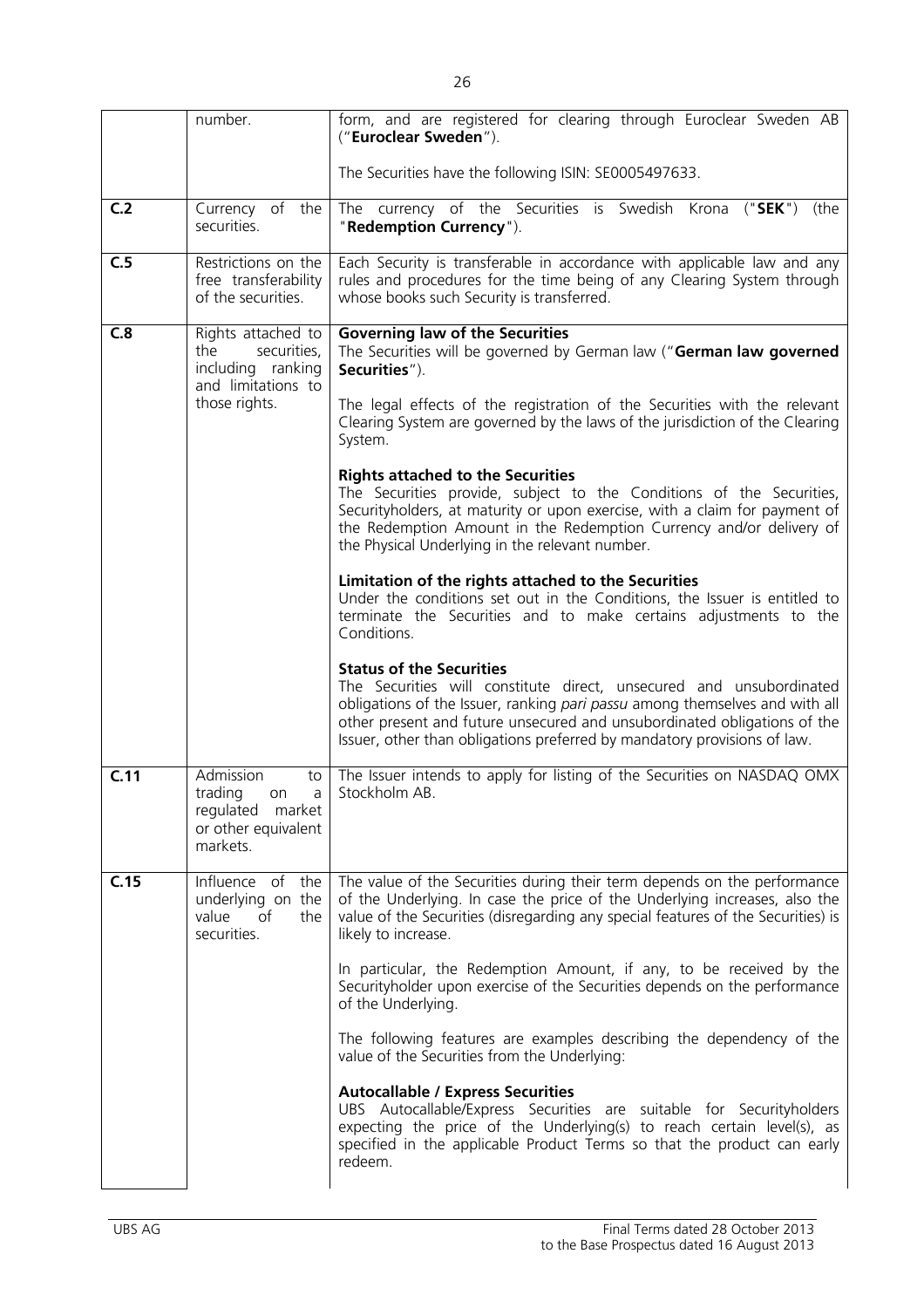| In case the price of the Underlying(s) reaches certain level(s) on specific<br>Observation Dates, as specified in the applicable Product Terms, the<br>Securities will be early redeemed prior to the Maturity Date.                                                                                                                                                                                                                                                                                                                            |
|-------------------------------------------------------------------------------------------------------------------------------------------------------------------------------------------------------------------------------------------------------------------------------------------------------------------------------------------------------------------------------------------------------------------------------------------------------------------------------------------------------------------------------------------------|
| If the UBS Autocallable/Express Securities did not expire early on any of the<br>previous Observation Dates, the UBS Autocallable / Express Security will be<br>redeemed at the Maturity Date, as specified in the applicable Product<br>Terms. The Redemption Amount in the Redemption Currency, depends on<br>the individual product structure, as specified in the applicable Product<br>Terms.                                                                                                                                              |
| The Redemption Amount may be determined by reference to the<br>performance of one or more Underlying(s), as specified in the relevant<br>Product Terms.                                                                                                                                                                                                                                                                                                                                                                                         |
| Payment of Coupon or other proceeds linked to the Underlying(s)<br>In addition, and as specified in the relevant Product Terms, the<br>Securityholder may during the term of the UBS Autocallable/Express<br>Securities be entitled to receive payment of a Coupon or other proceeds, if<br>applicable, as specified in the Product Terms. Such payment may, as<br>specified in the applicable Product Terms, be unconditional or conditional<br>upon a specific performance of the Underlying(s) described in the<br>applicable Product Terms. |
| The following descriptions of several performance structures might<br>be used for the Securities described in the section above                                                                                                                                                                                                                                                                                                                                                                                                                 |
| Underlyings<br>Securities can either depend on one single Underlying, a basket of<br>Underlyings, the best performing Underlying(s), the worst performing<br>Underlying(s) or a combination of those. Basket performances are<br>calculated as the weighted average of the performances of the individual<br>Underlying(s).                                                                                                                                                                                                                     |
| The weightings can either be predefined or be defined during the life of<br>the product depending on certain conditions. Weights can for example<br>depend on the relative performance of the underlings or the realised<br>volatility of the Underlying(s).                                                                                                                                                                                                                                                                                    |
| Performances<br>The performance or levels of the Underlying(s) can be measured in various<br>ways.                                                                                                                                                                                                                                                                                                                                                                                                                                              |
| Usually the performance is measured as the final level of the Underlying(s)<br>as a percentage of the initial level of the Underlying(s). However the final<br>level and / or the initial level can also either be defined as the average /<br>maximum / mimum level of the Underlying(s) observed within a certain<br>period. The initial level does not necessarily need to be observed on the<br>strike date of the product but can also be observed during the life of the<br>product.                                                      |
| Performance can also be measured as the relative performance of one or<br>more Underlying(s) relative to the performance of one or more different<br>Underlying(s).                                                                                                                                                                                                                                                                                                                                                                             |
| Performances can also have a pre-defined or a variable and/or conditional<br>cap. This means Securityholders accept a limitation of earning potential<br>("Cap") and may only participate in possible price increases (or decreases)<br>of the Underlying(s) until a certain level is reached and no further.<br>Additionally performances can also have a pre-defined or a variable and/or<br>conditional floor. This means Securityholders will have a minimum of                                                                             |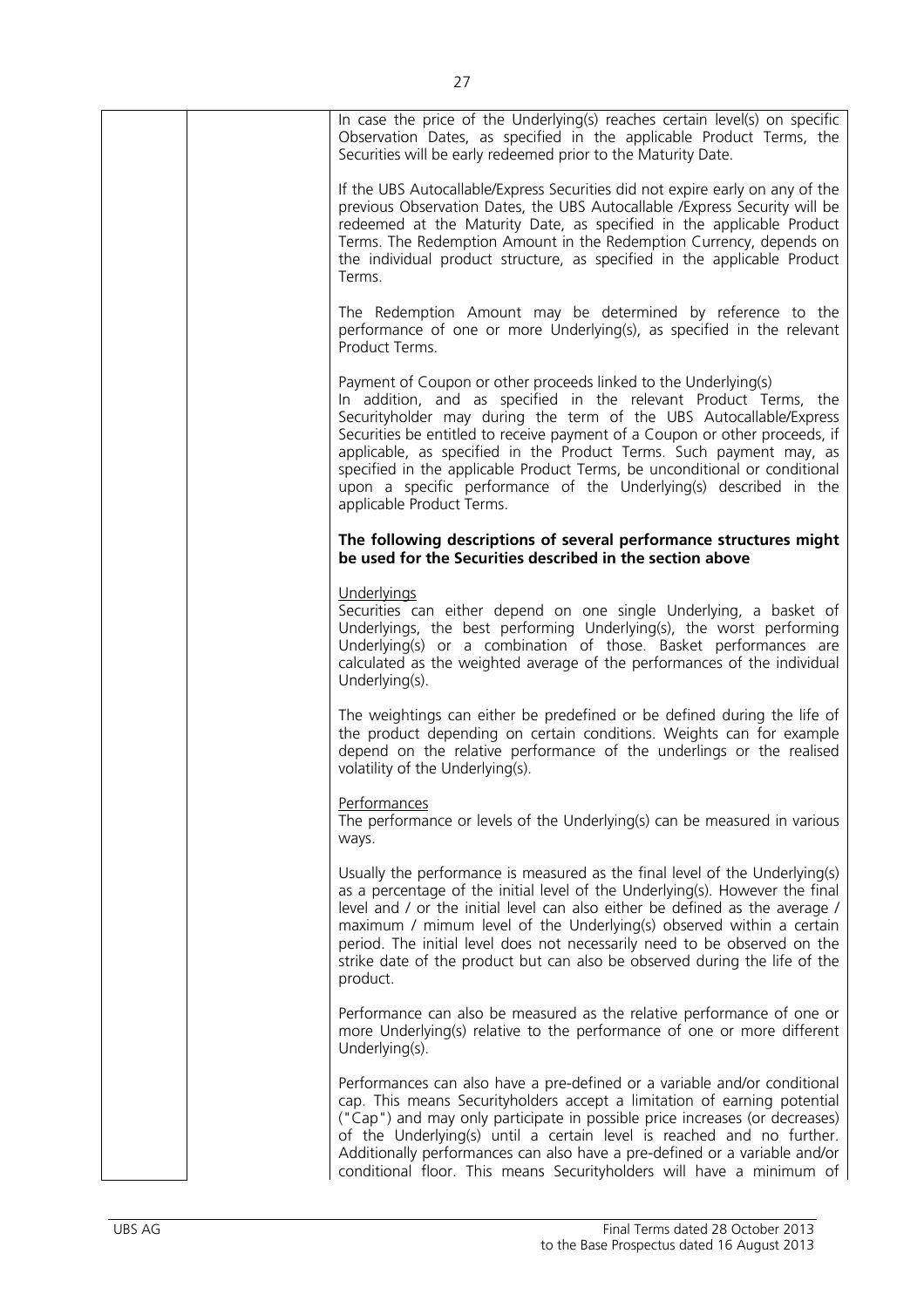|  | earning potential ("Floor") and may only negatively participate in possible<br>price decreases (or increases) of the Underlying(s) until a certain level is<br>reached and no further.                                                                                                                                                                                                                                                                                       |
|--|------------------------------------------------------------------------------------------------------------------------------------------------------------------------------------------------------------------------------------------------------------------------------------------------------------------------------------------------------------------------------------------------------------------------------------------------------------------------------|
|  | <b>Barriers</b><br>Securities can have barriers that are activated as soon as certain conditions<br>are met. Usually these barriers represent certain levels to be reached by the<br>Underlying(s) on certain observation dates.<br>Barriers can either be triggered by Underlying(s), performances or other<br>measures reaching certain predefined levels. Some barriers are only<br>triggered if more than one conditions are met.                                        |
|  | Barriers can either be defined to be observed only on certain dates or<br>continuously.                                                                                                                                                                                                                                                                                                                                                                                      |
|  | Barriers either lead to the removal (Kick–Out) or addition (Kick-In) of certain<br>features of the Securities. Features which are added or removed are for<br>example coupons, participations or Underlying(s).                                                                                                                                                                                                                                                              |
|  | <b>Investment Strategies</b><br>Performance can be defined as the hypothetical performance of a certain<br>predefined investment strategy. This can for example be a strategy that<br>invests into the Underlying(s) only on certain predefined dates. Another<br>example would be a strategy that invests into the Underlying(s) dependent<br>on the realised volatility, performance, momentum or other metric of the<br>Underlying(s) level over the life of the product. |
|  | Bearish / Bullish / Variable Participation Rate<br>Participation is usually proportional with a certain rate (which can itself be<br>dependent on certain pre-conditions for example the performance of one<br>or more Underlying(s)) and can be either negative or positive.                                                                                                                                                                                                |
|  | <b>Currency Conversion</b><br>The payoff can either be in the currency of the Underlying(s) or a different<br>payoff currency. The currency exchange rate to be used to determine the<br>final payoff can either be pre-defined (quanto feature) or variable.                                                                                                                                                                                                                |
|  | Coupons / Other Proceeds<br>If the relevant Product Terms specify unconditional Coupon or other<br>proceeds to apply, the Securityholder is entitled to receive payment of the<br>relevant Coupon or other proceeds.                                                                                                                                                                                                                                                         |
|  | If the relevant Product Terms specify conditional Coupon or other proceeds<br>to apply, the Securityholder entitled to receive in a payment of the relevant<br>Coupon or other proceeds provided that relevant conditions are met. If in<br>case of a conditional Coupon or other proceeds these requirements are not<br>met, no Coupon or other proceeds are paid.                                                                                                          |
|  | During their term products can therefore generate regular income. Most<br>products however do not generate unconditional income e.g. dividends or<br>interest.                                                                                                                                                                                                                                                                                                               |
|  | <b>Capital Protection</b><br>Only if the product feature "Capital Protection" is specified to be<br>applicable in the relevant Product Terms, the Settlement Amount is, in any<br>case, at least equal to the capital protected Minimum Amount.                                                                                                                                                                                                                              |
|  | <b>Physical or Cash Settlement</b><br>Only if the product feature "Physical Settlement" is specified to be<br>applicable in the relevant Product Terms, the Product is possibly settled<br>physically. Otherwise the settlement occurs in cash payment. The<br>settlement can depend on the performance of the Underlying(s).                                                                                                                                                |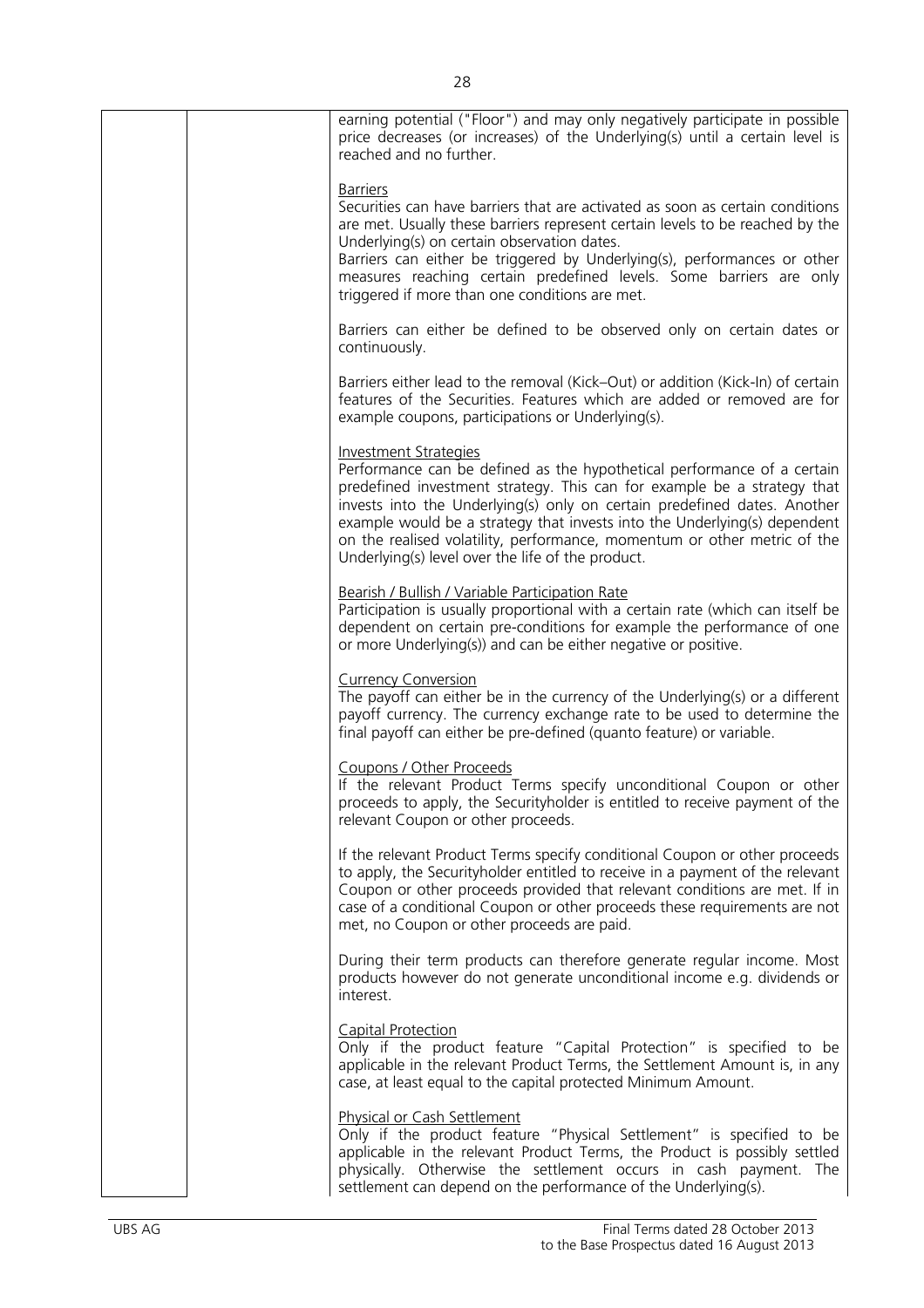|      |                                                                                                             | <b>Issuers Call Right</b><br>If the product features Issuer's Call Right is specified to be applicable in the<br>relevant Product Terms, the Issuer has a right to call the Securities for early<br>redemption by giving notice to that effect on certain pre-defined dates.<br>The redemption value can either be pre-defined or dependent on the<br>Underlying(s) level, certain dates or other parameters.<br>Investor's Put Right<br>With the product features Investors Put Right, the Securityholder has the<br>right to put the Securities for early redemption. The redemption value can<br>either be predefined or dependent on the Underlying(s) level, certain dates<br>or other parameters.                                                                                                                                                                                                                                          |
|------|-------------------------------------------------------------------------------------------------------------|--------------------------------------------------------------------------------------------------------------------------------------------------------------------------------------------------------------------------------------------------------------------------------------------------------------------------------------------------------------------------------------------------------------------------------------------------------------------------------------------------------------------------------------------------------------------------------------------------------------------------------------------------------------------------------------------------------------------------------------------------------------------------------------------------------------------------------------------------------------------------------------------------------------------------------------------------|
| C.16 | Expiration<br>or<br>maturity date, the<br>exercise date or<br>final<br>reference<br>date.                   | Maturity Date: 29 December 2016<br>Expiration Date: 12 December 2016                                                                                                                                                                                                                                                                                                                                                                                                                                                                                                                                                                                                                                                                                                                                                                                                                                                                             |
| C.17 | Settlement<br>procedure of the<br>derivative<br>securities.                                                 | Payments shall, in all cases subject to any applicable fiscal or other laws and<br>regulations in the place of payment or other laws and regulations to which<br>the Issuer agree to be subject, be made in accordance with the relevant<br>CA Rules to the relevant Clearing System or the relevant intermediary or to<br>its order for credit to the accounts of the relevant account holders of the<br>Clearing System or the relevant intermediary.<br>The Issuer shall be discharged from its redemption obligations or any other<br>payment or delivery obligations under these Conditions of the Securities by<br>delivery to the Clearing System in the manner described above.                                                                                                                                                                                                                                                          |
| C.18 | description<br>of<br>A<br>how the return on<br>derivative<br>securities<br>takes<br>place.                  | Securityholders will receive on the relevant Maturity Date payment of the<br>Redemption Amount.                                                                                                                                                                                                                                                                                                                                                                                                                                                                                                                                                                                                                                                                                                                                                                                                                                                  |
| C.19 | Exercise price or<br>final<br>reference<br>price<br>оf<br>the<br>underlying.                                | Settlement Price                                                                                                                                                                                                                                                                                                                                                                                                                                                                                                                                                                                                                                                                                                                                                                                                                                                                                                                                 |
| C.20 | of<br>the<br>Type<br>underlying<br>and<br>where<br>the<br>information on the<br>underlying can be<br>found. | <b>Type of Underlying:</b><br>The underlying may consist of shares (including a certificate representing<br>shares), an Index, a currency exchange rate, a precious metal, a<br>commodity, an interest rate, a non-equity security, a fund unit, a futures<br>contract (if applicable, including determination of the Relevant Expiration<br>Months), a reference rate, a basket comprising the aforementioned assets,<br>and a portfolio comprising the aforementioned assets.<br>Type of Underlying is indices and fund units (ETFs).<br>Information about the past and the further performance of the Underlyings<br>and their volatility can be obtained on the web-site:<br>www.hsi.com.hk (Hang Seng China Enterprises Index)<br>$\equiv$<br>www.wienerborse.at (RDX® - Russian Depositary Index (USD))<br>$\omega$<br>www.bloomberg.com (WisdomTree India Earnings Fund ETF and<br>$\blacksquare$<br>iShares MSCI Brazil Index Fund ETF). |

| <b>Element</b> |          | <b>Section D – Risks</b>                                                                                                                                                                                                                                                                 |
|----------------|----------|------------------------------------------------------------------------------------------------------------------------------------------------------------------------------------------------------------------------------------------------------------------------------------------|
| D.2            | specific | Key information on   The Securities entails an issuer risk, also referred to as debtor risk or credit<br>the key risks that is   risk for prospective investors. An issuer risk is the risk that UBS AG<br>and   becomes temporarily or permanently unable to meet its obligations under |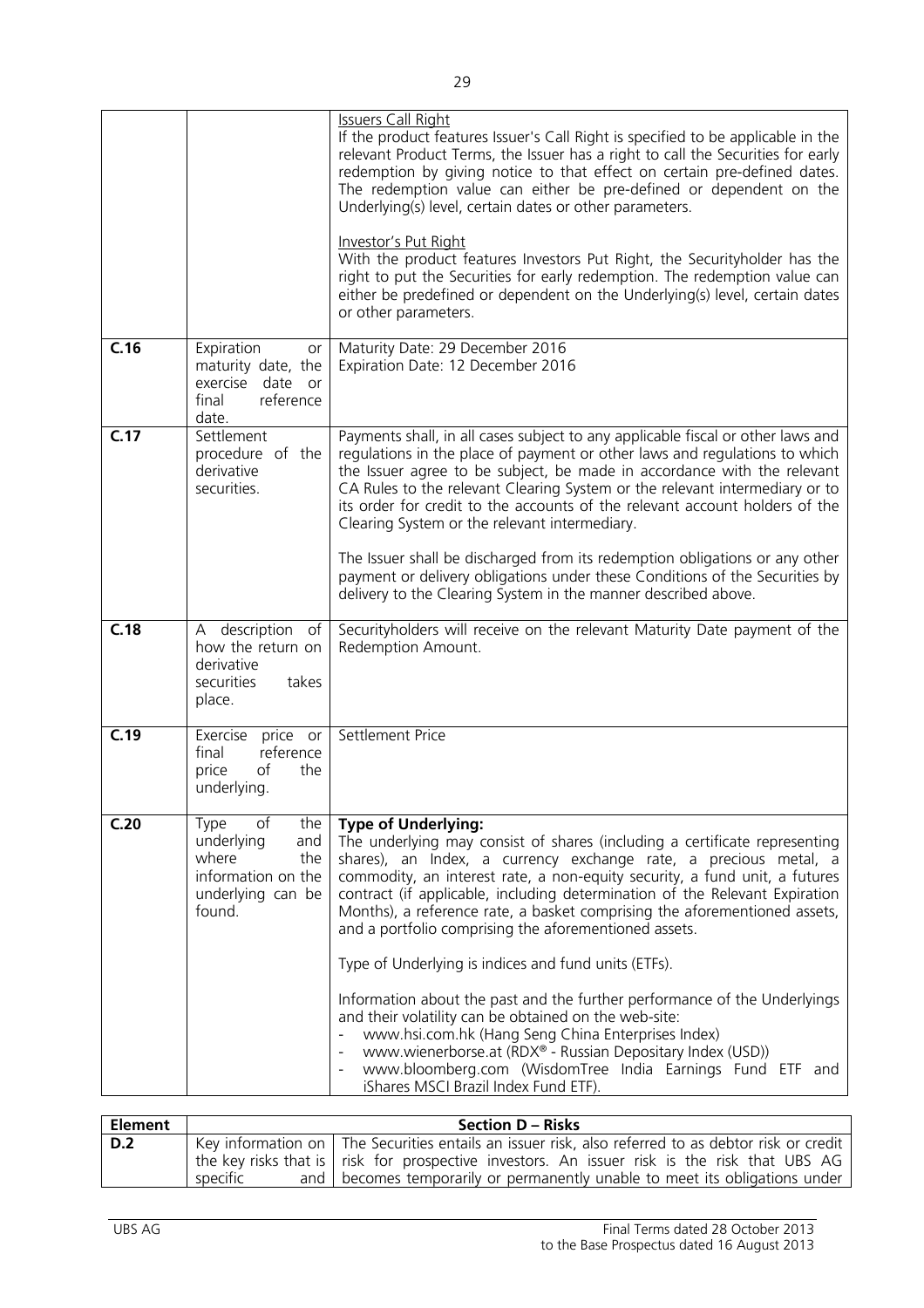| individual to the<br>issuer. |  | the Securities.                                                                                                                                                                                                                                                                                                                                                                                                                                                                                                                                                                                                                                                                                                                                                                                                                                                     |
|------------------------------|--|---------------------------------------------------------------------------------------------------------------------------------------------------------------------------------------------------------------------------------------------------------------------------------------------------------------------------------------------------------------------------------------------------------------------------------------------------------------------------------------------------------------------------------------------------------------------------------------------------------------------------------------------------------------------------------------------------------------------------------------------------------------------------------------------------------------------------------------------------------------------|
|                              |  | <b>General insolvency risk</b><br>Each investor bears the general risk that the financial situation of the Issuer<br>could deteriorate. The debt or derivative securities of the Issuer will<br>constitute immediate, unsecured and unsubordinated obligations of the<br>Issuer, which, in particular in the case of insolvency of the Issuer, rank pari<br>passu with each other and all other current and future unsecured and<br>unsubordinated obligations of the Issuer, with the exception of those that<br>have priority due to mandatory statutory provisions. The Issuer's obligations<br>relating to the Securities are not protected by any statutory or voluntary<br>deposit guarantee system or compensation scheme. In the event of<br>insolvency of the Issuer, investors may thus experience a total loss<br>of their investment in the Securities. |
|                              |  | UBS as Issuer is subject to various risks within its business activities. Such<br>risks comprise in particular the following types of risks, where all of these<br>risks might have adverse effects on the value of the Securities:                                                                                                                                                                                                                                                                                                                                                                                                                                                                                                                                                                                                                                 |
|                              |  | Effect of downgrading of the Issuer's rating<br>$\bullet$                                                                                                                                                                                                                                                                                                                                                                                                                                                                                                                                                                                                                                                                                                                                                                                                           |
|                              |  | Regulatory and legislative changes may adversely affect UBS's business<br>$\bullet$<br>and ability to execute its strategic plans                                                                                                                                                                                                                                                                                                                                                                                                                                                                                                                                                                                                                                                                                                                                   |
|                              |  | UBS's capital strength is important in supporting UBS's strategy, client<br>$\bullet$<br>franchise and competitive position                                                                                                                                                                                                                                                                                                                                                                                                                                                                                                                                                                                                                                                                                                                                         |
|                              |  | UBS may not be successful in executing its announced strategic plans<br>$\bullet$                                                                                                                                                                                                                                                                                                                                                                                                                                                                                                                                                                                                                                                                                                                                                                                   |
|                              |  | UBS's reputation is critical to the success of its business<br>$\bullet$                                                                                                                                                                                                                                                                                                                                                                                                                                                                                                                                                                                                                                                                                                                                                                                            |
|                              |  | Material legal and regulatory risks arise in the conduct of UBS's<br>$\bullet$<br>business                                                                                                                                                                                                                                                                                                                                                                                                                                                                                                                                                                                                                                                                                                                                                                          |
|                              |  | Performance in the financial services industry is affected by market<br>$\bullet$<br>conditions and the macroeconomic climate                                                                                                                                                                                                                                                                                                                                                                                                                                                                                                                                                                                                                                                                                                                                       |
|                              |  | UBS holds legacy and other risk positions that may be adversely<br>affected by conditions in the financial markets; legacy risk positions<br>may be difficult to liquidate                                                                                                                                                                                                                                                                                                                                                                                                                                                                                                                                                                                                                                                                                          |
|                              |  | UBS's global presence subjects it to risk from currency fluctuations<br>٠                                                                                                                                                                                                                                                                                                                                                                                                                                                                                                                                                                                                                                                                                                                                                                                           |
|                              |  | UBS is dependent upon UBS's risk management and control processes<br>to avoid or limit potential losses in UBS's trading and counterparty<br>credit businesses                                                                                                                                                                                                                                                                                                                                                                                                                                                                                                                                                                                                                                                                                                      |
|                              |  | Valuations of certain positions rely on models; models have inherent<br>$\bullet$<br>limitations and may use inputs which have no observable source                                                                                                                                                                                                                                                                                                                                                                                                                                                                                                                                                                                                                                                                                                                 |
|                              |  | UBS is exposed to possible outflows of client assets in its asset-<br>$\bullet$<br>gathering businesses and to changes affecting the profitability of its<br>Wealth Management business division                                                                                                                                                                                                                                                                                                                                                                                                                                                                                                                                                                                                                                                                    |
|                              |  | Liquidity and funding management are critical to UBS's ongoing<br>performance                                                                                                                                                                                                                                                                                                                                                                                                                                                                                                                                                                                                                                                                                                                                                                                       |
|                              |  | Operational risks may affect UBS's business                                                                                                                                                                                                                                                                                                                                                                                                                                                                                                                                                                                                                                                                                                                                                                                                                         |
|                              |  | UBS might be unable to identify or capture revenue or competitive                                                                                                                                                                                                                                                                                                                                                                                                                                                                                                                                                                                                                                                                                                                                                                                                   |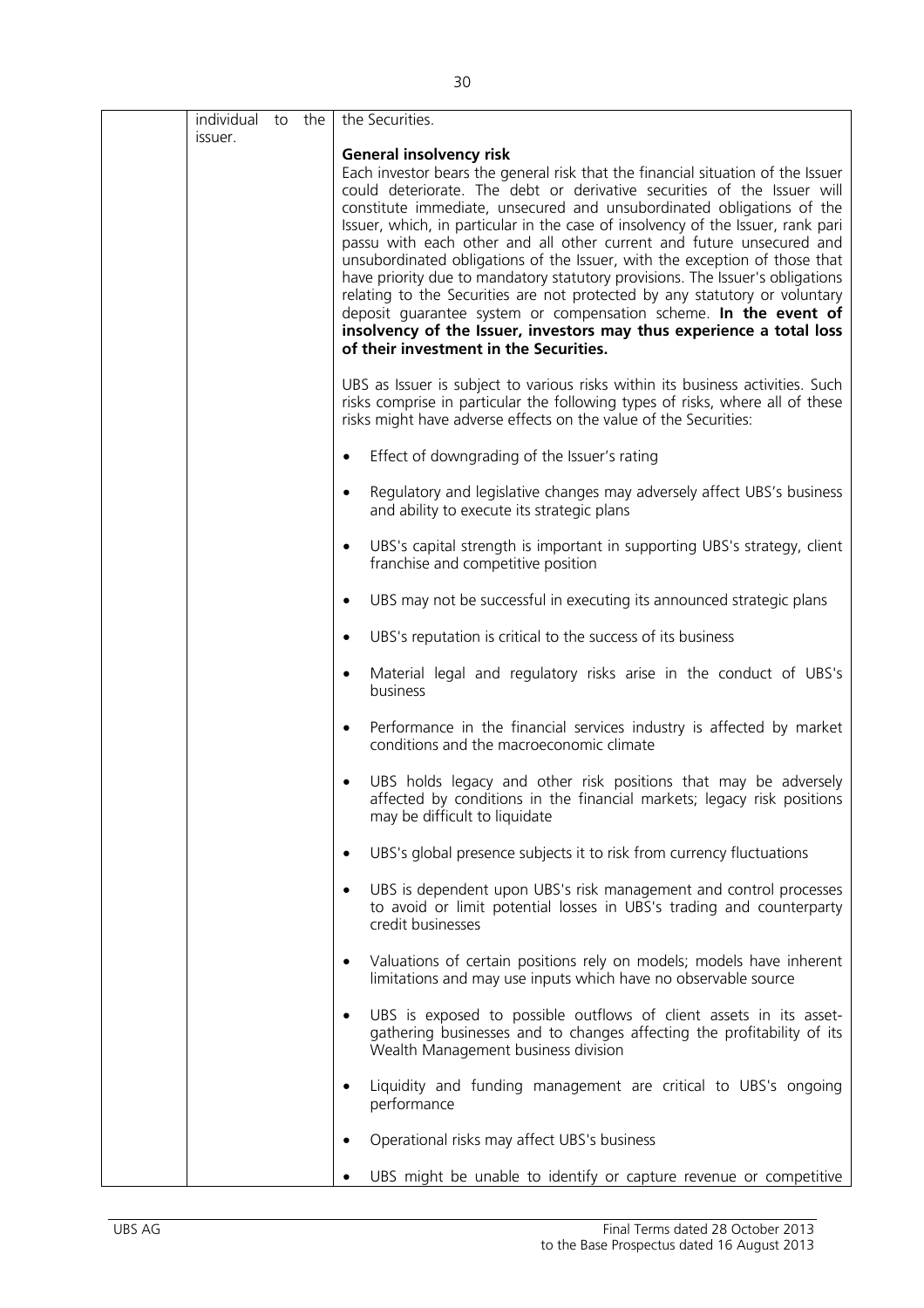|            |                                                                                                 | opportunities, or retain and attract qualified employees                                                                                                                                                                                                                                                                                                                                                                                                                                                                                                                                                                                                                                                                                                                                                                                                                                                           |
|------------|-------------------------------------------------------------------------------------------------|--------------------------------------------------------------------------------------------------------------------------------------------------------------------------------------------------------------------------------------------------------------------------------------------------------------------------------------------------------------------------------------------------------------------------------------------------------------------------------------------------------------------------------------------------------------------------------------------------------------------------------------------------------------------------------------------------------------------------------------------------------------------------------------------------------------------------------------------------------------------------------------------------------------------|
|            |                                                                                                 | UBS's financial results may be negatively affected by changes to<br>$\bullet$<br>accounting standards                                                                                                                                                                                                                                                                                                                                                                                                                                                                                                                                                                                                                                                                                                                                                                                                              |
|            |                                                                                                 | UBS's financial results may be negatively affected by changes to<br>$\bullet$<br>assumptions supporting the value of UBS's goodwill                                                                                                                                                                                                                                                                                                                                                                                                                                                                                                                                                                                                                                                                                                                                                                                |
|            |                                                                                                 | The effects of taxes on UBS's financial results are significantly<br>$\bullet$<br>influenced by changes in UBS's deferred tax assets and final<br>determinations on audits by tax authorities                                                                                                                                                                                                                                                                                                                                                                                                                                                                                                                                                                                                                                                                                                                      |
|            |                                                                                                 | Potential conflicts of interest<br>$\bullet$                                                                                                                                                                                                                                                                                                                                                                                                                                                                                                                                                                                                                                                                                                                                                                                                                                                                       |
| <b>D.3</b> | Key information on<br>the risks that are<br>specific<br>and<br>individual to the<br>securities. | The purchase of Securities is associated with certain risks. The Issuer<br>expressly points out that the description of the risks associated with<br>an investment in the Securities describes only the key risks which<br>were known to the Issuer at the date of the Base Prospectus.                                                                                                                                                                                                                                                                                                                                                                                                                                                                                                                                                                                                                            |
|            |                                                                                                 | Potential investors of the Securities should recognise that the Securities<br>constitute a risk investment which can lead to a total loss of their<br>investment in the Securities. Securityholders will incur a loss, if the amouns<br>received in accordance with the Conditions of the Securities is below the<br>purchase price of the Securities (including the transaction costs). Any<br>investor bears the risk of the Issuer's financial situation worsening and the<br>potential subsequent inability of the Issuer to pay its obligations under the<br>Securities. Potential investors must therefore be prepared and able to<br>sustain a partial or even a total loss of the invested capital. Any investors<br>interested in purchasing the Securities should assess their financial<br>situation, to ensure that they are in a position to bear the risks of loss<br>connected with the Securities. |
|            |                                                                                                 | There are risks associated with the Securities offered in the Base Prospectus<br>which potential investors should consider carefully and be aware of before<br>making a decision to invest in the Securities, including but not limited to<br>the following:                                                                                                                                                                                                                                                                                                                                                                                                                                                                                                                                                                                                                                                       |
|            |                                                                                                 | The complexity of the Securities - The redemption structure for the<br>Securities is sometimes complex and may contain mathematical formulas or<br>relations that, for an investors, may be difficult to understand and compare<br>with other investment options. It should be noted that the relationship<br>between risk and return can be difficult to evaluate.                                                                                                                                                                                                                                                                                                                                                                                                                                                                                                                                                |
|            |                                                                                                 | Securities where the nominal amount isn't protected - The nominal<br>amount for some of the Securities is not capital protected, as specified in<br>the Final Terms. For those Securities there is no guarantee that the<br>redemption amount will be equal to or exceed the nominal amount.                                                                                                                                                                                                                                                                                                                                                                                                                                                                                                                                                                                                                       |
|            |                                                                                                 | Pricing of structured Securities - The pricing of structured Securities is<br>usually determined by the Issuer, and not on negotiated terms.                                                                                                                                                                                                                                                                                                                                                                                                                                                                                                                                                                                                                                                                                                                                                                       |
|            |                                                                                                 | Shares as underlying $(s)$ – Securities with shares as underlying $(s)$ is not<br>sponsored or promoted by the Issuer of the shares. The Issuer of the shares<br>has no obligation to consider the interest for the security holders why<br>measures taken by an Issuer of shares could adversely affect the market<br>value of the Securities. A Security holder is not entitled to receive payments<br>or dividends to to the same extent as a holder of the underlying shares.                                                                                                                                                                                                                                                                                                                                                                                                                                  |
|            |                                                                                                 | <i>Index as underlying</i> $(s)$ – Securities based on indices as underlying $(s)$ may<br>result in a less redemption amount compared to an investment directly in<br>the underlying(s). The investor of an index may add, remove, or replace                                                                                                                                                                                                                                                                                                                                                                                                                                                                                                                                                                                                                                                                      |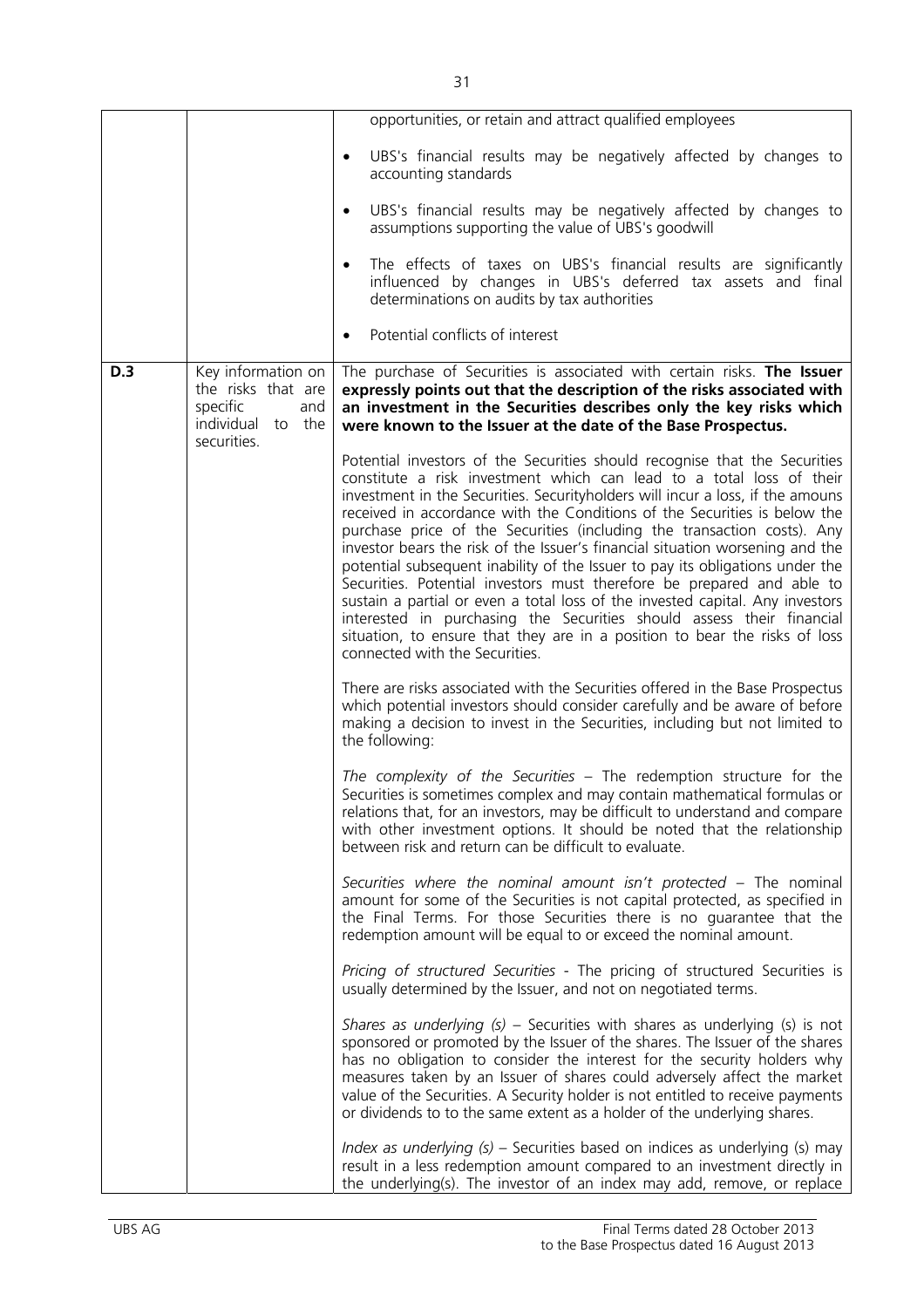| components or make methodological changes that may affect the level of<br>such index and in that way also have influence on the return payable to<br>investors in the Securities.                                                                                                                                                                                                                                                                                                                                                                                                                                                                                                                                                                                                                                                                                                                                                                                                                                                                |
|--------------------------------------------------------------------------------------------------------------------------------------------------------------------------------------------------------------------------------------------------------------------------------------------------------------------------------------------------------------------------------------------------------------------------------------------------------------------------------------------------------------------------------------------------------------------------------------------------------------------------------------------------------------------------------------------------------------------------------------------------------------------------------------------------------------------------------------------------------------------------------------------------------------------------------------------------------------------------------------------------------------------------------------------------|
| Commodity as the underlying $(s)$ – Trading with commodities is speculative<br>and can be extremely volatile as commodity prices are affected by factors<br>that are unpredictable, such as changes in the relationship between supply<br>and demand, weather patterns and government policies. Commodity<br>contracts may be traded directly between market participants "over-the-<br>counter" in trade centers that are subject to minimal or no substantive<br>regulation. This increases the risks associated with liquidity and historical<br>price of the relevant contracts. Securities that are linked to future contracts<br>for commodities may provide a different return than Securities that are<br>linked to the relevant physical commodity, as the price of a future contract<br>for a commodity generally includes a premium or a discount to the current<br>price of the underlying commodity.                                                                                                                                |
| Exposure to basket of underlying (s) - Securities where the underlying (s) is<br>composed of a basket of underlying (s), investors bear the risk of change in<br>value for each component in the basket. Where there is a high level of<br>interdependence between the individual underlying (s) in the basket, a<br>change in the value development of the components in the basket may<br>exaggerate the value development of the Securities. Additionally, a small<br>basket or a basket composed of differently weighted components makes<br>the whole basket vulnerable to changes in the value of any of the<br>underlying basket components. Any calculation or value related to a basket<br>composed of a mixture of "best of" or "worst of" components may give<br>results that to a large extent differ from results where all the components<br>in the basket is taken into account.                                                                                                                                                  |
| Automatic early redemption - Some types of Securities may be<br>automatically redeemed prior to its Maturity Date if certain conditions are<br>met. In some cases this may result in a total or partial loss of the<br>investment.                                                                                                                                                                                                                                                                                                                                                                                                                                                                                                                                                                                                                                                                                                                                                                                                               |
| Warrants - The price of the underlying (s) has an impact on the price of the<br>warrants and may lead to a greater profit or loss on the investment<br>compared to if the investment had been made directly in the underlying (s).<br>Warrants have a leverage effect compared to an investment directly in the<br>underlying (s), i.e a change of the value of the underlying (s) may result in<br>an increased change in the value of the Warrant. This means that the risk<br>of investing in Warrants is larger than investing directly in the underlying<br>(s). Warrants may expire worthless. Certain Warrants may include more<br>complicated performance structures than customary Warrants and equals<br>those applicable for Certificates; hence the risks applicable for Certificates<br>may also be applicable for those Warrants.                                                                                                                                                                                                  |
| Risks associated with Certificates - If the underlying (s) becomes worthless<br>(for example, if the company that provides the underlying (s) is bankrupt),<br>the Certificate also becomes worthless. The value of a Certificate may also<br>be affected by exchange rate fluctuations - if the underlying (s) is<br>denominated in a currency other than the currency of the denomination<br>certificate. An investor should note that the entire amount invested in a<br>Security may be lost. In case the Certificate is designed to provide a return<br>in a declining market (sell or short) an increase in value of the underlying (s)<br>results in a reduction of value in the certificate. During the term of the<br>Certificate the value is affected by changes in volatility, price and dividends,<br>the underlying (s) and the market interest rate changes. If the Certificate<br>contains a Barrier level, this may mean that the redemption amount is less<br>than the nominal amount or loss of the right of specific return. |
|                                                                                                                                                                                                                                                                                                                                                                                                                                                                                                                                                                                                                                                                                                                                                                                                                                                                                                                                                                                                                                                  |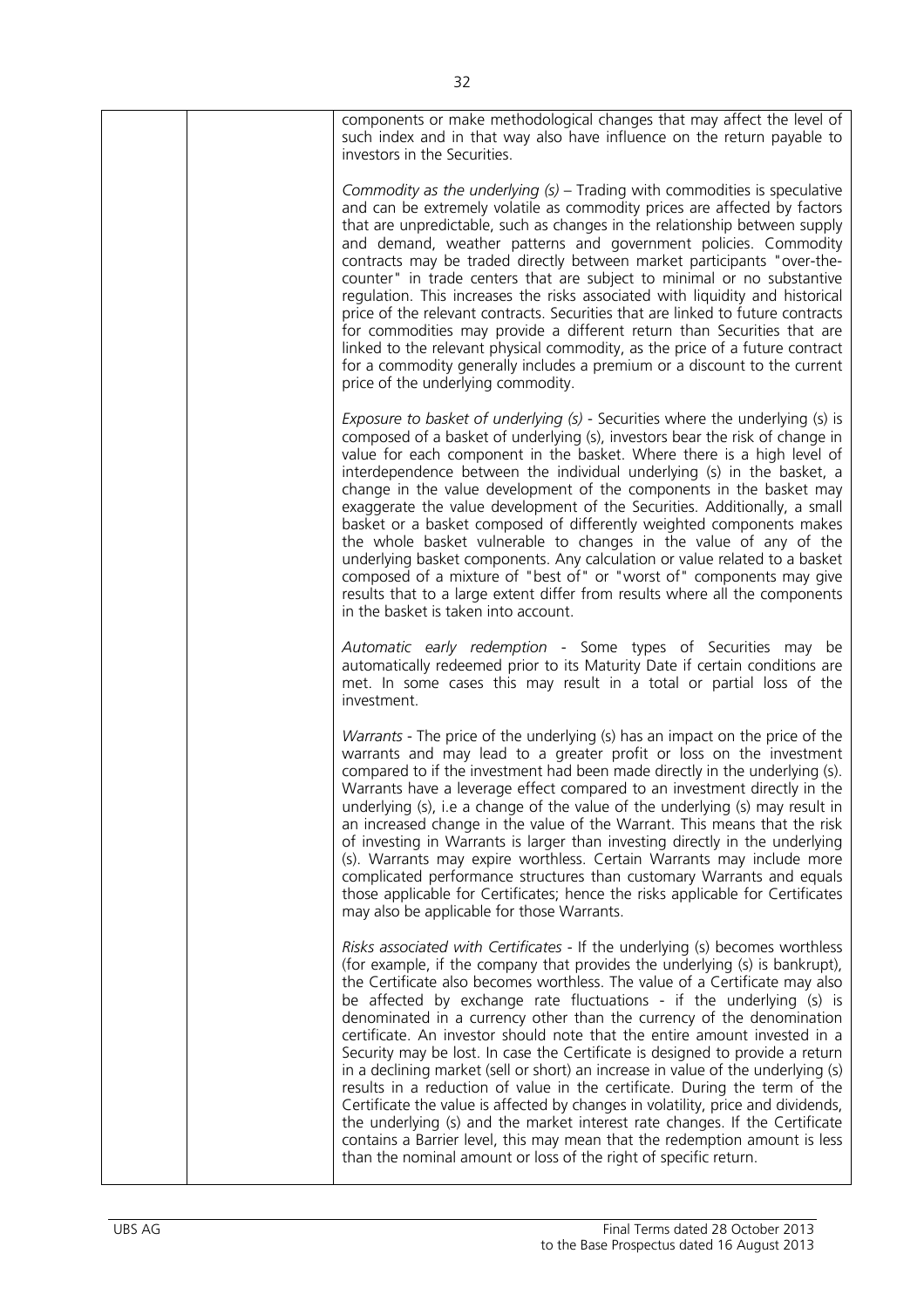| Other risks associated with the Securities may be, inter alia, changes in<br>interest rates, currency fluctuations, if the Issuer has a right to redeem the<br>Securities in advance, the complexity of the Securities, fluctuations in the<br>relevant index, other underlying (s), the financial market and if the<br>redemption amount is dependent on conditions other than the Issuer's<br>credit rating.                                                                                                                                                                                                                                                                                                                                                                                                                                                                                                                                                                                                                                                                      |
|-------------------------------------------------------------------------------------------------------------------------------------------------------------------------------------------------------------------------------------------------------------------------------------------------------------------------------------------------------------------------------------------------------------------------------------------------------------------------------------------------------------------------------------------------------------------------------------------------------------------------------------------------------------------------------------------------------------------------------------------------------------------------------------------------------------------------------------------------------------------------------------------------------------------------------------------------------------------------------------------------------------------------------------------------------------------------------------|
| There are also certain risks related to Securities in general, such as<br>modifications, exceptions and changes of law.                                                                                                                                                                                                                                                                                                                                                                                                                                                                                                                                                                                                                                                                                                                                                                                                                                                                                                                                                             |
| Some of the risks are attributable to circumstances beyond the Issuers'<br>control, such as the existence of an efficient secondary market, the stability<br>of the relevant clearing systems and winding up systems, and the economic<br>situation and development in the world.                                                                                                                                                                                                                                                                                                                                                                                                                                                                                                                                                                                                                                                                                                                                                                                                   |
| This summary of certain risks is only a short summary of certain significant<br>risks and it is not a comprehensive description of all risk factors that are<br>attributable to the Securities. Investors should carefully review and consider<br>the risks as well as other information described in the Base Prospectus. An<br>investment in relatively complex Securities is consistent with a higher risk<br>than investing in less complex Securities. Especially, in some cases, Investors<br>may lose their entire investment or part thereof.                                                                                                                                                                                                                                                                                                                                                                                                                                                                                                                               |
| <b>Potential conflicts of interest</b><br>The Issuer and affiliated companies may participate in transactions related<br>to the Securities in some way, for their own account or for account of a<br>client. Such transactions may not serve to benefit the Securityholders and<br>may have a positive or negative effect on the value of the Underlying, and<br>consequently on the value of the Securities. Furthermore, companies<br>affiliated with the Issuer may become counterparties in hedging<br>transactions relating to obligations of the Issuer stemming from the<br>Securities. As a result, conflicts of interest can arise between companies<br>affiliated with the Issuer, as well as between these companies and<br>investors, in relation to obligations regarding the calculation of the price of<br>the Securities and other associated determinations. In addition, the Issuer<br>and its affiliates may act in other capacities with regard to the Securities,<br>such as calculation agent, paying agent and administrative agent and/or<br>index sponsor. |
| Growth of the value of the underlying(s) - With structured Securities the<br>investors' right to return and sometimes repayment of the nominal amount<br>depends on the current yield structure and the underlying assets and their<br>growth of value. The value of Securities is affected by the value of the<br>underlying assets at certain times during the security's maturity, the<br>fluctuations of the prices on the underlying assets, the expectations about<br>future volatility, market interest rates and expected dividends on the<br>underlying assets.                                                                                                                                                                                                                                                                                                                                                                                                                                                                                                            |
| Fluctuations of currency - When the underlying (s) is denominated in a<br>currency other than the currency of the Security, currency fluctuations may<br>affect the return on the instruments. The exchange rates for foreign<br>currencies may be affected by complex political and economic factors,<br>including the relative inflation rates, balance of payments between<br>countries, the size of the government budget surplus or deficit and<br>monetary, fiscal and or trade policy that is followed by the relevant<br>currencies governments. Currency fluctuations may affect the value or level<br>of the underlying assets in complex ways. In case of currency fluctuations<br>the value or level of the underlying assets will vary and the value or level of<br>the Securities may decrease. If the value or level of one or more underlying<br>(s) is issued in a currency other than the currency in which the instrument is<br>issued, investors may be exposed to an increased risk attributable to                                                            |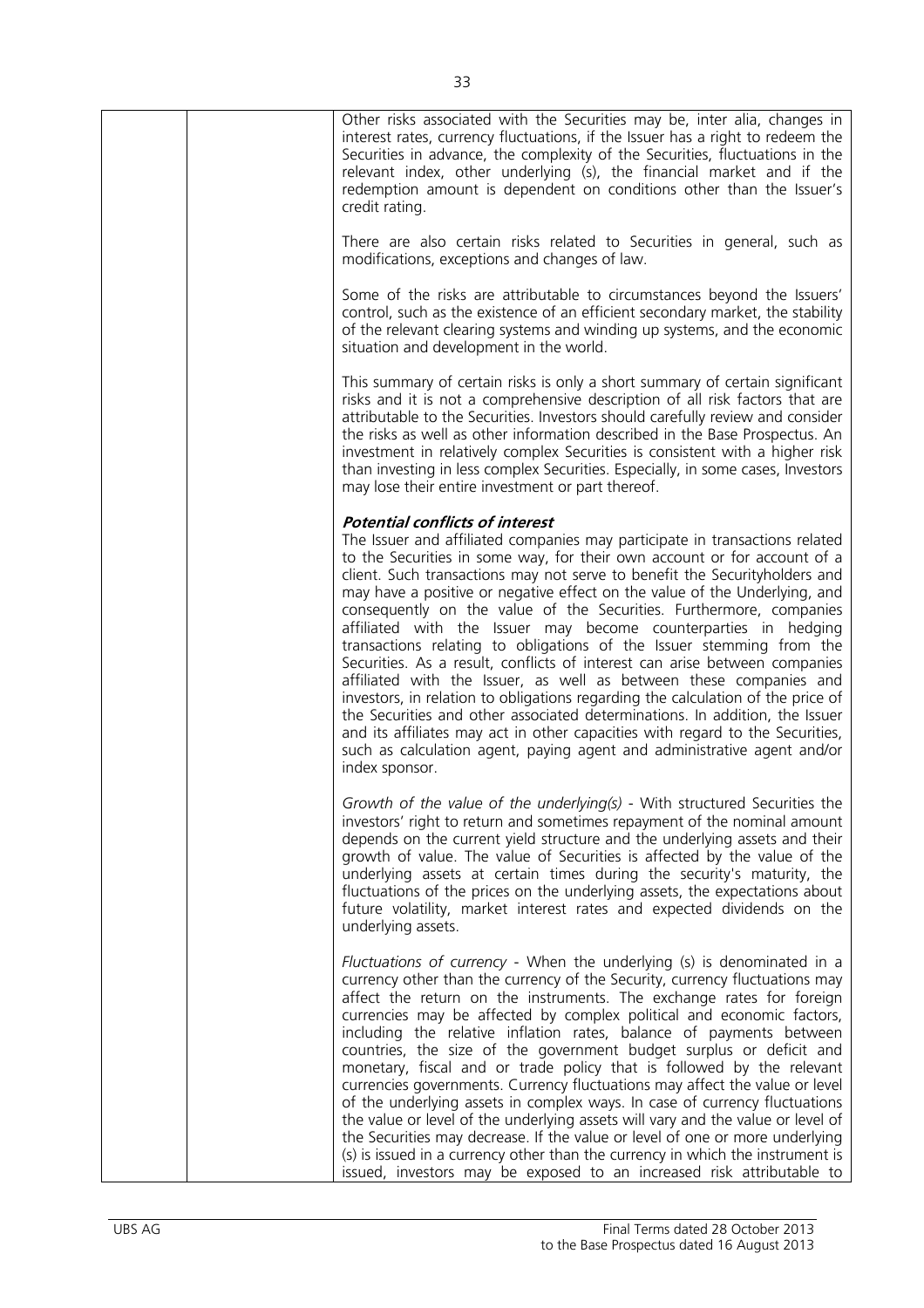| exchange rates for foreign currencies. Former exchange rates for foreign<br>currencies are not necessarily indications of future exchange rates for<br>foreign currencies.                                                                                                                                                                                                                                                                                                                                                                                                                                                                                                                                                                                                                                                                                                                                                                                                                                                        |
|-----------------------------------------------------------------------------------------------------------------------------------------------------------------------------------------------------------------------------------------------------------------------------------------------------------------------------------------------------------------------------------------------------------------------------------------------------------------------------------------------------------------------------------------------------------------------------------------------------------------------------------------------------------------------------------------------------------------------------------------------------------------------------------------------------------------------------------------------------------------------------------------------------------------------------------------------------------------------------------------------------------------------------------|
| <b>General risks related to the Securities</b>                                                                                                                                                                                                                                                                                                                                                                                                                                                                                                                                                                                                                                                                                                                                                                                                                                                                                                                                                                                    |
| Termination and Early Redemption at the option of the Issuer<br>Potential investors in the Securities should furthermore be aware that the<br>Issuer is, pursuant to the Conditions of the Securities, under certain<br>circumstances, entitled to terminate and redeem the Securities in total prior<br>to the scheduled Maturity Date. In this case the Securityholder is in<br>accordance with the Conditions of the Securities entitled to demand the<br>payment of a redemption amount in relation to this early redemption.<br>However, the Securityholder is not entitled to request any further payments<br>on the Securities after the relevant termination date. Furthermore, the<br>Termination Amount, if any, payable in the case of an early redemption of<br>the Securities by the Issuer can be considerably below the amount, which<br>would be payable at the scheduled end of the term of the Securities.                                                                                                      |
| The Securityholder, therefore, bears the risk of not participating in the<br>performance of the Underlying to the expected extent and during the<br>expected period.                                                                                                                                                                                                                                                                                                                                                                                                                                                                                                                                                                                                                                                                                                                                                                                                                                                              |
| In the case of a termination of the Securities by the Issuer, the<br>Securityholder bears the risk of a reinvestment, i.e. the investor bears the<br>risk that it will have to re-invest the Termination Amount, if any, paid by<br>the Issuer in the case of termination at market conditions, which are less<br>favourable than those prevailing at the time of the acquisition of the<br>Securities.                                                                                                                                                                                                                                                                                                                                                                                                                                                                                                                                                                                                                           |
| Adverse impact of adjustments of the Security Right<br>It cannot be excluded that certain events occur or certain measures are<br>taken (by parties other than the Issuer) in relation to the Underlying, which<br>potentially lead to changes to the Underlying or result in the underlying<br>concept of the Underlying being changed, so-called Potential Adjustment<br>Events. In the case of the occurrence of a Potential Adjustment Event, the<br>Issuer shall be entitled to effect adjustments according to the Conditions of<br>the Securities to account for these events or measures. These adjustments<br>might have a negative impact on the value of the Securities.                                                                                                                                                                                                                                                                                                                                               |
| Trading in the Securities / Illiquidity<br>It is not possible to predict if and to what extent a secondary market may<br>develop in the Securities or at what price the Securities will trade in the<br>secondary market or whether such market will be liquid or illiquid.                                                                                                                                                                                                                                                                                                                                                                                                                                                                                                                                                                                                                                                                                                                                                       |
| Applications will be or have been made to the Security Exchange(s)<br>specified for admission or listing of the Securities. If the Securities are<br>admitted or listed, no assurance is given that any such admission or listing<br>will be maintained. The fact that the Securities are admitted to trading or<br>listed does not necessarily denote greater liquidity than if this were not the<br>case. If the Securities are not listed or traded on any exchange, pricing<br>information for the Securities may be more difficult to obtain and the<br>liquidity of the Securities may be adversely affected. The liquidity of the<br>Securities may also be affected by restrictions on the purchase and sale of<br>the Securities in some jurisdictions. Additionally, the Issuer has the right<br>(but no obligation) to purchase Securities at any time and at any price in<br>the open market or by tender or private agreement. Any Securities so<br>purchased may be held or resold or surrendered for cancellation. |
| In addition, it cannot be excluded that the number of Securities actually<br>issued and purchased by investors is less than the intended Aggregate                                                                                                                                                                                                                                                                                                                                                                                                                                                                                                                                                                                                                                                                                                                                                                                                                                                                                |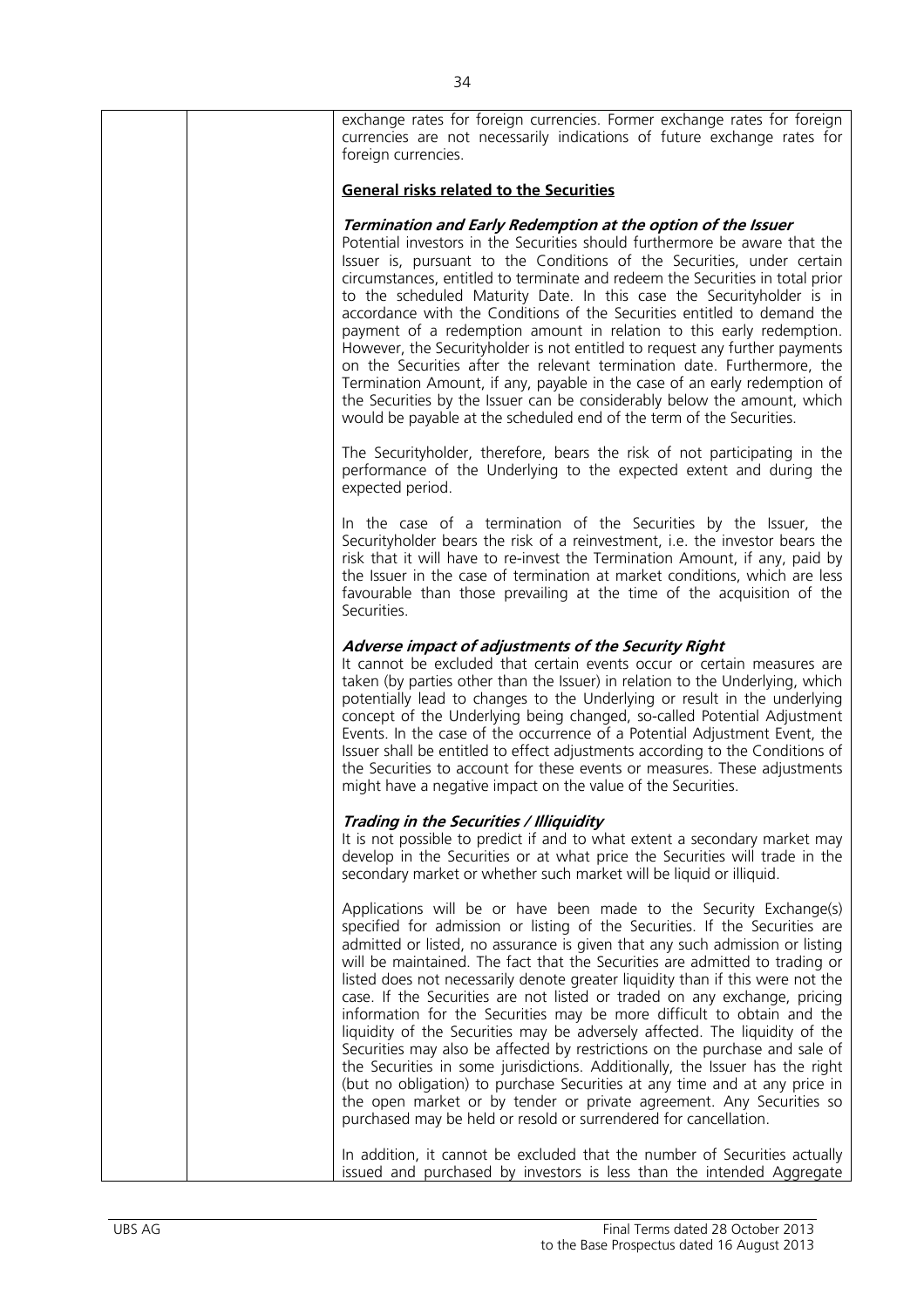| Nominal Amount of the Securities. Consequently, there is the risk that due<br>to the low volume of Securities actually issued the liquidity of the Securities<br>is lower than if all Securities were issued and purchased by investors.                                                                                                                                                                                                                                                                                                                                                                                                                                                                                                                                                                                                                                                                                                                                                                                          |
|-----------------------------------------------------------------------------------------------------------------------------------------------------------------------------------------------------------------------------------------------------------------------------------------------------------------------------------------------------------------------------------------------------------------------------------------------------------------------------------------------------------------------------------------------------------------------------------------------------------------------------------------------------------------------------------------------------------------------------------------------------------------------------------------------------------------------------------------------------------------------------------------------------------------------------------------------------------------------------------------------------------------------------------|
| The Manager intends, under normal market conditions, to provide bid and<br>offer prices for the Securities of an issue on a regular basis. However, the<br>Manager makes no firm commitment to the Issuer to provide liquidity by<br>means of bid and offer prices for the Securities, and assumes no legal<br>obligation to quote any such prices or with respect to the level or<br>determination of such prices. Potential investors therefore should not rely<br>on the ability to sell Securities at a specific time or at a specific price.                                                                                                                                                                                                                                                                                                                                                                                                                                                                                 |
| <b>Borrowed funds</b><br>If the purchase of Securities is financed by borrowed funds and investors'<br>expectations are not met, they not only suffer the loss incurred under the<br>Securities, but in addition also have to pay interest on and repay the loan.<br>This produces a substantial increase in investors' risk of loss. Investors of<br>Securities should never rely on being able to redeem and pay interest on<br>the loan through gains from a Securities transaction. Rather, before<br>financing the purchase of a Security with borrowed funds, the investors'<br>financial situations should be assessed, as to their ability to pay interest on<br>or redeem the loan immediately, even if they incur losses instead of the<br>expected gains.                                                                                                                                                                                                                                                              |
| <b>Taxation in relation to the Securities</b><br>Potential investors should be aware that they may be required to pay taxes<br>or other documentary charges or duties in accordance with the laws and<br>practices of the country where the Securities are transferred or other<br>jurisdictions. In some jurisdictions, no official statements of the tax<br>authorities or court decisions may be available for innovative financial<br>instruments such as the Securities. Potential investors are advised not to<br>rely upon the tax summary contained in the Base Prospectus but to ask for<br>their own tax adviser's advice on their individual taxation with respect to<br>the acquisition, sale and redemption of the Securities. Only these advisors<br>are in a position to duly consider the specific situation of the potential<br>investor.                                                                                                                                                                        |
| Payments under the Securities may be subject to U.S. withholding<br>under FATCA<br>The Issuer and other financial institutions through which payments on the<br>Securities are made may be required to withhold at a rate of up to 30 per<br>cent. on all, or a portion of, payments made after 31 December 2016 in<br>respect of any Securities which are issued (or materially modified) after 1<br>January 2014 or that are treated as equity for U.S. federal tax purposes<br>whenever issued, pursuant to Sections 1471 through 1474 of the U.S.<br>Internal Revenue Code (commonly referred to as "FATCA", the Foreign<br>Account Tax Compliance Act).                                                                                                                                                                                                                                                                                                                                                                      |
| The Issuer is a foreign financial institution (" $FFI'$ ) for the purposes of<br>FATCA. If the Issuer becomes obliged to provide certain information on its<br>account holders pursuant to a FATCA agreement with the U.S. Internal<br>Revenue Service ("IRS") (i.e. the Issuer is a "Participating FFI") then<br>withholding may be triggered if: (i) an investor does not provide<br>information sufficient for the relevant Participating FFI to determine<br>whether the investor is a U.S. person or should otherwise be treated as<br>holding a "United States Account" of the Issuer, (ii) an investor does not<br>consent, where necessary, to have its information disclosed to the IRS or<br>(iii) any FFI that is an investor, or through which payment on the Securities<br>is made, is not a Participating FFI. An investor that is an FFI that is withheld<br>upon generally will be able to obtain a refund only to the extent an<br>applicable income tax treaty with the United States entitles such institution |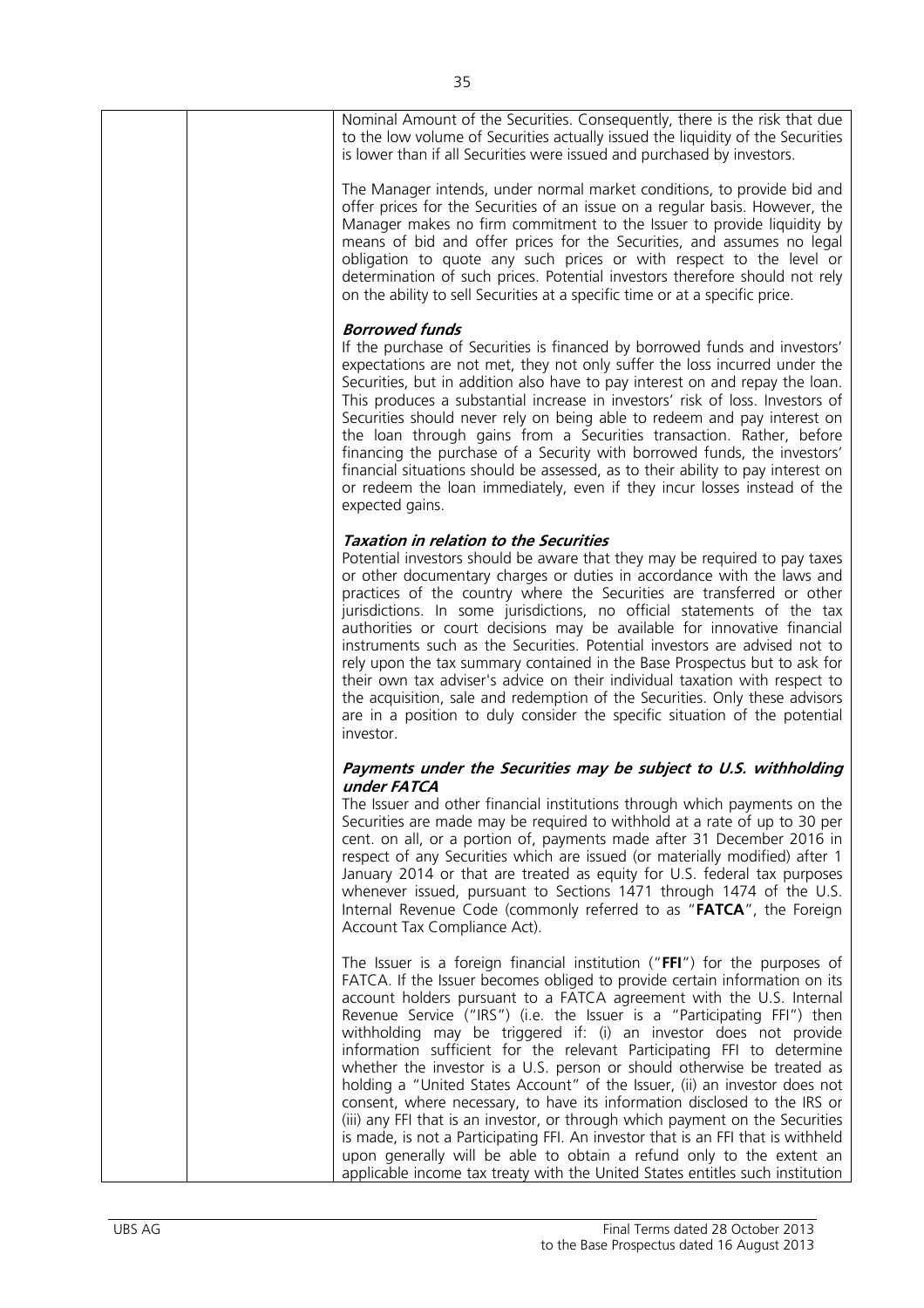|     |                                                                                                                          | to a reduced rate of tax on the payment that was subject to withholding<br>under these rules, provided the required information is furnished in a<br>timely manner to the IRS. Holders of Securities should, consequently, be<br>aware that payments under the Securities may under certain circumstances<br>be subject to U.S. withholding under FATCA.                                                                                                                                                          |
|-----|--------------------------------------------------------------------------------------------------------------------------|-------------------------------------------------------------------------------------------------------------------------------------------------------------------------------------------------------------------------------------------------------------------------------------------------------------------------------------------------------------------------------------------------------------------------------------------------------------------------------------------------------------------|
|     |                                                                                                                          | <b>Changes in Taxation in relation to the Securities</b><br>The considerations concerning the taxation of the Securities set forth in the<br>Base Prospectus reflect the opinion of the Issuer on the basis of the legal<br>situation identifiable as of the date hereof. However, a different tax<br>treatment by the fiscal authorities and tax courts cannot be excluded. Each<br>investor should seek the advice of his or her personal tax consultant before<br>deciding whether to purchase the Securities. |
|     |                                                                                                                          | Neither the Issuer nor the Manager assumes any responsibility vis-à-vis the<br>Security holders for the tax consequences of an investment in the Securities.                                                                                                                                                                                                                                                                                                                                                      |
| D.6 | Risk warning to the<br>effect<br>that<br>investors may lose<br>the value of their<br>entire investment<br>or part of it. | Even when the Securities are capital protected at maturity to the extent of<br>the Minimum Amount and, hence, the risk of a loss is initially limited, each<br>investor in the Securities bears the risk of the Issuer's financial situation<br>worsening. Potential investors must therefore be prepared and able to<br>sustain a partial or even a <b>total loss</b> of their entire investment.                                                                                                                |

| <b>Element</b> | <b>Section E - Offer</b>                                                                                      |                                                                                                                                                                                                                                                                                                                                                                                                                                                                                                                                                                                                                                                                                                                                                                                                                                                                                                                                                                                                                                                                                                                                                                                                                                                                                            |  |  |  |
|----------------|---------------------------------------------------------------------------------------------------------------|--------------------------------------------------------------------------------------------------------------------------------------------------------------------------------------------------------------------------------------------------------------------------------------------------------------------------------------------------------------------------------------------------------------------------------------------------------------------------------------------------------------------------------------------------------------------------------------------------------------------------------------------------------------------------------------------------------------------------------------------------------------------------------------------------------------------------------------------------------------------------------------------------------------------------------------------------------------------------------------------------------------------------------------------------------------------------------------------------------------------------------------------------------------------------------------------------------------------------------------------------------------------------------------------|--|--|--|
| E.2b           | for the<br>Reasons<br>offer and use of<br>proceeds.                                                           | Not applicable. Reasons for the offer and use of proceeds are not different<br>from making profit and/or hedging certain risks.                                                                                                                                                                                                                                                                                                                                                                                                                                                                                                                                                                                                                                                                                                                                                                                                                                                                                                                                                                                                                                                                                                                                                            |  |  |  |
| E.3            | Terms<br>and<br>conditions of the<br>offer.                                                                   | It has been agreed that, on or after the respective Issue Date of the<br>Securities, the Manager may purchase Securities and shall place the<br>Securities for sale at the Issue Price under terms subject to change in the<br>Public Offer Jurisdictions during the Subscription Period (as defined below).<br>The Issue Price was fixed at the Start of the public offer of the Securities.<br>After closing of the Subscription Period the selling price will be adjusted on<br>a continual basis to reflect the prevailing market situation.<br>The Securities may be subscribed from the Manager during normal banking<br>hours during 28 October 2013 and 6 December 2013 (the "Subscription<br>Period").<br>The<br>Issue<br>Price<br>per<br>Security<br>is<br>payable<br>on<br>27 December 2013 (the "Initial Payment Date").<br>The Issuer reserves the right to earlier close or to extend the Subscription<br>Period if market conditions so require.<br>After the Initial Payment Date, the appropriate number of Securities shall<br>be credited to the investor's account in accordance with the rules of the<br>corresponding Clearing System. If the Subscription Period is shortened or<br>extended, the Initial Payment Date may also be brought forward or<br>postponed. |  |  |  |
| E.4            | that<br>Interest<br>is<br>the<br>material<br>to<br>issue/offer<br>incl.<br>conflicting<br>interests.          | Save for the Manager regarding its fees, as far as the Issuer is aware, no<br>person involved in the issue of the Securities has an interest material to the<br>offer.                                                                                                                                                                                                                                                                                                                                                                                                                                                                                                                                                                                                                                                                                                                                                                                                                                                                                                                                                                                                                                                                                                                     |  |  |  |
| E.7            | Estimated expenses<br>charged<br>the<br>to<br>the<br>investor<br>by<br>the<br>issuer<br><b>or</b><br>offeror. | Not applicable<br>Neither the relevant Issuer nor the Manager charges the investors in the<br>Securities any expenses in connection with the issue of the Securities.                                                                                                                                                                                                                                                                                                                                                                                                                                                                                                                                                                                                                                                                                                                                                                                                                                                                                                                                                                                                                                                                                                                      |  |  |  |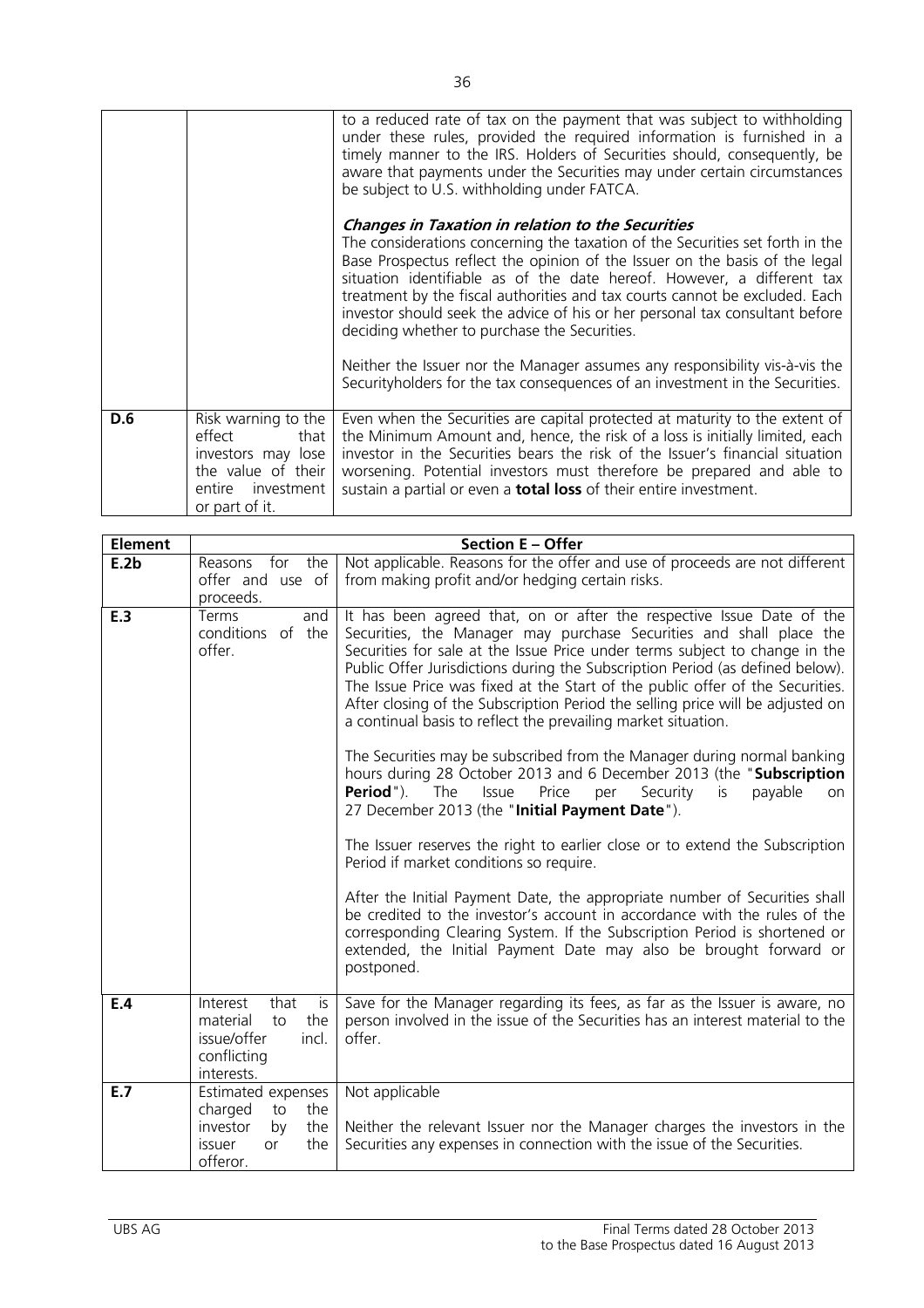### **ANNEX TO THE FINAL TERMS: ISSUE SPECIFIC SUMMARY (IN THE SWEDISH LANGUAGE)**

### **SAMMANFATTNING**

Denna sammanfattning hänför sig till UBS Express Certifikat som beskrivs i de slutliga villkoren ("**Slutliga Villkoren**") till vilka denna sammanfattning är bilagd. Denna sammanfattning innehåller information från sammanfattningen som återfinns i Grundprospektet som är relevant för Värdepapperen tillsammans med relevant information från de slutliga villkoren. Ord och uttryck som definieras i de Slutliga Villkoren eller på andra ställen i Grundprospekt har samma betydelse i denna sammanfattning.

Sammanfattningar består av informationskrav vilka redogörs för i ett antal punkter. Punkterna är numrerade i avsnitt  $A - E (A.1 - E.7)$ .

Denna sammanfattning innehåller alla de punkter som krävs i en sammanfattning för den aktuella typen av värdepapper och Emittent. Eftersom vissa punkter inte är tillämpliga för denna typ av värdepapper och emittenter, kan det finnas luckor i punkternas numrering.

Även om det krävs att en punkt inkluderas i en sammanfattning för aktuella typer av värdepapper och Emittent, är det möjligt att ingen relevant information kan ges rörande punkten. Informationen har då ersatts med angivelsen "Ej Tillämpligt".

| <b>Avsnitt</b> |                                                | <b>Avsnitt A- Inledning och varningar</b>                                                                                                                                                                                                                                                                                                                                                                                                                                                                                                                                                                                                                                                                                                                                                                                                                                                                                                                                                                                                                                                         |
|----------------|------------------------------------------------|---------------------------------------------------------------------------------------------------------------------------------------------------------------------------------------------------------------------------------------------------------------------------------------------------------------------------------------------------------------------------------------------------------------------------------------------------------------------------------------------------------------------------------------------------------------------------------------------------------------------------------------------------------------------------------------------------------------------------------------------------------------------------------------------------------------------------------------------------------------------------------------------------------------------------------------------------------------------------------------------------------------------------------------------------------------------------------------------------|
| A.1            | Varning.                                       | en inledning<br>sammanfattning skall läsas som<br>till<br>Denna<br>Grundprospektet och varje beslut att investera i Värdepapperen ska<br>baseras på en bedömning av Grundprospektet i sin helhet.<br>Om ett yrkande gällande informationen i detta Grundprospekt framförs<br>inför domstol i en medlemsstat i det Europeiska Ekonomiska<br>Samarbetsområdet kan käranden enligt den nationella lagstiftningen i<br>medlemsstaterna bli skyldig att stå för kostnaderna för att översätta<br>Grundprospektet innan de rättsliga förfarandena inleds.<br>Inget civilrättsligt ansvar kommer kunna göras gällande mot Bankerna i<br>någon sådan medlemsstat enbart på grund av denna sammanfattning,<br>inklusive alla översättningar av den, såvida den inte är vilseledande, felaktig<br>eller oförenlig när den läses tillsammans med de andra avsnitten av detta<br>Grundprospekt eller om den inte innehåller, när den läses tillsammans med<br>de andra avsnitten i detta Grundprospekt, relevant information för att<br>hjälpa investerare att fatta beslut om att investera i Värdepapperen. |
| A.2            | Samtycke till<br>användandet av<br>prospektet. | Emittenten samtycker till att Grundprospektet används tillsammans med<br>relevanta Slutliga Villkor i samband med ett Offentligt Erbjudande av<br>Instrumenten (det "Offentliga Erbjudandet ") av någon finansiell<br>mellanhand (en "Auktoriserad Anbudsgivare") som är auktoriserad att<br>göra sådana erbjudanden enligt Direktivet om Marknader för Finansiella<br>Instrument (Direktiv 2004/39/EG) på följande villkor:<br>Offentliga<br>aktuella<br>Erbjudandet måste<br>under<br>(a)<br>det<br>ske<br>Teckningsperioden ("Erbjudandeperioden");<br>det aktuella Offentliga Erbjudandet får endast ske i Sverige,<br>(b)<br>"Jurisdiktion för Offentligt Erbjudande");<br>aktuella Auktoriserade Anbudsgivaren<br>(c)<br>måste<br>den<br>vara<br>auktoriserad att göra sådant erbjudande i<br>den aktuella<br>Jurisdiktionen för Offentligt Erbjudande enligt Direktivet om                                                                                                                                                                                                                 |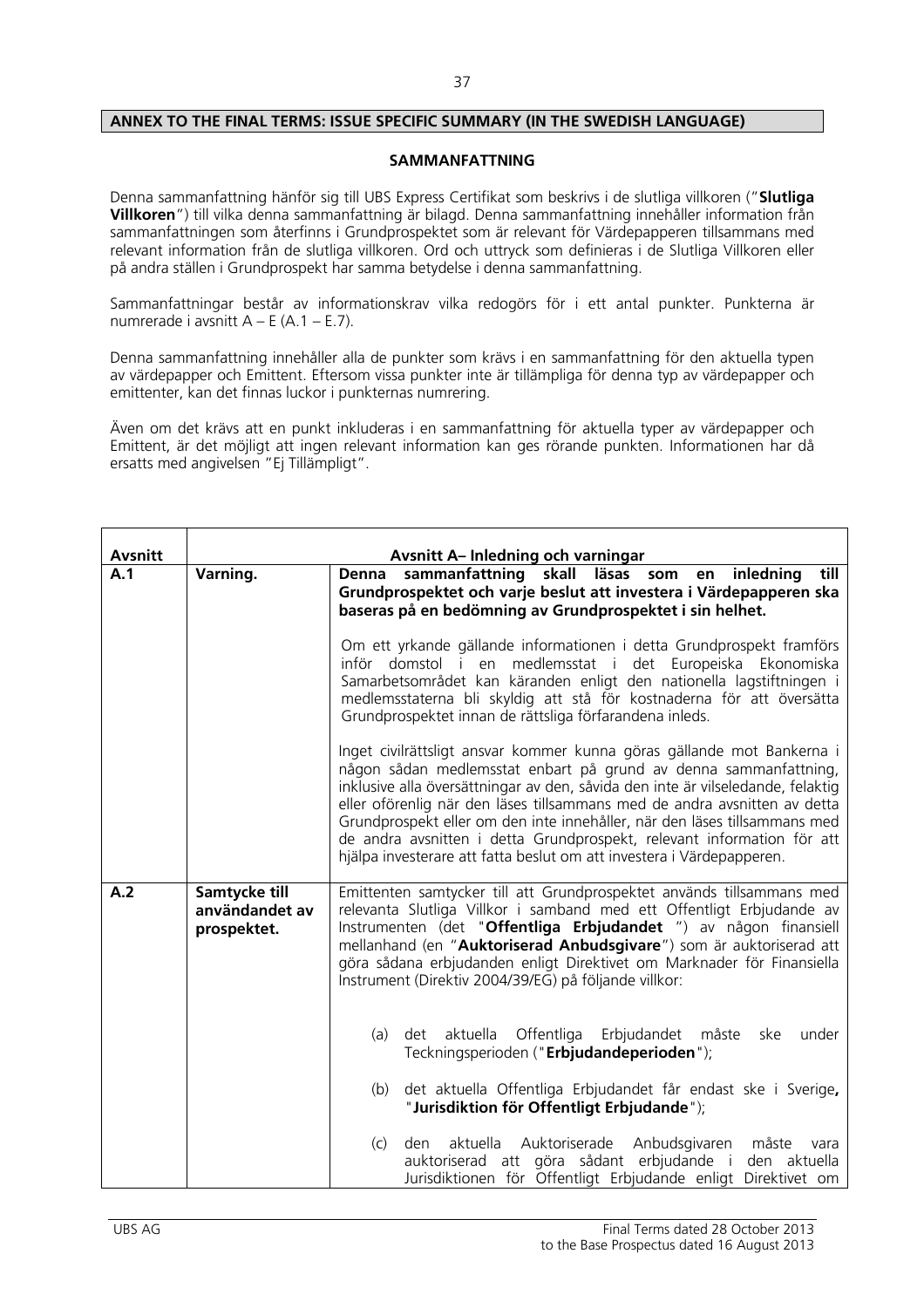| Marknader för Finansiella Instrument (Direktiv 2004/39/EG) och<br>om den Auktoriserade Anbudsgivaren upphör att vara<br>auktoriserad upphör Emittentens samtycke;                                            |
|--------------------------------------------------------------------------------------------------------------------------------------------------------------------------------------------------------------|
| Auktoriserade Anbudsgivare ska underrätta investerare om<br>anbudsvillkoren för Instrumenten i samband med att det Offentliga<br>Erbjudandet lämnas av den Auktoriserade Anbudsgivaren till<br>investeraren. |

| <b>Avsnitt</b> |                                                                                                                                    | <b>Avsnitt B - Emittent</b>                                                                                                                                                                                                                                                                                                                                                                                                                                                                                                                                                                                                                                                                                                                                                                                                                                                                                                                                                                                                                                                                                                                                                                                                                                                                                                                                                                                                                                                                                                                                                                                                                                                                                                                              |
|----------------|------------------------------------------------------------------------------------------------------------------------------------|----------------------------------------------------------------------------------------------------------------------------------------------------------------------------------------------------------------------------------------------------------------------------------------------------------------------------------------------------------------------------------------------------------------------------------------------------------------------------------------------------------------------------------------------------------------------------------------------------------------------------------------------------------------------------------------------------------------------------------------------------------------------------------------------------------------------------------------------------------------------------------------------------------------------------------------------------------------------------------------------------------------------------------------------------------------------------------------------------------------------------------------------------------------------------------------------------------------------------------------------------------------------------------------------------------------------------------------------------------------------------------------------------------------------------------------------------------------------------------------------------------------------------------------------------------------------------------------------------------------------------------------------------------------------------------------------------------------------------------------------------------|
| B.1            | <b>Emittentens</b><br>registrerade firma<br>och handel-<br>sbeteckning.                                                            | Emittentens registrerade firma och handelsbeteckning är UBS AG<br>("Emittent", "UBS" eller "Bank").                                                                                                                                                                                                                                                                                                                                                                                                                                                                                                                                                                                                                                                                                                                                                                                                                                                                                                                                                                                                                                                                                                                                                                                                                                                                                                                                                                                                                                                                                                                                                                                                                                                      |
| B.2            | Emittentens säte,<br>bolagsform, lag<br>under vilken<br>Emittenten<br>bedriver sin<br>verksamhet, och<br>land för<br>registrering. | UBS skapades i sin nuvarande form den 29 juni 1998 genom fusionen<br>mellan Union Bank of Switzerland (grundad 1862) och Swiss Bank<br>Corporation (grundad 1872). UBS AG är registrerat i Handelsregistren i<br>kantonerna Zurich och Basel-City. Registreringsnumret<br>är CH-<br>270.3.004.646-4.<br>UBS AG är registrerat och har sin hemvist i Schweiz och bedriver sin<br>verksamhet under den schweiziska handelsbalken (Swiss Code of<br>Obligations) och den schweiziska federala banklagen (Swiss Federal<br>Banking Law) som ett aktiebolag (Aktiengesellschaft), ett bolag som har<br>emitterat ordinarie aktier till investerare. Adressen till UBS AG:s två<br>huvudkontor och huvudsakliga verksamhetsställen är: Bahnhofstrasse 45,<br>CH-8001 Zurich, Schweiz, och Aeschenvorstadt 1, CH-4051 Basel, Schweiz.                                                                                                                                                                                                                                                                                                                                                                                                                                                                                                                                                                                                                                                                                                                                                                                                                                                                                                                           |
| B.4b           | Trender.                                                                                                                           | <b>Information om trender</b><br>Såsom angavs i uttalandet om framtidsutsikter som presenterades i UBS<br>andra kvartalsrapport 2013, inklusive oreviderad koncernredovisning,<br>upprättad den 30 juli 2013, i slutet av det andra kvartalet, utgör<br>marknadsreaktionen på ett eventuellt slut av kvantitativa försvagningar i<br>USA en påminnelse om att firare penningpolitik på global nivå inte löst de<br>underliggande utmaningarna relaterade till strukturella finansiella och<br>ekonomiska problem. För det första halvåret av 2013 är UBS intäktsökning<br>och affärsflöden bevis på det faktum att UBS fortsatte att bedriva sin<br>verksamhet effektivt i utmanade marknadsklimat. För det tredje kvartalet<br>2013 kan dock kundförtroendet och aktivitetsnivån ytterligare påverkas av<br>den fortsatta frånvaron av ihållande och troliga förbättringar av olösta<br>frågor kring europeiska statspapper och banksystem, amerikansk<br>finanspolitik, och av de osäkra framtidsutsikterna för global tillväxt. Detta<br>medför att förbättringar under rådande marknadsförhållanden är<br>osannolika och kommer, tillsammans med den säsongsbetonade<br>aktivitetsnivå som traditionellt sätt associeras<br>nedgången i<br>med<br>sommarsäsongen, följaktligen utgöra ett hinder för intäktstillväxt,<br>nettoräntemarginaler och nya nettomedel. Likväl är UBS fortsatt övertygat<br>om att dess tillgångssamlande verksamheter som helhet kommer att<br>fortsätta att locka nya nettomedel, vilket speglar kundernas orubbliga<br>förtroende för företaget och att de åtgärder som vidtagits kommer att<br>säkerställa företagets långsiktiga framgång och kommer att leverera hållbar<br>avkastning för sina aktieägare framöver. |
| B.5            | Koncern-<br>beskrivning.                                                                                                           | UBS AG är moderbolag i UBS koncernen. Ändamålet med UBS<br>koncernstruktur är att stödja moderbolagets affärsverksamhet inom ett<br>effektivt rättsligt, fiskalt, regulatoriskt och finansiellt ramverk. Ingen av UBS<br>enskilda verksamhetsgrenar eller UBS Corporate Center utgör juridiskt                                                                                                                                                                                                                                                                                                                                                                                                                                                                                                                                                                                                                                                                                                                                                                                                                                                                                                                                                                                                                                                                                                                                                                                                                                                                                                                                                                                                                                                           |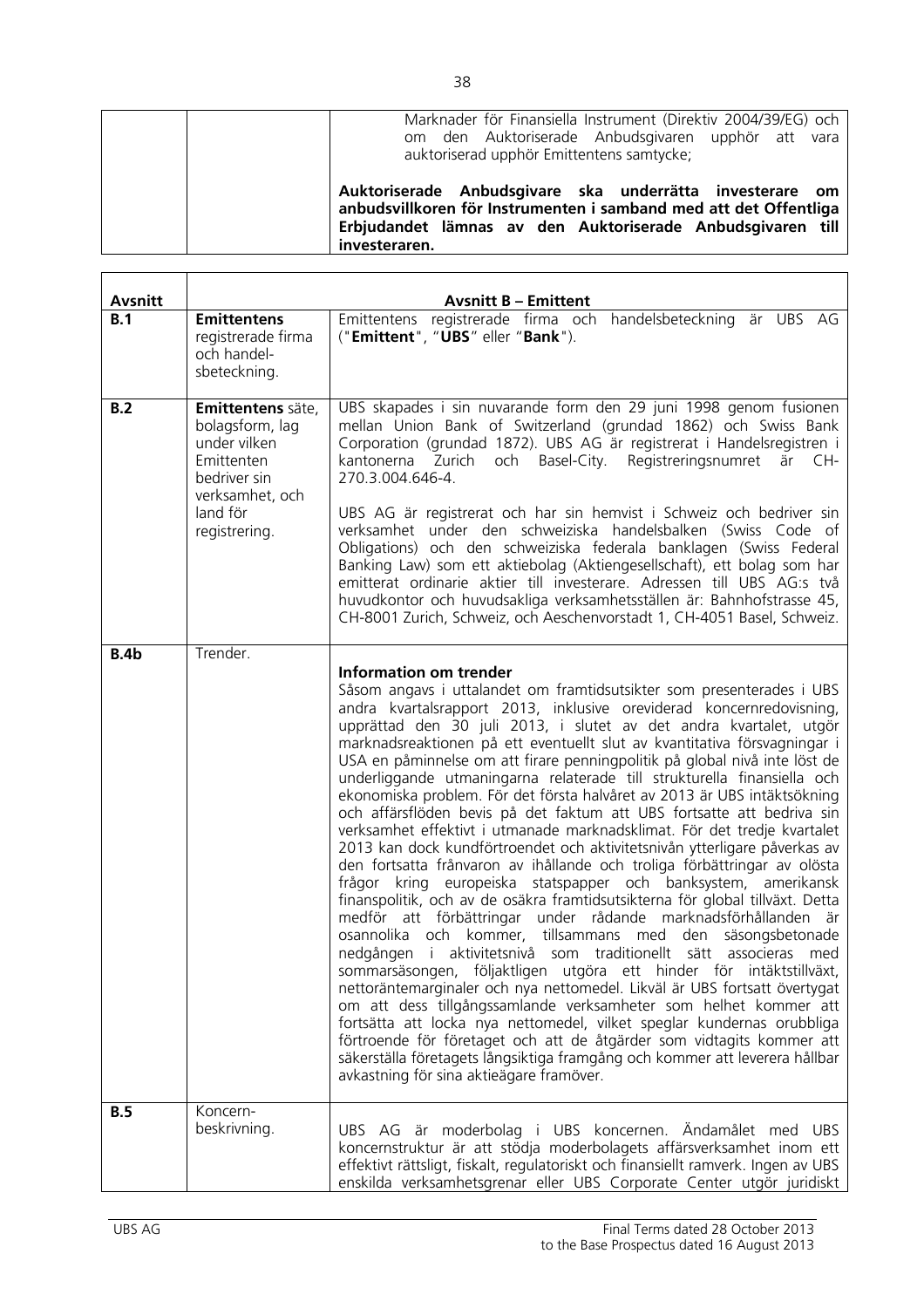|             |                                                    | självständiga personer; istället, utför de framförallt sin verksamhet genom<br>moderbankens kontor inrikes och utrikes. Vid de tillfällen då det är omöjligt<br>eller ineffektivt att bedriva verksamhet genom moderbanken, på grund av<br>lokala rättsliga, fiskala eller regulatoriska bestämmelser, eller då ytterligare<br>juridiska personer ansluter koncernen genom förvärv, bedrivs verksamheten<br>på plats genom juridiskt självständiga koncernbolag.                                                                                                                                                                                                                                                                |                           |           |             |                                 |           |
|-------------|----------------------------------------------------|---------------------------------------------------------------------------------------------------------------------------------------------------------------------------------------------------------------------------------------------------------------------------------------------------------------------------------------------------------------------------------------------------------------------------------------------------------------------------------------------------------------------------------------------------------------------------------------------------------------------------------------------------------------------------------------------------------------------------------|---------------------------|-----------|-------------|---------------------------------|-----------|
| <b>B.9</b>  | Resultatprognos<br>eller<br>förväntat<br>resultat. | Ej Tillämpligt; ingen resultatprognos eller beräkning av förväntat resultat är<br>gjord.                                                                                                                                                                                                                                                                                                                                                                                                                                                                                                                                                                                                                                        |                           |           |             |                                 |           |
| <b>B.10</b> | Anmärkningar<br>Ť<br>revisions-<br>berättelsen.    | Ej Tillämpligt; det finns inte några anmärkningar i revisionsberättelserna om<br>den historiska finansiella informationen.                                                                                                                                                                                                                                                                                                                                                                                                                                                                                                                                                                                                      |                           |           |             |                                 |           |
| <b>B.12</b> | Utvald<br>central<br>finansiell<br>information.    | UBS har valt ut och tagit fram följande konsoliderade finansiell information<br>på basis av (i) dess årsredovisning för 2012 innehållande reviderad<br>koncernredovisning för räkenskapsåret som slutade den 31 december 2012<br>(inklusive jämförande siffror per den 31 december 2011 respektive 2010)<br>och (ii) dess oreviderade koncernredovisning för kvartalet som slutade den<br>30 juni 2013 (inklusive jämförelsesiffror per den 30 juni 2012). UBS AG's<br>koncernredovisning har tagits fram i enlighet med internationella<br>redovisningsstandarder (International Financial Reporting Standards (IFRS)<br>utfärdade av International Accounting Standards Board (IASB)) och anges i<br>schweiziska franc (CHF). |                           |           |             |                                 |           |
|             |                                                    |                                                                                                                                                                                                                                                                                                                                                                                                                                                                                                                                                                                                                                                                                                                                 | För kvartalet som slutade |           |             | För året som slutade            |           |
|             |                                                    | CHF miljoner, om inte annat anges                                                                                                                                                                                                                                                                                                                                                                                                                                                                                                                                                                                                                                                                                               | 30.06.13                  | 30.06.121 | 31.12.121   | 31.12.11                        | 31.12.10  |
|             |                                                    |                                                                                                                                                                                                                                                                                                                                                                                                                                                                                                                                                                                                                                                                                                                                 | Oreviderade               |           |             | Reviderade, om inte annat anges |           |
|             |                                                    | Koncernresultat                                                                                                                                                                                                                                                                                                                                                                                                                                                                                                                                                                                                                                                                                                                 |                           |           |             |                                 |           |
|             |                                                    | Rörelseintäkt                                                                                                                                                                                                                                                                                                                                                                                                                                                                                                                                                                                                                                                                                                                   | 7,389                     | 6,402     | 25,423*     | 27,788                          | 31,994    |
|             |                                                    | Rörelsekostnad                                                                                                                                                                                                                                                                                                                                                                                                                                                                                                                                                                                                                                                                                                                  | 6,369                     | 5,400     | 27,216      | 22,482                          | 24,650    |
|             |                                                    | Rörelseresultat från fortsatt löpande<br>verksamhet före skatt                                                                                                                                                                                                                                                                                                                                                                                                                                                                                                                                                                                                                                                                  | 1,020                     | 1,002     | $(1,794)$ * | 5,307                           | 7,345     |
|             |                                                    | Nettoresultat hänförligt till UBS<br>aktieägare                                                                                                                                                                                                                                                                                                                                                                                                                                                                                                                                                                                                                                                                                 | 690                       | 524       | $(2,480)*$  | 4,138                           | 7,452     |
|             |                                                    | Resultat per aktie efter utspädning<br>(CHF)                                                                                                                                                                                                                                                                                                                                                                                                                                                                                                                                                                                                                                                                                    | 0.18                      | 0.14      | $(0.66)^*$  | 1.08                            | 1.94      |
|             |                                                    | Väsentliga resultatindikatorer, balansräkning och kapitalstruktur                                                                                                                                                                                                                                                                                                                                                                                                                                                                                                                                                                                                                                                               |                           |           |             |                                 |           |
|             |                                                    | Resultat                                                                                                                                                                                                                                                                                                                                                                                                                                                                                                                                                                                                                                                                                                                        |                           |           |             |                                 |           |
|             |                                                    | Avkastning på eget kapital (RoE) (%) <sup>2</sup>                                                                                                                                                                                                                                                                                                                                                                                                                                                                                                                                                                                                                                                                               | 7.2                       | 6.3       | $(5.1)^*$   | $9.1*$                          | $18.0*$   |
|             |                                                    | Avkastning på eget kapital hänförligt                                                                                                                                                                                                                                                                                                                                                                                                                                                                                                                                                                                                                                                                                           | 8.5                       | 8.1       | $1.6*$      | $11.9*$                         | $24.7*$   |
|             |                                                    | till materiella tillgångar (ROTE) (%) 3<br>Avkastning på riskvägda tillgångar,<br>brutto $(\%)^4$                                                                                                                                                                                                                                                                                                                                                                                                                                                                                                                                                                                                                               | 11.8                      | 11.7      | $12.0*$     | $13.7*$                         | $15.5*$   |
|             |                                                    | Avkastning på tillgångar, brutto (%) <sup>5</sup>                                                                                                                                                                                                                                                                                                                                                                                                                                                                                                                                                                                                                                                                               | 2.5                       | 1.9       | $1.9*$      | $2.1*$                          | $2.3*$    |
|             |                                                    | Tillväxt                                                                                                                                                                                                                                                                                                                                                                                                                                                                                                                                                                                                                                                                                                                        |                           |           |             |                                 |           |
|             |                                                    | Tillväxt nettoresultat (%) 6                                                                                                                                                                                                                                                                                                                                                                                                                                                                                                                                                                                                                                                                                                    | (30.2)                    | (49.4)    | $N/A*$      | $(44.5)^*$                      | $N/A*$    |
|             |                                                    | Nya nettomedel tillväxt (%) <sup>7</sup>                                                                                                                                                                                                                                                                                                                                                                                                                                                                                                                                                                                                                                                                                        | 1.8                       | 1.8       | $1.6*$      | $1.9*$                          | $(0.8)^*$ |
|             |                                                    | Kapitalstyrka                                                                                                                                                                                                                                                                                                                                                                                                                                                                                                                                                                                                                                                                                                                   |                           |           |             |                                 |           |
|             |                                                    | Kostnads- / intäktsratio (%) 8                                                                                                                                                                                                                                                                                                                                                                                                                                                                                                                                                                                                                                                                                                  | 86.2                      | 84.3      | 106.6*      | $80.7*$                         | 76.9*     |
|             |                                                    | Kapitalstyrka                                                                                                                                                                                                                                                                                                                                                                                                                                                                                                                                                                                                                                                                                                                   |                           |           |             |                                 |           |
|             |                                                    | Primärkapitaltäckning (BIS Basel III<br>common equity tier 1 capital ratio)<br>$(%$ , infasning) $9, 10$                                                                                                                                                                                                                                                                                                                                                                                                                                                                                                                                                                                                                        | 16.2                      |           | $15.3*$     |                                 |           |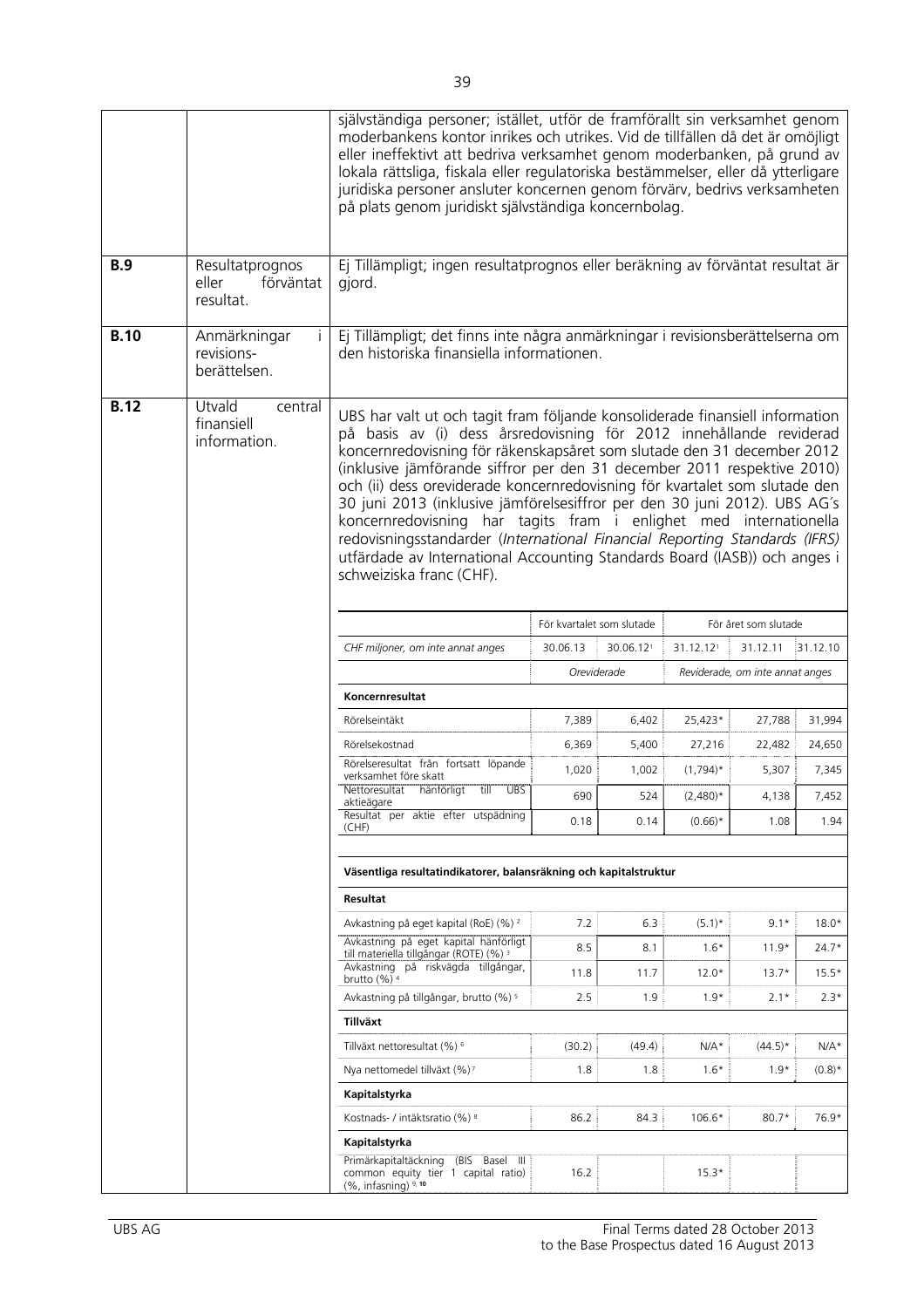|             |                                  | Primärkapitaltäckning (BIS Basel III<br>common equity tier 1 capital ratio)<br>(%, fullt tillämpad) 9, 10                                                                                                                                                                                                                                                                                                                                                                                                                                                                                                                                                                                                                                                                                                                                                                                                                                                                                                                                                                                                                                                                                                                                                                                                                                                                                                                                                                                                                                                                                                                                                                                                                                                                                                                                                                                                                                                                                                                                                                                                                                                                                                                                                                                                                                                                                                                                                                                                                                                                                                                                                                                                                                                                                                                                                                                                                                                                                                                                                                                                                  | 11.2      |                | $9.8*$         |            |              |
|-------------|----------------------------------|----------------------------------------------------------------------------------------------------------------------------------------------------------------------------------------------------------------------------------------------------------------------------------------------------------------------------------------------------------------------------------------------------------------------------------------------------------------------------------------------------------------------------------------------------------------------------------------------------------------------------------------------------------------------------------------------------------------------------------------------------------------------------------------------------------------------------------------------------------------------------------------------------------------------------------------------------------------------------------------------------------------------------------------------------------------------------------------------------------------------------------------------------------------------------------------------------------------------------------------------------------------------------------------------------------------------------------------------------------------------------------------------------------------------------------------------------------------------------------------------------------------------------------------------------------------------------------------------------------------------------------------------------------------------------------------------------------------------------------------------------------------------------------------------------------------------------------------------------------------------------------------------------------------------------------------------------------------------------------------------------------------------------------------------------------------------------------------------------------------------------------------------------------------------------------------------------------------------------------------------------------------------------------------------------------------------------------------------------------------------------------------------------------------------------------------------------------------------------------------------------------------------------------------------------------------------------------------------------------------------------------------------------------------------------------------------------------------------------------------------------------------------------------------------------------------------------------------------------------------------------------------------------------------------------------------------------------------------------------------------------------------------------------------------------------------------------------------------------------------------------|-----------|----------------|----------------|------------|--------------|
|             |                                  | Hävstång (Swiss SRB leverage ratio)<br>$(96)$ 9, 11                                                                                                                                                                                                                                                                                                                                                                                                                                                                                                                                                                                                                                                                                                                                                                                                                                                                                                                                                                                                                                                                                                                                                                                                                                                                                                                                                                                                                                                                                                                                                                                                                                                                                                                                                                                                                                                                                                                                                                                                                                                                                                                                                                                                                                                                                                                                                                                                                                                                                                                                                                                                                                                                                                                                                                                                                                                                                                                                                                                                                                                                        | 3.9       |                | $3.6*$         |            |              |
|             |                                  |                                                                                                                                                                                                                                                                                                                                                                                                                                                                                                                                                                                                                                                                                                                                                                                                                                                                                                                                                                                                                                                                                                                                                                                                                                                                                                                                                                                                                                                                                                                                                                                                                                                                                                                                                                                                                                                                                                                                                                                                                                                                                                                                                                                                                                                                                                                                                                                                                                                                                                                                                                                                                                                                                                                                                                                                                                                                                                                                                                                                                                                                                                                            |           |                |                |            |              |
|             |                                  | Balansräkning och kapitalstruktur                                                                                                                                                                                                                                                                                                                                                                                                                                                                                                                                                                                                                                                                                                                                                                                                                                                                                                                                                                                                                                                                                                                                                                                                                                                                                                                                                                                                                                                                                                                                                                                                                                                                                                                                                                                                                                                                                                                                                                                                                                                                                                                                                                                                                                                                                                                                                                                                                                                                                                                                                                                                                                                                                                                                                                                                                                                                                                                                                                                                                                                                                          |           |                |                |            |              |
|             |                                  | Totala tillgångar                                                                                                                                                                                                                                                                                                                                                                                                                                                                                                                                                                                                                                                                                                                                                                                                                                                                                                                                                                                                                                                                                                                                                                                                                                                                                                                                                                                                                                                                                                                                                                                                                                                                                                                                                                                                                                                                                                                                                                                                                                                                                                                                                                                                                                                                                                                                                                                                                                                                                                                                                                                                                                                                                                                                                                                                                                                                                                                                                                                                                                                                                                          | 1,129,071 | 1,410,233      | 1,259,797*     | 1,416,962  | 1,314,81     |
|             |                                  | Eget kapital<br>hänförligt<br>till<br>UBS<br>aktieägare                                                                                                                                                                                                                                                                                                                                                                                                                                                                                                                                                                                                                                                                                                                                                                                                                                                                                                                                                                                                                                                                                                                                                                                                                                                                                                                                                                                                                                                                                                                                                                                                                                                                                                                                                                                                                                                                                                                                                                                                                                                                                                                                                                                                                                                                                                                                                                                                                                                                                                                                                                                                                                                                                                                                                                                                                                                                                                                                                                                                                                                                    | 47,073    | 50.503         | 45,949*        | 48,530     | 3<br>43,728  |
|             |                                  | Totalt bokfört värde per aktie (CHF)                                                                                                                                                                                                                                                                                                                                                                                                                                                                                                                                                                                                                                                                                                                                                                                                                                                                                                                                                                                                                                                                                                                                                                                                                                                                                                                                                                                                                                                                                                                                                                                                                                                                                                                                                                                                                                                                                                                                                                                                                                                                                                                                                                                                                                                                                                                                                                                                                                                                                                                                                                                                                                                                                                                                                                                                                                                                                                                                                                                                                                                                                       | 12.49     | 13.47          | $12.26*$       | 12.95*     | $11.53*$     |
|             |                                  | Reellt bokfört värde per aktie(CHF)                                                                                                                                                                                                                                                                                                                                                                                                                                                                                                                                                                                                                                                                                                                                                                                                                                                                                                                                                                                                                                                                                                                                                                                                                                                                                                                                                                                                                                                                                                                                                                                                                                                                                                                                                                                                                                                                                                                                                                                                                                                                                                                                                                                                                                                                                                                                                                                                                                                                                                                                                                                                                                                                                                                                                                                                                                                                                                                                                                                                                                                                                        | 10.73     | 10.87          | $10.54*$       | $10.36*$   | $8.94*$      |
|             |                                  | Kärnprimärkapital, BIS Basel III tier 1<br>capital (infasning) 12                                                                                                                                                                                                                                                                                                                                                                                                                                                                                                                                                                                                                                                                                                                                                                                                                                                                                                                                                                                                                                                                                                                                                                                                                                                                                                                                                                                                                                                                                                                                                                                                                                                                                                                                                                                                                                                                                                                                                                                                                                                                                                                                                                                                                                                                                                                                                                                                                                                                                                                                                                                                                                                                                                                                                                                                                                                                                                                                                                                                                                                          | 39,398    |                | 40,032*        |            |              |
|             |                                  | Kärnprimärkapital, BIS Basel III tier 1<br>capital (fullt tillämpad) <sup>12</sup>                                                                                                                                                                                                                                                                                                                                                                                                                                                                                                                                                                                                                                                                                                                                                                                                                                                                                                                                                                                                                                                                                                                                                                                                                                                                                                                                                                                                                                                                                                                                                                                                                                                                                                                                                                                                                                                                                                                                                                                                                                                                                                                                                                                                                                                                                                                                                                                                                                                                                                                                                                                                                                                                                                                                                                                                                                                                                                                                                                                                                                         | 26,817    |                | 25,182*        |            |              |
|             |                                  | Riskvägda tillgångar, BIS Basel III<br>$(infasning)$ <sup>12</sup>                                                                                                                                                                                                                                                                                                                                                                                                                                                                                                                                                                                                                                                                                                                                                                                                                                                                                                                                                                                                                                                                                                                                                                                                                                                                                                                                                                                                                                                                                                                                                                                                                                                                                                                                                                                                                                                                                                                                                                                                                                                                                                                                                                                                                                                                                                                                                                                                                                                                                                                                                                                                                                                                                                                                                                                                                                                                                                                                                                                                                                                         | 242,626   |                | 261,800*       |            |              |
|             |                                  | Riskvägda tillgångar, BIS Basel III (fullt<br>tillämpad) <sup>12</sup>                                                                                                                                                                                                                                                                                                                                                                                                                                                                                                                                                                                                                                                                                                                                                                                                                                                                                                                                                                                                                                                                                                                                                                                                                                                                                                                                                                                                                                                                                                                                                                                                                                                                                                                                                                                                                                                                                                                                                                                                                                                                                                                                                                                                                                                                                                                                                                                                                                                                                                                                                                                                                                                                                                                                                                                                                                                                                                                                                                                                                                                     | 239,182   |                | 258,113*       |            |              |
|             |                                  | Kapitaltäckningsgrad, BIS Basel III (%,<br>infasning) $12$                                                                                                                                                                                                                                                                                                                                                                                                                                                                                                                                                                                                                                                                                                                                                                                                                                                                                                                                                                                                                                                                                                                                                                                                                                                                                                                                                                                                                                                                                                                                                                                                                                                                                                                                                                                                                                                                                                                                                                                                                                                                                                                                                                                                                                                                                                                                                                                                                                                                                                                                                                                                                                                                                                                                                                                                                                                                                                                                                                                                                                                                 | 20.5      |                | $18.9*$        |            |              |
|             |                                  | Kapitaltäckningsgrad BIS Basel III (%,<br>fullt tillämpad) <sup>12</sup>                                                                                                                                                                                                                                                                                                                                                                                                                                                                                                                                                                                                                                                                                                                                                                                                                                                                                                                                                                                                                                                                                                                                                                                                                                                                                                                                                                                                                                                                                                                                                                                                                                                                                                                                                                                                                                                                                                                                                                                                                                                                                                                                                                                                                                                                                                                                                                                                                                                                                                                                                                                                                                                                                                                                                                                                                                                                                                                                                                                                                                                   | 13.5      |                | $11.4*$        |            |              |
|             |                                  | <b>Ytterligare information</b>                                                                                                                                                                                                                                                                                                                                                                                                                                                                                                                                                                                                                                                                                                                                                                                                                                                                                                                                                                                                                                                                                                                                                                                                                                                                                                                                                                                                                                                                                                                                                                                                                                                                                                                                                                                                                                                                                                                                                                                                                                                                                                                                                                                                                                                                                                                                                                                                                                                                                                                                                                                                                                                                                                                                                                                                                                                                                                                                                                                                                                                                                             |           |                |                |            |              |
|             |                                  | Investerade tillgångar (CHF miljarder) <sup>13</sup>                                                                                                                                                                                                                                                                                                                                                                                                                                                                                                                                                                                                                                                                                                                                                                                                                                                                                                                                                                                                                                                                                                                                                                                                                                                                                                                                                                                                                                                                                                                                                                                                                                                                                                                                                                                                                                                                                                                                                                                                                                                                                                                                                                                                                                                                                                                                                                                                                                                                                                                                                                                                                                                                                                                                                                                                                                                                                                                                                                                                                                                                       | 2,373     | 2,115          | 2,230          | 2,088      | 2,075        |
|             |                                  | Personal (motsvarande heltidstiänster)                                                                                                                                                                                                                                                                                                                                                                                                                                                                                                                                                                                                                                                                                                                                                                                                                                                                                                                                                                                                                                                                                                                                                                                                                                                                                                                                                                                                                                                                                                                                                                                                                                                                                                                                                                                                                                                                                                                                                                                                                                                                                                                                                                                                                                                                                                                                                                                                                                                                                                                                                                                                                                                                                                                                                                                                                                                                                                                                                                                                                                                                                     | 61,782    | 64,243         | 62,628*        | 64,820*    | 64,617*      |
|             |                                  | Börsvärde                                                                                                                                                                                                                                                                                                                                                                                                                                                                                                                                                                                                                                                                                                                                                                                                                                                                                                                                                                                                                                                                                                                                                                                                                                                                                                                                                                                                                                                                                                                                                                                                                                                                                                                                                                                                                                                                                                                                                                                                                                                                                                                                                                                                                                                                                                                                                                                                                                                                                                                                                                                                                                                                                                                                                                                                                                                                                                                                                                                                                                                                                                                  | 55,827    | 48,488         | 54,729*        | 42,843*    | 58,803*      |
|             |                                  | *oreviderad<br><sup>1</sup> Den 1 januari 2013, antog UBS IASB oktober 2012-ändringarna av IFRS 10 Consolidated Financial                                                                                                                                                                                                                                                                                                                                                                                                                                                                                                                                                                                                                                                                                                                                                                                                                                                                                                                                                                                                                                                                                                                                                                                                                                                                                                                                                                                                                                                                                                                                                                                                                                                                                                                                                                                                                                                                                                                                                                                                                                                                                                                                                                                                                                                                                                                                                                                                                                                                                                                                                                                                                                                                                                                                                                                                                                                                                                                                                                                                  |           |                |                |            |              |
|             |                                  | uttryckt enligt år till aktuellt datum-basis (periodiserat där tillämpligt) / genomsnittligt eget kapital<br>hänförligt till UBSaktieägare (enligt år till aktuellt datum-basis). <sup>3</sup> Rörelseintäkter hänförligt till<br>UBSaktieägare<br>före<br>avskrivningar<br>tillgångar/genomsnittligt eget kapital hänförligt till UBSaktieägare med avdrag för goodwill och<br>immateriella tillgångar. 4Rörelseintäkter före kreditförlust (kostnad) eller återvinning, enligt år till aktuellt<br>datum-basis (periodiserat där tillämpligt) / genomsnittliga riskvägda tillgångar (enligt år till aktuellt datum-<br>basis). Baserat på BIS Basel III riskvägda tillgångar (infasning) för 2013, på Basel 2.5 riskvägda tillgångar för<br>2012 och på Basel II riskvägda tillgångar för 2011 och 2010. 5 Rörelseintäkt före kreditförlust (kostnad)<br>eller återvinning på år till aktuellt datum-basis (periodiserat där tillämpligt) / genomsnittliga totala tillgångar<br>(enligt år till aktuellt datum-basis). 6 Förändring i nettoresultat hänförligt till UBSaktieägare från fortsatt<br>löpande verksamhet mellan nuvarande och jämförelseperioder/nettovinst som kan hänföras till<br>UBSaktieägare från fortsatt löpande verksamhet under en jämförelseperiod. Icke meningsfullt och inte<br>inkluderat om antingen rapporteringsperioden eller jämförelseperioden är en förlustperiod. 7 Nya<br>nettomedel för perioden (periodiserat såsom tillämpligt) / investerade tillgångar vid början av perioden.<br>Koncernens nya nettomedel inkluderar nya nettomedel för Detaljhandeln & Bolag och exkluderar inkomst<br>för ränta och utdelning. <sup>8</sup> Rörelsekostnader/rörelseintäkter före kreditförlust (kostnad) eller återvinning. 9<br>Den 1 januari 2013 trädde BIS Basel III i kraft i Schweiz. För att anpassa sin nyckeltalram ersatte UBS, under<br>första kvartalet 2013, nyckeltalramarna "BIS tier 1 ratio (%)" och "FINMA leverage ratio (%)" med "BIS<br>Basel III common equity tier 1 capital ratio (%, infasning/fullt tillämpad)" och "Swiss SRB (systemically<br>relevant banks) leverage ratio (sv. nyckeltal för skuldsättningsgrad) (%)". BIS Basel III siffrorna avseende 31<br>december 2012 anges proforma. <sup>10</sup> BIS Basel III common equity tier 1 capital/BIS Basel III riskvägda tillgångar.<br>Den information som tillhandahålls på full basis tar inte hänsyn till den effekt som uppstår under<br>övergångsperioden, under vilken nya kapitalavdrag fasas in samtidigt som icke-kvalificerade<br>kapitalinstrument fasas ut. 11 Totalt kapital/IFRS tillgångar, baserat på en kapitaltäckning lämpligt<br>konsoliderad, justerat för återanskaffningsvärdet netto och andra justeringar, inklusive saker som ligger<br>utanför balansräkningen. Tidigare kallad FINMA Basel III skuldsättningsgrad. 12 Den 1 januari 2013 trädde<br>BIS Basel III-reglerna i kraft i Schweiz. BIS Basel III siffrorna avseende 31 december 2012 anges proforma. <sup>13</sup><br>Koncernens investerade medel inkluderar investerande medel avseende Detaljhandeln & Bolag. | eller     | värdeminskning | av<br>goodwill | och        | immateriella |
|             |                                  | Inga väsentligt negativa förändringar vad gäller UBS AG:s framtidsutsikter har inträffat sedan datumet för<br>den senaste publicerade reviderade årsredovisningen (den 31 december 2012).                                                                                                                                                                                                                                                                                                                                                                                                                                                                                                                                                                                                                                                                                                                                                                                                                                                                                                                                                                                                                                                                                                                                                                                                                                                                                                                                                                                                                                                                                                                                                                                                                                                                                                                                                                                                                                                                                                                                                                                                                                                                                                                                                                                                                                                                                                                                                                                                                                                                                                                                                                                                                                                                                                                                                                                                                                                                                                                                  |           |                |                |            |              |
|             |                                  | Inga väsentliga förändringar vad gäller UBS AG:s finansiella ställning sedan 30 juni 2013.                                                                                                                                                                                                                                                                                                                                                                                                                                                                                                                                                                                                                                                                                                                                                                                                                                                                                                                                                                                                                                                                                                                                                                                                                                                                                                                                                                                                                                                                                                                                                                                                                                                                                                                                                                                                                                                                                                                                                                                                                                                                                                                                                                                                                                                                                                                                                                                                                                                                                                                                                                                                                                                                                                                                                                                                                                                                                                                                                                                                                                 |           |                |                |            |              |
| <b>B.13</b> | Nyligen inträffade<br>händelser. | Ej Tillämpligt; ingen för Emittenten särskild händelse har förekommit som<br>väsentligen påverkar bedömningen av Emittentens solvens.                                                                                                                                                                                                                                                                                                                                                                                                                                                                                                                                                                                                                                                                                                                                                                                                                                                                                                                                                                                                                                                                                                                                                                                                                                                                                                                                                                                                                                                                                                                                                                                                                                                                                                                                                                                                                                                                                                                                                                                                                                                                                                                                                                                                                                                                                                                                                                                                                                                                                                                                                                                                                                                                                                                                                                                                                                                                                                                                                                                      |           |                |                |            |              |
| <b>B.14</b> | Koncern-                         | USB AG är moderbolag i USB koncernen. Som sådant är bolaget, i viss                                                                                                                                                                                                                                                                                                                                                                                                                                                                                                                                                                                                                                                                                                                                                                                                                                                                                                                                                                                                                                                                                                                                                                                                                                                                                                                                                                                                                                                                                                                                                                                                                                                                                                                                                                                                                                                                                                                                                                                                                                                                                                                                                                                                                                                                                                                                                                                                                                                                                                                                                                                                                                                                                                                                                                                                                                                                                                                                                                                                                                                        |           |                |                |            |              |
| <b>B.15</b> | beroende.<br>Emittentens         | mån, beroende av vissa dotterbolag i koncernen.<br>UBS AG, tillsammans med sina dotterbolag,                                                                                                                                                                                                                                                                                                                                                                                                                                                                                                                                                                                                                                                                                                                                                                                                                                                                                                                                                                                                                                                                                                                                                                                                                                                                                                                                                                                                                                                                                                                                                                                                                                                                                                                                                                                                                                                                                                                                                                                                                                                                                                                                                                                                                                                                                                                                                                                                                                                                                                                                                                                                                                                                                                                                                                                                                                                                                                                                                                                                                               |           |                |                | (Gemensamt | "UBS         |
|             | huvudsakliga                     | Koncernen", "Koncernen" eller "UBS") använder sig av sin 150 år långa                                                                                                                                                                                                                                                                                                                                                                                                                                                                                                                                                                                                                                                                                                                                                                                                                                                                                                                                                                                                                                                                                                                                                                                                                                                                                                                                                                                                                                                                                                                                                                                                                                                                                                                                                                                                                                                                                                                                                                                                                                                                                                                                                                                                                                                                                                                                                                                                                                                                                                                                                                                                                                                                                                                                                                                                                                                                                                                                                                                                                                                      |           |                |                |            |              |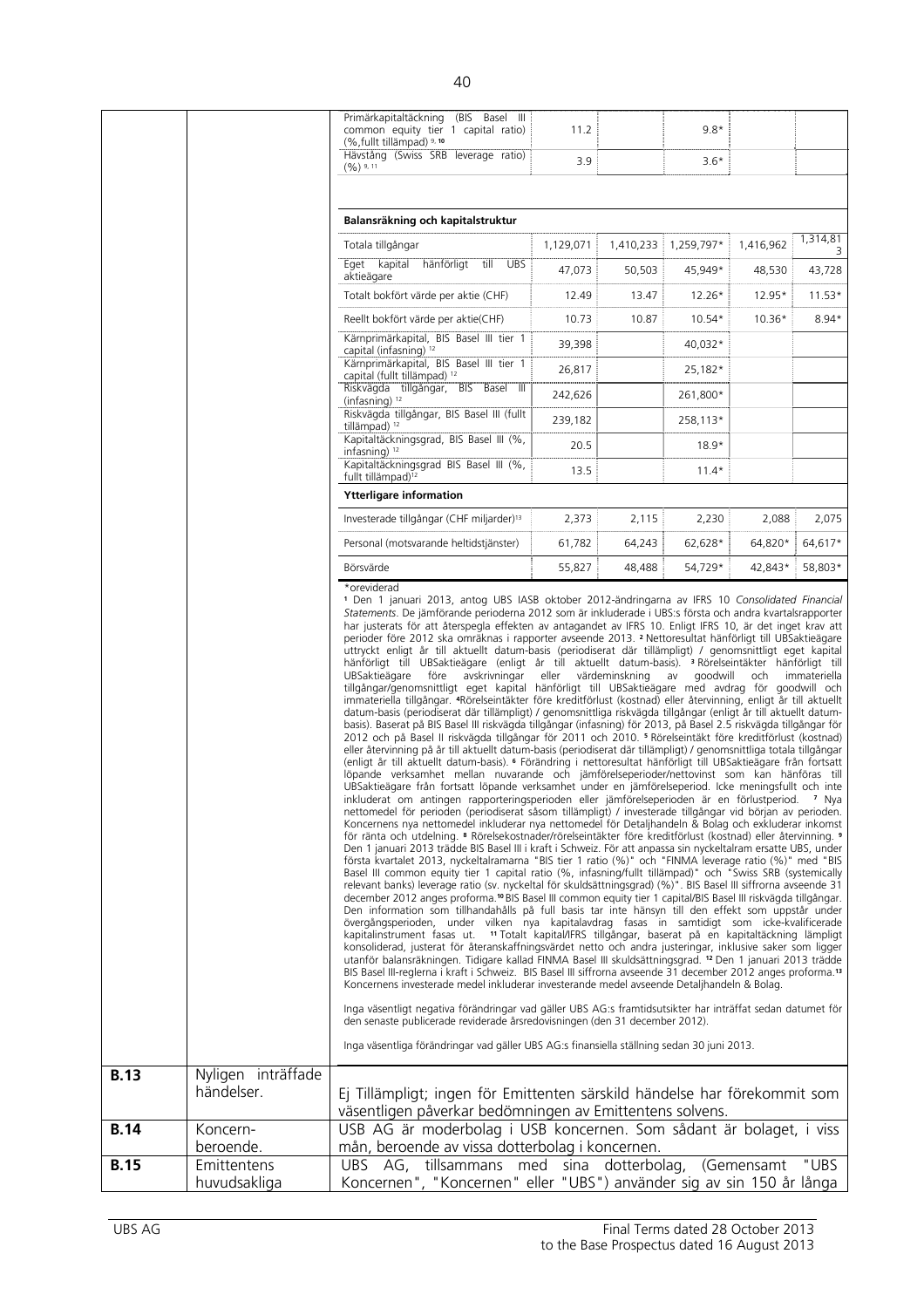|             | verksamhet.                                                   | erfarenhet av att betjäna privatpersoner, myndigheter och företagsklienter<br>världen över, men även till retail kunder i Schweiz. UBS affärsstrategi är<br>centrerad<br>till<br>sin<br>framträdande<br>verksamhet,<br>global<br>mest<br>förmögenhetsförvaltning, samt dess ledande bank i Schweiz. De här<br>verksamheterna, tillsammans med en klientfokuserad Investment Bank och<br>en stark, väldiversifierad Global Asset Management verskamhet, kommer<br>möjliggöra för UBS att expandera sin franchising av<br>primär<br>förmögenhetsförvaltning och möjliggöra en tillväxt i Koncernen. Med<br>huvudkontor i Zürich och Basel, i Schweiz, har UBS dessutom kontor i mer<br>än 50 länder, inklusive alla stora finansiella centra.<br>Enligt Artikel 2 i Bolagsordningen för UBS AG ("Bolagsordningen") är<br>verksamhetsföremålet för UBS AG att bedriva bankverksamhet. Dess<br>verksamhetsföremål sträcker sig över alla typer av banktjänster, finansiella<br>tjänster, rådgivningstjänster och handelsaktiviteter i Schweiz och<br>utomlands.                                                                                                                                                                                                                                                                            |
|-------------|---------------------------------------------------------------|----------------------------------------------------------------------------------------------------------------------------------------------------------------------------------------------------------------------------------------------------------------------------------------------------------------------------------------------------------------------------------------------------------------------------------------------------------------------------------------------------------------------------------------------------------------------------------------------------------------------------------------------------------------------------------------------------------------------------------------------------------------------------------------------------------------------------------------------------------------------------------------------------------------------------------------------------------------------------------------------------------------------------------------------------------------------------------------------------------------------------------------------------------------------------------------------------------------------------------------------------------------------------------------------------------------------------------------|
| <b>B.16</b> | Personer<br>med<br>direkt eller indirekt<br>ägande /kontroll. | Nedan följer de senaste anmälningarna som gjorts beträffande innehav i<br>UBS AG:s aktiekapital som har registrerats i enlighet med den schweiziska<br>lagen om värdepappersmarknaden (Swiss Stock Exchange Act) baserade på<br>UBS AG:s registrerade aktiekapital vid tidpunkten för offentliggörandet:<br>30 september 2011: Norges Bank (den norska centralbanken),<br>$3.04\%$ ;<br>12 mars 2010: Government of Singapore Investment Corp.,<br>$6.45\%$ ;<br>17 december 2009: BlackRock Inc., New York, USA, 3.45%.<br>Rösträtt får utövas utan restriktioner av aktieägare som har registrerats i<br>UBS:s aktiebok, om de uttryckligen avger en deklaration om faktiskt<br>ägande i enlighet med bestämmelserna i bolagsordningen.<br>Särskilda<br>bestämmelser gäller för förvaltarregistrerade Värdepapper.<br>Den 30 juni 2013 var följande aktieägare (genom agerande i eget namn<br>eller som förvaltare för andra investerare eller faktiska ägare) registrerade i<br>aktieboken med ett aktieinnehav om 3% eller mer av det totala<br>aktiekapitalet i UBS AG: Chase Nominees Ltd., London (11.46%);<br>Government of Singapore Investment Corp., Singapore (6.39%); the US<br>securities clearing organization DTC (Cede & Co.) New York, "The<br>Depository Trust Company" (5.36%); och Nortrust Nominees Ltd., London |

| <b>Avsnitt</b> |                                                        | Avsnitt C – Värdepapper                                                                                                                                                                                                                                                                       |
|----------------|--------------------------------------------------------|-----------------------------------------------------------------------------------------------------------------------------------------------------------------------------------------------------------------------------------------------------------------------------------------------|
| C.1            | Beskrivning<br>av<br>Värdepapper-ens<br>typ och klass. | Typ och klass av Värdepapper<br>Värdepapperen är certifikat.<br>Värdepapperen ges ut i icke-certifierad och dematerialiserad kontobaserad<br>form, och registreras för clearing hos Euroclear Sweden AB ("Euroclear<br>Sweden").<br>Värdepapperen har tilldelats följande ISIN: SE0005497633. |
| C.2            | Valuta.                                                | Valutan för varje serie av Värdepapper är Svenska Kronor ("Inlösen<br>Valutan")                                                                                                                                                                                                               |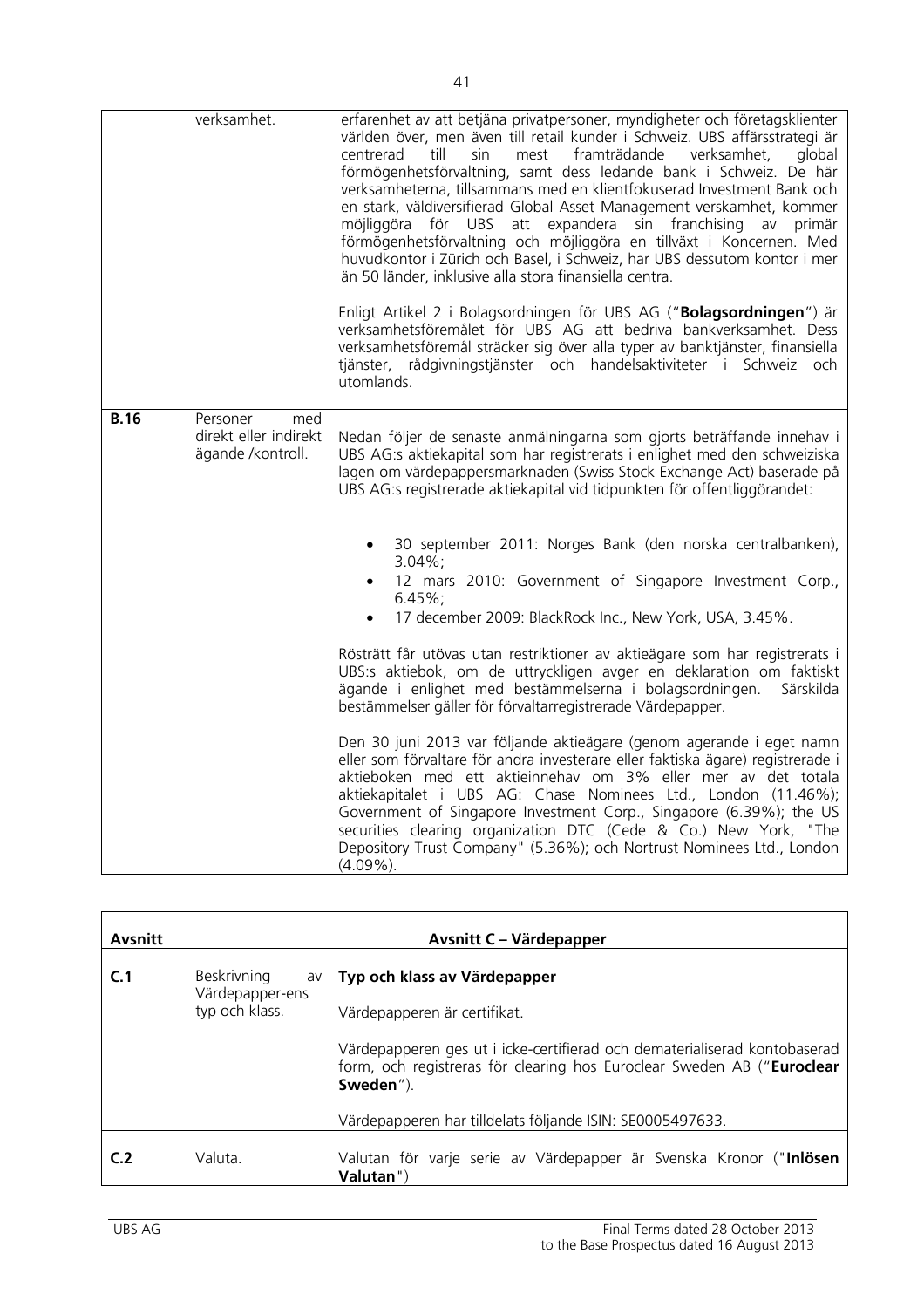| C.5  | Eventuella<br>inskränkningar<br>$\perp$<br>rätten<br>till<br>överlåtelse.                                                  | Varje Värdepapper i en Serie av Värdepapper är överlåtbar i enlighet med<br>tillämplig lag samt regler och förfaranden som vid tiden för överlåtelsen<br>gäller för det Clearing System genom vilket Värdepappret överförs.                                                                                                                                                                                                                                                                                                                                                                                                                                                                                                                                                                                                                                                                                                                                                                                                                                                                                                                                                                                                                                                         |
|------|----------------------------------------------------------------------------------------------------------------------------|-------------------------------------------------------------------------------------------------------------------------------------------------------------------------------------------------------------------------------------------------------------------------------------------------------------------------------------------------------------------------------------------------------------------------------------------------------------------------------------------------------------------------------------------------------------------------------------------------------------------------------------------------------------------------------------------------------------------------------------------------------------------------------------------------------------------------------------------------------------------------------------------------------------------------------------------------------------------------------------------------------------------------------------------------------------------------------------------------------------------------------------------------------------------------------------------------------------------------------------------------------------------------------------|
| C.8  | Rättigheter<br>till<br>kopplade<br>Värdepapperen<br>inkl. rangordning<br>och begränsningar<br>sådana<br>av<br>rättigheter. | Tillämplig lag på Värdepapperen<br>På Värdepapperen är Tysk lag tillämplig ("Värdepapper reglerade av<br>tysk rätt").<br>Rättsverkningarna av att Värdepapperen registreras hos det relevant<br>Clearing Systemet styrs av lagarna i Clearingsystemets jurisdiktion.<br>Rättigheter kopplade till Värdepapperen<br>Med förbehåll för Villkoren för Värdepapperen, innebär Värdepapperen att<br>Värdepappersinnehavaren på förfallodag eller vid utövandet, genom en<br>begäran om betalning har rätt att erhålla Inlösenbeloppet i Inlösenvalutan<br>och/eller leverans av den Fysiskt Underliggande Tillgången i berättigat<br>antal.<br>Begränsningar av rättigheter kopplade till Värdepapperen<br>Under de förutsättningar som uppställs I Villkoren, är Emittenten berättigad<br>att säga upp Värdepapperen samt göra vissa justeringar i Villkoren.<br>Värdepapperens Status<br>Värdepapperen kommer att utgöra direkta, icke-säkerställda och icke-<br>efterställda förpliktelser för Emittenten och rangordnas pari passu utan<br>någon preferens mellan sig själva och gentemot alla andra nuvarande och<br>framtida icke-säkerställda och icke-efterställda åtaganden för Emittenten,<br>med undantag för de åtaganden som har förmånsrätt enligt tvingande<br>lagregler. |
| C.11 | Upptagande<br>till<br>handel<br>på<br>en<br>reglerad marknad<br>eller<br>annan<br>jämförbar<br>marknad.                    | Emittenten har för avsikt att lista av Värdepapperen på NASDAQ OMX<br>Stockholm AB.                                                                                                                                                                                                                                                                                                                                                                                                                                                                                                                                                                                                                                                                                                                                                                                                                                                                                                                                                                                                                                                                                                                                                                                                 |
| C.15 | Beskrivning av hur<br>investeringens<br>värde påverkas av<br>de underliggande<br>tillgångarna.                             | Värdet på Värdepapperen under deras löptid är beroende av utvecklingen<br>av den Underliggande Tillgången. Om priset på den Underliggande<br>Tillgången stiger, kommer även värdet på Värdepapperen (oavsett andra<br>särskilda egenskaper hos Värdepapperen) sannolikt att stiga.<br>synnerhet<br>kommer<br>Inlösenbeloppet,<br>något,<br>om<br>som<br>Värdepappersinnehavaren ska erhålla vid utövandet av Värdepapperen,<br>vara beroende av utvecklingen av den Underliggande Tillgången.<br>Följande funktioner är exempel på hur värdet på Värdepapperen är<br>beroende av den Underliggande Tillgången:<br>Autocallable / Express Värdepapper<br>UBS Autocallable/Express Värdepapper är lämpliga för investerare som<br>förväntar sig att priset på den underliggande tillgången kommer nå en viss                                                                                                                                                                                                                                                                                                                                                                                                                                                                          |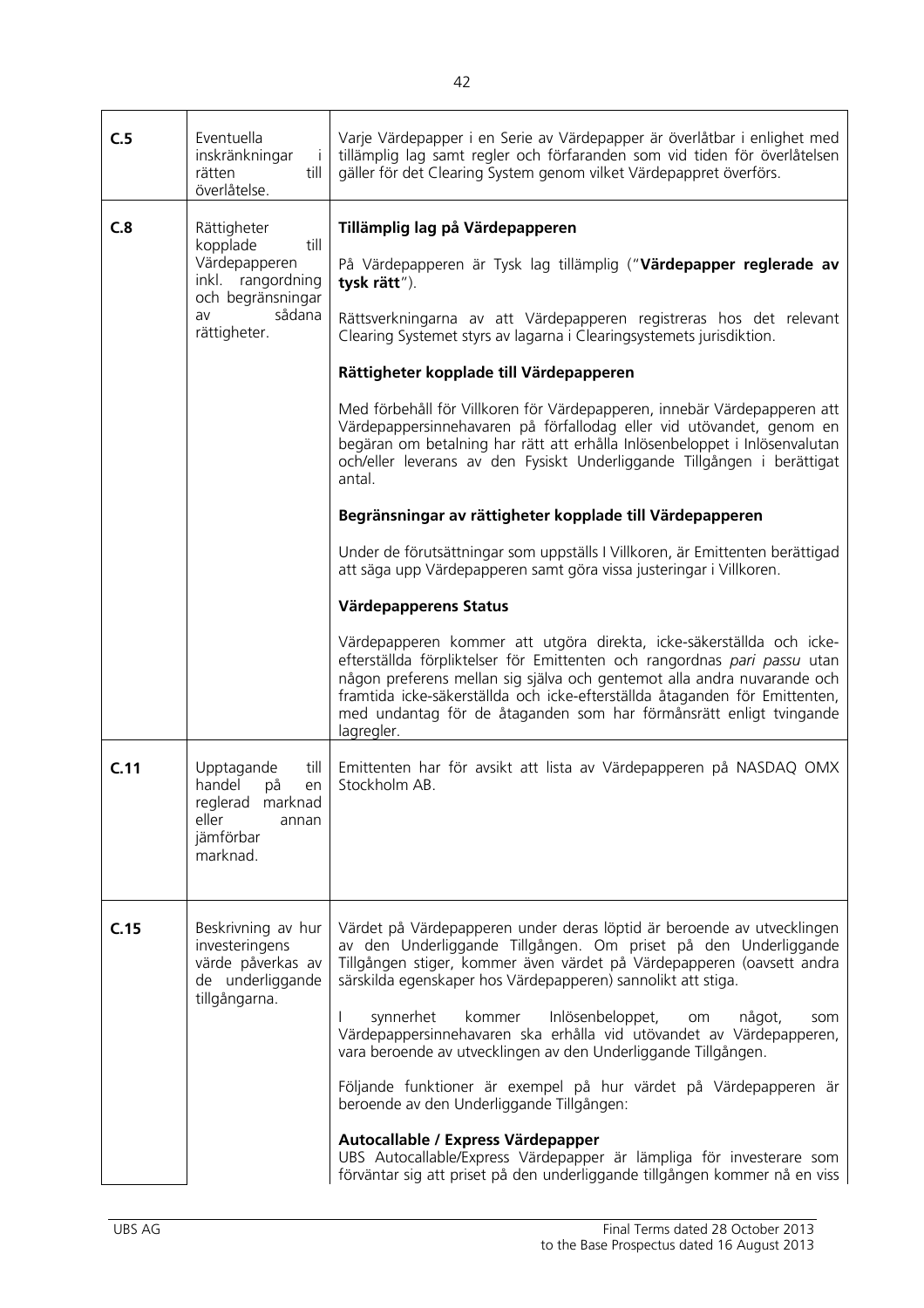|  | nivå, som anges i Produktvillkoren, så att Värdepapperet kan inlösas i<br>förtid.                                                                                                                                                                                                                                                                                                                                                                                                                                                                                                                                                                                                                                                   |
|--|-------------------------------------------------------------------------------------------------------------------------------------------------------------------------------------------------------------------------------------------------------------------------------------------------------------------------------------------------------------------------------------------------------------------------------------------------------------------------------------------------------------------------------------------------------------------------------------------------------------------------------------------------------------------------------------------------------------------------------------|
|  | I de fall där den underliggande tillgången når en viss nivå på ett specifikt<br>Observationsdatum, kommer Värdepapperen att lösas in före Förfallodagen<br>i enlighet med gällande Produktvillkor.                                                                                                                                                                                                                                                                                                                                                                                                                                                                                                                                  |
|  | Om UBS Autcallable/Express Värdepapper inte upphörde att gälla i förtid på<br>något av de tidigare Observationsdatumen, kommer UBS Autocallable<br>/Express Värdepapper att lösas in på Förfallodagen i enlighet med vad som<br>anges i Produktvillkoren. Som angives i Produktvillkoren<br>beror<br>Inlösenbeloppet i Inlösenvalutan på den enskilda produktens struktur.                                                                                                                                                                                                                                                                                                                                                          |
|  | Som angives i Produktvillkoren kan Inlösenbeloppet fastställas genom<br>hänvisning till värdeutvecklingen hos en eller flera underliggande tillgångar.                                                                                                                                                                                                                                                                                                                                                                                                                                                                                                                                                                              |
|  | Betalning av kupong eller andra intäkter kopplade till de underliggande<br>tillgångarna                                                                                                                                                                                                                                                                                                                                                                                                                                                                                                                                                                                                                                             |
|  | Som anges i Produktvillkoren har investeraren dessutom rätt att under<br>löptiden av UBS Autcallable/Express Värdepapper erhålla betalning av en<br>kupong eller andra intäkter som i förekommande fall anges i<br>Produktvillkoren. Sådan ersättning kan vara ovillkorlig eller villkorlig i<br>förhållande till viss avkastning från den underliggande tillgången som<br>beskrivs i Produktvillkoren.                                                                                                                                                                                                                                                                                                                             |
|  | Följande värdeutvecklingsstrukturer kan komma att användas för<br>Värdepapper som beskrivs i avsnittet ovan                                                                                                                                                                                                                                                                                                                                                                                                                                                                                                                                                                                                                         |
|  | Underliggande Tillgångar<br>Värdepapper kan antingen vara beroende av en enda underliggande<br>tillgång, en korg av underliggande tillgångar, den bäst presterande<br>underliggande tillgången, den sämst presterande underliggande tillgången<br>eller en kombination av dessa. Korgvärdeökningar beräknas på det vägda<br>genomsnittet av värdeökningarna från de enskilda underliggande<br>tillgångarna.                                                                                                                                                                                                                                                                                                                         |
|  | Viktningen kan antingen vara förutbestämd eller kan bestämmas under<br>Värdepapperets löptid beroende på vissa villkor. Vikten kan till exempel<br>bero på den relativa värdeutvecklingen på underordnad eller realiserad<br>volatilitet i en underliggande tillgång.                                                                                                                                                                                                                                                                                                                                                                                                                                                               |
|  | Värdeutvecklingen<br>Värdeutvecklingen eller nivåer därav på den den underliggande tillgången<br>kan mätas på olika sätt.                                                                                                                                                                                                                                                                                                                                                                                                                                                                                                                                                                                                           |
|  | Vanligtvis mäts värdeutvecklingen som en slutliga nivån av på de<br>underliggande tillgångarna i procent av den ursprungliga nivån på de<br>underliggande tillgångarna. Den slutliga nivån och/eller den ursprungliga<br>nivån kan även definieras som den genomsnittliga/maximala/minimala<br>nivån på den underliggande tillgångarna observerade under viss tid. Den<br>initiala nivån behöver inte nödvändigtvis observeras vid löptidens utgång av<br>Värdepapperet, utan kan också observeras under Värdepapperets löptid.<br>Värdeutvecklingen kan även mätas som den relativa utvecklingen av en<br>eller flera underliggande tillgångar i förhållande till värdeutvecklingen av en<br>eller flera underliggande tillgångar. |
|  | Värdeutvecklingen kan också ha en förutbestämd eller en rörlig och/eller en<br>villkorad gräns. Detta innebär att Investeraren måste acceptera en<br>begräsning av vinsten och får endast delta i eventuella prisökningar (eller<br>minskningar) i de underliggande tillgångarna till en viss nivå har uppnåtts<br>och inte mer. Dessutom kan värdeutvecklingen också ha ett förutbestämt                                                                                                                                                                                                                                                                                                                                           |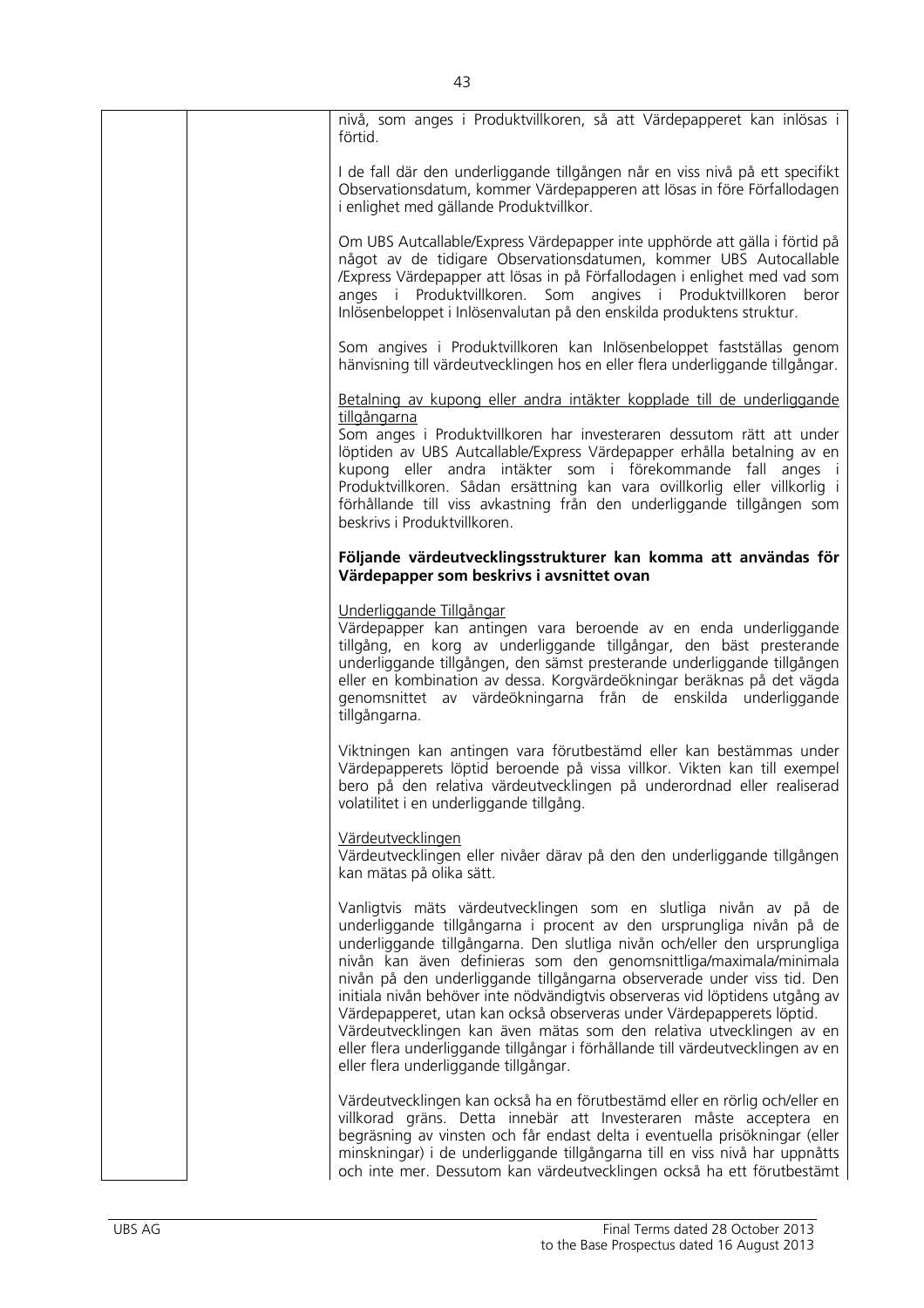| eller ett rörligt och/eller villkorat golv. Detta innebär att investeraren<br>kommer att ha ett minimum för intjäningspotential (golv) och kommer<br>endast negativt att delta i eventuella prissänkningar (eller ökningar) i de<br>underliggande tillgångarna till en viss nivå har uppnåtts och inte mer.                                                                                                                                                                                                                       |
|-----------------------------------------------------------------------------------------------------------------------------------------------------------------------------------------------------------------------------------------------------------------------------------------------------------------------------------------------------------------------------------------------------------------------------------------------------------------------------------------------------------------------------------|
| <b>Barriärer</b><br>Värdepapper kan ha barriärer som aktiveras så snart vissa villkor är<br>uppfyllda. Vanligtvis representerar dessa barriärer vissa nivåer som ska nås<br>av de underliggande tillgångarna vid vissa observationstidpunkter.                                                                                                                                                                                                                                                                                    |
| Barriärer kan observeras antingen kontinuerligt eller vid vissa datum.                                                                                                                                                                                                                                                                                                                                                                                                                                                            |
| Barriärer leder antingen till avlägsnande (Kick-out) eller tillägg (Kick-in) för<br>vissa funktioner i Värdepapperen. Funktioner som tillsätts eller tas bort är<br>exempelvis kuponger, andelar eller underliggande tillgångar.                                                                                                                                                                                                                                                                                                  |
| Investeringsstrategier<br>Värdeutveckling kan definieras som den hypotetiska värdeutvecklingen<br>under en förutbestämd investeringsstrategi. Det kan till exempel vara en<br>strategi som investerar i de underliggande tillgångarna endast på vissa<br>förutbestämda datum. Ett annat exempel skulle kunna vara en strategi som<br>investerar i de underliggande tillgångarna beroende på realiserad volatilitet,<br>utveckling, drivkraft eller annat mått på underliggande tillgångarnas nivå<br>under Värdepapperets löptid. |
| Bearish/Bullish/Variable Participation Rate<br>Deltagandet är vanligen proportionerligt med en viss kurs (vilken i sig kan<br>vara beroende av vissa förutsättningar som exempelvis värdeutvecklingen<br>av en eller flera underliggande tillgångar) och kan vara antingen negativ<br>eller positiv.                                                                                                                                                                                                                              |
| Valutakonvertering<br>Utdelningen kan antingen vara i valutan för de underliggande tillgångarna<br>eller annan utdelningsvaluta. Valutakurserna som ska användas för att<br>bestämma den den slutliga utdelningen kan antingen vara förutbestämd<br>eller (quanto funktion) eller rörlig.                                                                                                                                                                                                                                         |
| Kuponger/övriga intäkter<br>Om de relevanta produktvillkoren anger att ovillkorliga kuponger eller<br>andra intäkter är tillämpliga har Investeraren rätt att erhålla betalning från<br>kupongen eller andra intäkter.                                                                                                                                                                                                                                                                                                            |
| Om de relevanta produktvillkoren anger att villkorliga kuponger eller andra<br>intäkter är tillämpliga, har Investeraren rätt att erhålla betalning från den<br>relevanta kupongen eller andra intäkter, förutsatt att alla relevanta villkor<br>är uppfyllda. Om kraven för en villkorlig kupong är eller andra intäkter inte<br>är uppfyllda betalas inte någon kupong eller annan intäkt.                                                                                                                                      |
| Under Värdepapperets löptid kan de därför generera regelbunden inkomst.<br>De flesta Värdepapper genererar dock inte ovillkorliga intäkter som till<br>exempel utdelning eller ränta.                                                                                                                                                                                                                                                                                                                                             |
| Kapitalskydd<br>Endast om Värdepapperet har funktionen "kapitalskydd", i enlighet med<br>vad som anges i Produktvillkoren, så motsvarar avräkningsbeloppet<br>åtminstone det kapitalskyddade beloppet.                                                                                                                                                                                                                                                                                                                            |
| Fysisk eller Kontantavräkning<br>Endast om Värdepapperet har funktionen "Physical Settlement" i enlighet<br>med vad som anges i Produktvillkoren, är produkten möjlig att reglera<br>fysiskt. Annars sker avräkning kontant. Avräkningen kan bero på resultatet<br>av den Underliggande Tillgången.                                                                                                                                                                                                                               |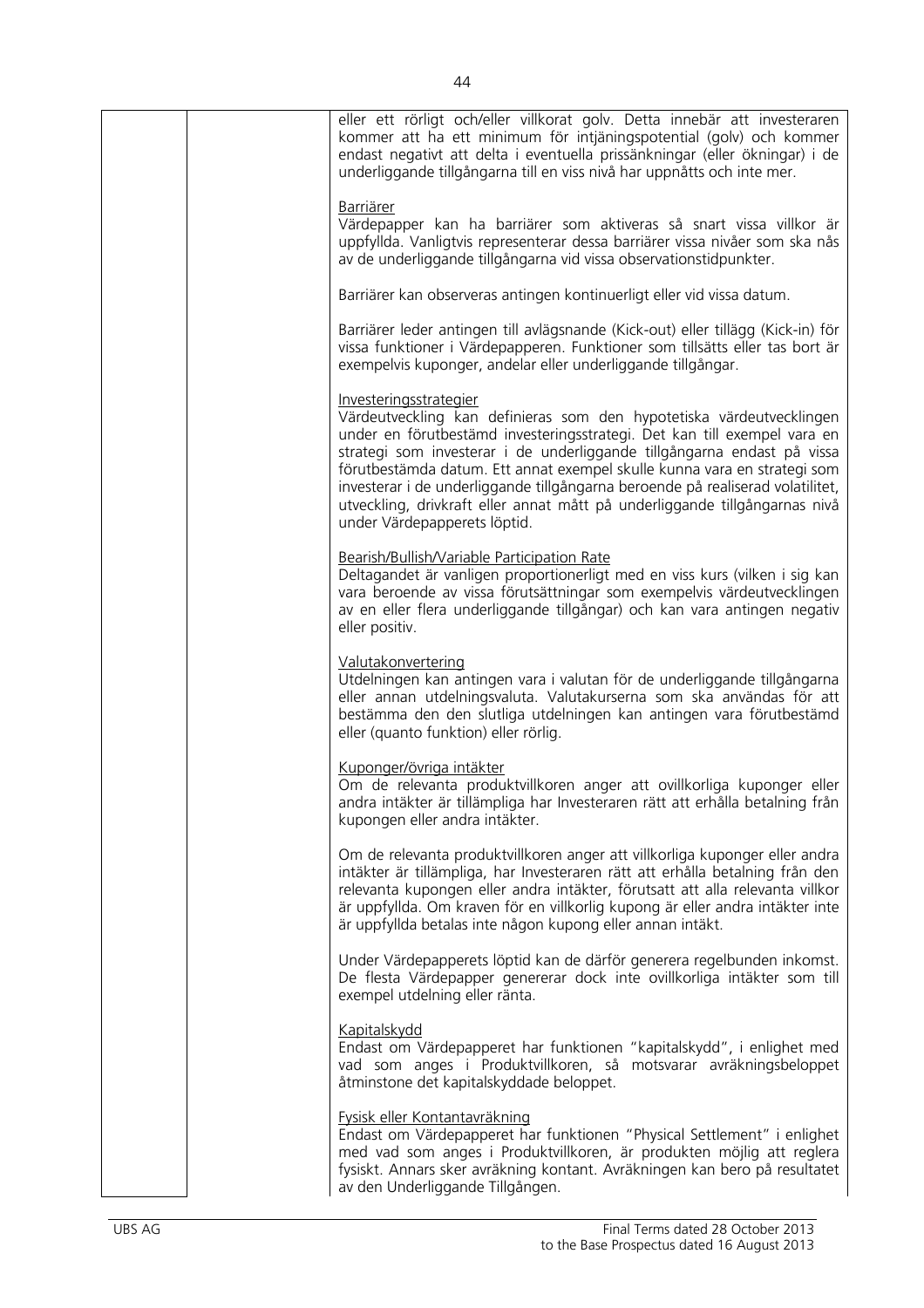|      |                                                                                                                  | <b>Issuers Call Right</b><br>Om Värdepapperet har funktionen "Issuer's Call Right" i enlighet med vad<br>som anges i Produktvillkoren, har emittenten rätt att lösa in Värdepapperen<br>i förtid genom att meddela detta på vissa förutbestämda datum.<br>Inlösenvärdet kan antingen vara förutbestämt eller beroende av den<br>Underliggande Tillgångens nivå, vissa datum eller andra parametrar.<br>Investor's Put Right<br>Om Värdepapperet har funktionen "Investor's Put Right", har investeraren<br>rätt att lösa in Värdepapperen i förtid. Inlösenvärdet kan antingen vara<br>förutbestämt eller beroende av den Underliggande Tillgångens nivå, vissa<br>datum eller andra parametrar.                                                                                                                                                                                                                  |
|------|------------------------------------------------------------------------------------------------------------------|-------------------------------------------------------------------------------------------------------------------------------------------------------------------------------------------------------------------------------------------------------------------------------------------------------------------------------------------------------------------------------------------------------------------------------------------------------------------------------------------------------------------------------------------------------------------------------------------------------------------------------------------------------------------------------------------------------------------------------------------------------------------------------------------------------------------------------------------------------------------------------------------------------------------|
| C.16 | Stängnings-<br>eller<br>förfallodag,<br>lösendag eller dag<br>för sista notering.                                | Förfallodag: 29 december 2016<br>Stängningsdag: 12 december 2016                                                                                                                                                                                                                                                                                                                                                                                                                                                                                                                                                                                                                                                                                                                                                                                                                                                  |
| C.17 | Förfarandet<br>för<br>avveckling<br>av<br>derivat-<br>instrumenten.                                              | Betalningar ska i samtliga fall med undantag för skatteregler eller andra<br>lagar och regleringar som gäller på platsen för betalningen eller andra lagar<br>och regleringar vilka Emittenten åtagit sig att följa, göras i enlighet med<br>tillämpliga CA Regler till det relevanta Clearing Systemet eller den relevanta<br>mellanhanden eller i enlighet med dennes instruktion till konton hos<br>relevanta kontoinnehavare hos Clearing Systemet eller den relevanta<br>mellanhanden.                                                                                                                                                                                                                                                                                                                                                                                                                       |
|      |                                                                                                                  | Emittenten ska befrias från sina inlösenförpliktelser eller andra betalnings-<br>eller leverasförpliktelser enligt sådana bestämmelser i Villkoren för<br>Värdepapperen genom att fullgöra betalning eller leverans till Clearing<br>Systemet i enlighet med det förfarande som ovan nämnts.                                                                                                                                                                                                                                                                                                                                                                                                                                                                                                                                                                                                                      |
| C.18 | Förfarandet<br>vid<br>avkastning<br>på<br>derivat-<br>instrumenten.                                              | Värdepappersinnehavare ska på den aktuella Förfallodagen erhålla<br>betalning av Inlösenbeloppet.-                                                                                                                                                                                                                                                                                                                                                                                                                                                                                                                                                                                                                                                                                                                                                                                                                |
| C.19 | Lösenpris eller sista   Lösenpris<br>noterade pris för<br>det underliggande.                                     |                                                                                                                                                                                                                                                                                                                                                                                                                                                                                                                                                                                                                                                                                                                                                                                                                                                                                                                   |
| C.20 | Typ<br>av<br>underliggande<br>tillgång och<br>var<br>information<br>om<br>den underliggande<br>tillgången finns. | Typ av Underliggande Tillgång:<br>Underliggande tillgångar kan utgöras av aktier (inklusive certifikat som<br>representerar aktier), index, växelkurser, äkta metaller, råvaror, räntor, icke-<br>aktierelaterade värdepapper, fonder, terminskontrakt (om tillämpligt,<br>inklusive fastställande av den relevanta upphörandtiden), referensräntor,<br>korg bestående av de nämnda tillgångarna och portfölj bestående av de<br>nämnda tillgångarna.<br>Typ av underliggande tillgångar är index och fonder (ETFs).<br>Information om den tidigare och kommande värdeutvecklingen på de<br>Underliggande Tillgångarna och deras volatilitet kan erhållas på följande<br>hemsidor:<br>- www.hsi.com.hk (Hang Seng China Enterprises Index)<br>- www.wienerborse.at (RDX® - Russian Depositary Index (USD))<br>- www.bloomberg.com (WisdomTree India Earnings Fund ETF och iShares<br>MSCI Brazil Index Fund ETF). |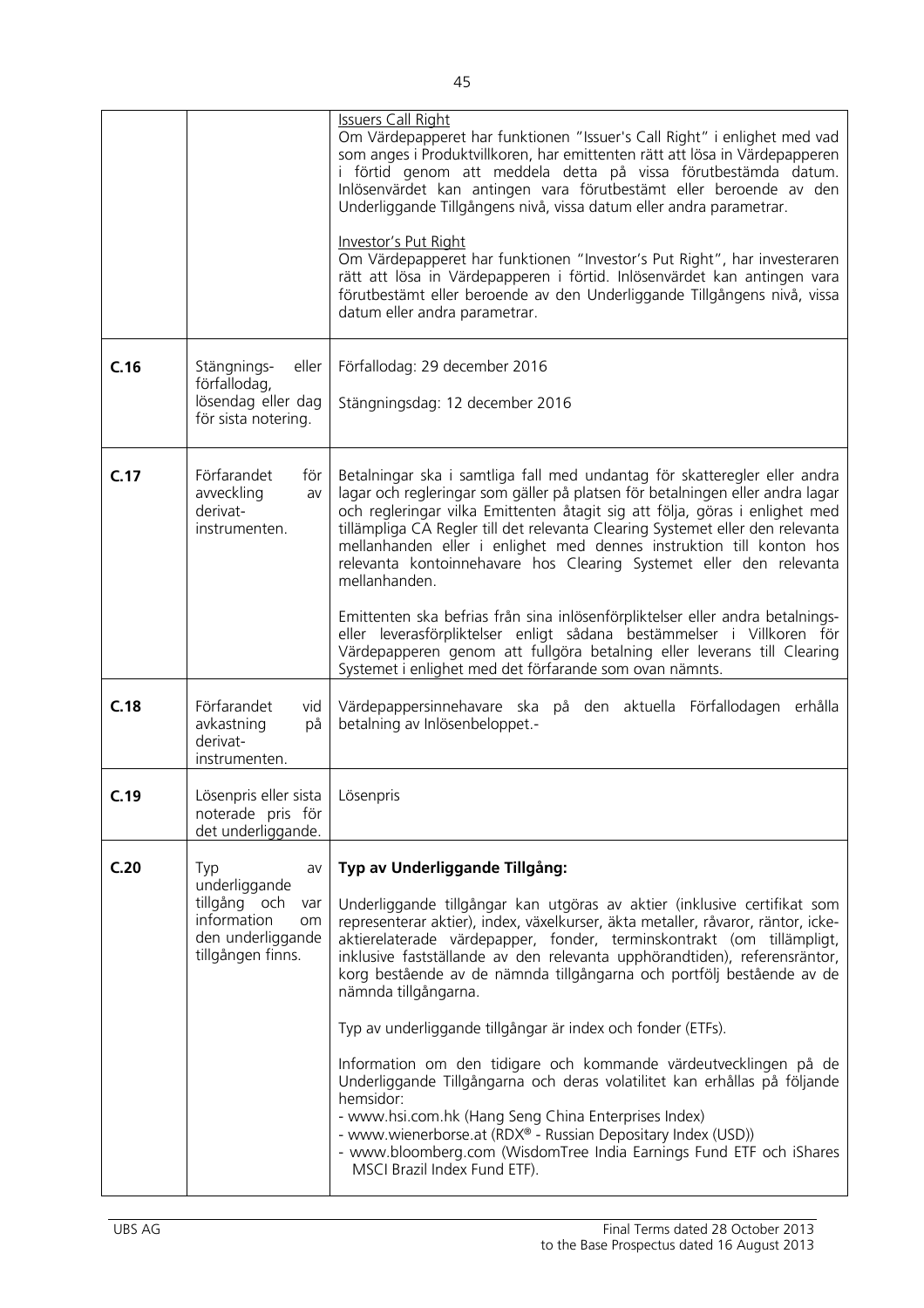| <b>Avsnitt</b> | <b>Avsnitt D - Risker</b>           |                                                                                                                                                                                                                                                                                                                                                                                                                                                                                                                                                                                                                                                                                                                                                                                                                               |  |
|----------------|-------------------------------------|-------------------------------------------------------------------------------------------------------------------------------------------------------------------------------------------------------------------------------------------------------------------------------------------------------------------------------------------------------------------------------------------------------------------------------------------------------------------------------------------------------------------------------------------------------------------------------------------------------------------------------------------------------------------------------------------------------------------------------------------------------------------------------------------------------------------------------|--|
| D.2            | Risker specifika för<br>Emittenten. | Värdepapperen medför risker relaterade till Emittenten även kallade<br>kreditrisker för potentiella investerare. En risk relaterad till Emittenten är<br>risken att UBS AG tillfälligt eller varaktigt blir oförmögen att uppfylla sina<br>betalningsförpliktelser med avseende på Värdepapperen.                                                                                                                                                                                                                                                                                                                                                                                                                                                                                                                             |  |
|                |                                     | Generell risk för insolvens<br>Varje Värdepappersinnehavare bär den generella risken att den finansiella<br>situationen för Emittenten kan försämras. Värdepapperen utgör direkta,<br>icke säkerställda och icke efterställda åtaganden för Emittenten och<br>åtagandena kommer vid Emittentens insolvens att rankas i likhet med<br>samtliga andra nuvarande och framtida icke säkerställda och icke<br>efterställda åtaganden för Emittenten, med undantag för de åtaganden<br>som har förmånsrätt enligt tvingande lagregler. Emittentens åtaganden<br>under Värdepapperen<br>garanteras<br>inte<br>av<br>något<br>system<br>av<br>insättningsgarantier eller kompensationsplaner. Om Emittenten blir<br>insolvent kan följaktligen Värdepappersinnehavare lida en total<br>förlust av sina investeringar i Värdepapperen. |  |
|                |                                     | UBS påverkas som Emittent av olika riskfaktorer i sin affärsverksamhet.<br>Sådana risker består i synnerhet av följande typer av risker, där alla av dessa<br>risker kan ha en negativ värdepåverkan på Värdepapperen:                                                                                                                                                                                                                                                                                                                                                                                                                                                                                                                                                                                                        |  |
|                |                                     | Effekter av nedgradering av Emittentens rating<br>$\bullet$                                                                                                                                                                                                                                                                                                                                                                                                                                                                                                                                                                                                                                                                                                                                                                   |  |
|                |                                     | Förändringar i föreskrifter och lagstiftning kan ha negativ påverkan på<br>$\bullet$<br>UBS:s verksamhet och förmåga att implementera verksamhetsstrategier                                                                                                                                                                                                                                                                                                                                                                                                                                                                                                                                                                                                                                                                   |  |
|                |                                     | UBS:s<br>kapitalstyrka är viktig<br>för<br>UBS:s<br>att<br>kunna<br>stödja<br>$\bullet$<br>verksamhetsstrategi, franchisetagare och konkurrenssituation                                                                                                                                                                                                                                                                                                                                                                                                                                                                                                                                                                                                                                                                       |  |
|                |                                     | UBS kan komma att misslyckas i genomförandet av sina tillkännagivna<br>$\bullet$<br>strategier                                                                                                                                                                                                                                                                                                                                                                                                                                                                                                                                                                                                                                                                                                                                |  |
|                |                                     | UBS:s anseende är av avgörande betydelse för framgång i<br>$\bullet$<br>affärsverksamheten                                                                                                                                                                                                                                                                                                                                                                                                                                                                                                                                                                                                                                                                                                                                    |  |
|                |                                     | Väsentliga juridiska och rättsliga risker uppstår vid genomförandet av<br>UBS:s affärsverksamhet                                                                                                                                                                                                                                                                                                                                                                                                                                                                                                                                                                                                                                                                                                                              |  |
|                |                                     | Utvecklingen av den finansiella marknaden påverkas av rådande<br>$\bullet$<br>marknadssituation och det makroekonomiska klimatet                                                                                                                                                                                                                                                                                                                                                                                                                                                                                                                                                                                                                                                                                              |  |
|                |                                     | UBS innehar legat och andra risk positioner som kan påverkas negativ<br>$\bullet$<br>av vilkoren på finansmarknaderna; legatrisker kan vara svåra att<br>likvidera                                                                                                                                                                                                                                                                                                                                                                                                                                                                                                                                                                                                                                                            |  |
|                |                                     | Som global tillhandahållare av finansiella tjänster utsätts UBS för risk för<br>valutafluktuationer                                                                                                                                                                                                                                                                                                                                                                                                                                                                                                                                                                                                                                                                                                                           |  |
|                |                                     | UBS är beroende av UBS:s riskhantering och kontrollprocesser för att<br>$\bullet$<br>undvika eller begränsa potentiella förluster i UBS:s tradingverksamhet<br>och kreditgivningsverksamhet                                                                                                                                                                                                                                                                                                                                                                                                                                                                                                                                                                                                                                   |  |
|                |                                     | Värderingen av visa tillgångar bygger på modeller; modeller har<br>inneboende begränsningar och kan bygga på ingångsvärden som inte<br>har någon kontrollerbar källa                                                                                                                                                                                                                                                                                                                                                                                                                                                                                                                                                                                                                                                          |  |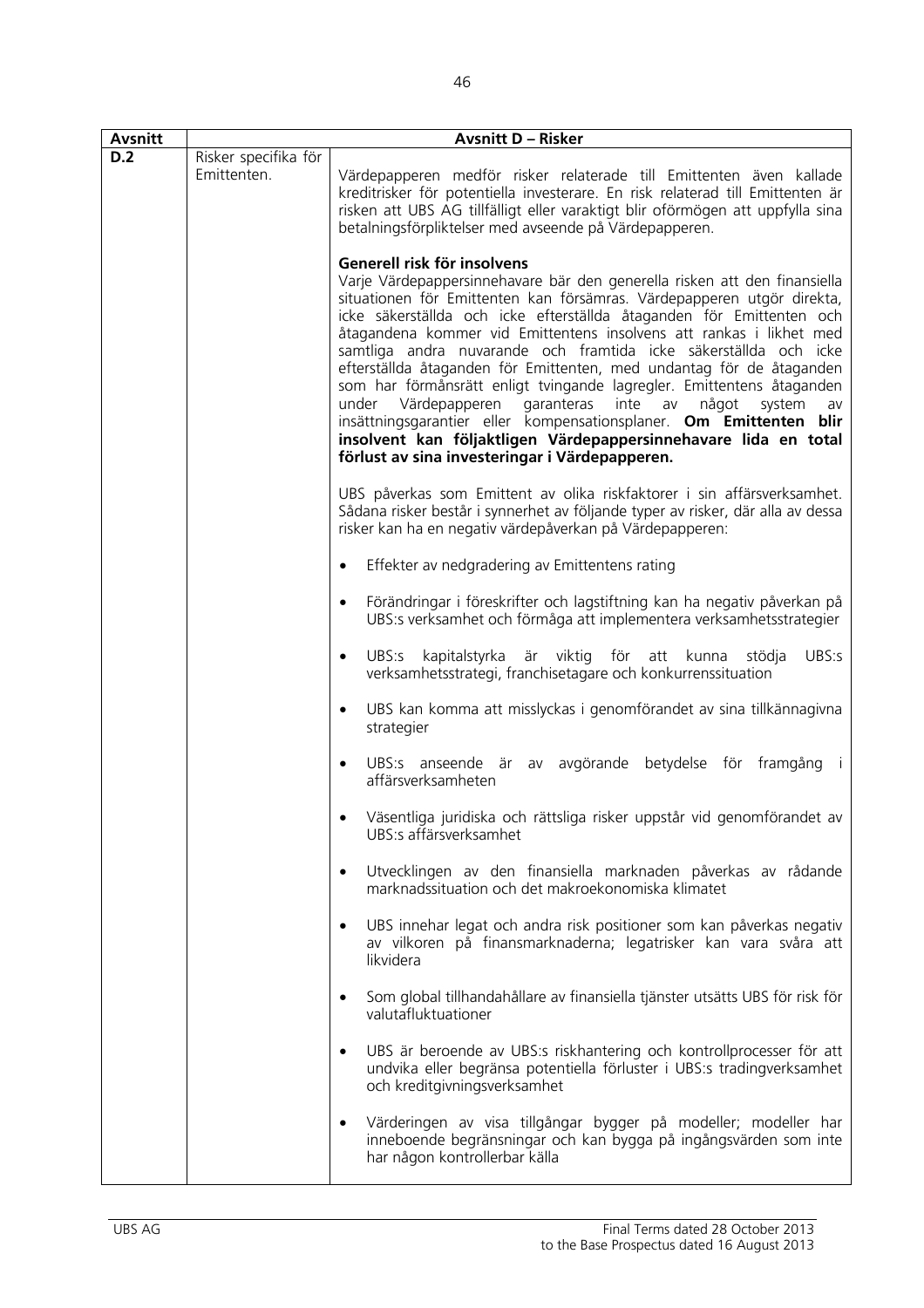|     |                                        | UBS är utsatt för en risk bestående i kapitalutflöde av klienttillgångar i<br>sin inlåningsverksamhet och förändringar som påverkar lönsamheten av<br>affärsområdet Wealth Management.                                                                                                                                                                                                                                                                                                                                                                                                                                                                                                                                                                                                                                                                                                                                                                                                     |
|-----|----------------------------------------|--------------------------------------------------------------------------------------------------------------------------------------------------------------------------------------------------------------------------------------------------------------------------------------------------------------------------------------------------------------------------------------------------------------------------------------------------------------------------------------------------------------------------------------------------------------------------------------------------------------------------------------------------------------------------------------------------------------------------------------------------------------------------------------------------------------------------------------------------------------------------------------------------------------------------------------------------------------------------------------------|
|     |                                        | UBS:s likviditets- och finansieringsverksamhet är avgörande för UBS:s<br>$\bullet$<br>fortsatta prestationer                                                                                                                                                                                                                                                                                                                                                                                                                                                                                                                                                                                                                                                                                                                                                                                                                                                                               |
|     |                                        | Operationella risker kan påverka UBS:s verksamhet<br>$\bullet$                                                                                                                                                                                                                                                                                                                                                                                                                                                                                                                                                                                                                                                                                                                                                                                                                                                                                                                             |
|     |                                        | UBS kan vara oförmöget att identifiera eller erhålla intäkter eller<br>$\bullet$<br>konkurrensfördelar, eller behålla och<br>attrahera<br>kvalificerade<br>arbetstagare                                                                                                                                                                                                                                                                                                                                                                                                                                                                                                                                                                                                                                                                                                                                                                                                                    |
|     |                                        | UBS:s finansiella resultat kan påverkas negativt av förändringar i<br>$\bullet$<br>redovisningsstandarder                                                                                                                                                                                                                                                                                                                                                                                                                                                                                                                                                                                                                                                                                                                                                                                                                                                                                  |
|     |                                        | UBS:s finansiella resultat kan påverkas negativt av förändringar<br>$\bullet$<br>beträffande antaganden som stödjer värdet på UBS:s goodwill                                                                                                                                                                                                                                                                                                                                                                                                                                                                                                                                                                                                                                                                                                                                                                                                                                               |
|     |                                        | Skatteeffekterna på UBS:s finansiella resultat påverkas i hög grad av<br>$\bullet$<br>förändringar i UBS:s obeskattade tillgångar och skattemyndigheters<br>slutliga ställningstaganden vid granskning av bolagets redovisning                                                                                                                                                                                                                                                                                                                                                                                                                                                                                                                                                                                                                                                                                                                                                             |
|     |                                        | Potentiella intressekonflikter<br>$\bullet$                                                                                                                                                                                                                                                                                                                                                                                                                                                                                                                                                                                                                                                                                                                                                                                                                                                                                                                                                |
| D.3 | Risker specifika för<br>Värdepapperen. | En investering i Värdepapperen är förknippad med vissa produktspecifika<br>risker. Emittenten erinrar uttryckligen om att beskrivningen av de<br>risker som är förknippade med en investering i Värdepapperen<br>endast beskriver de främsta riskerna som Emittenten känner till vid<br>tidpunkten för Grundprospektet.                                                                                                                                                                                                                                                                                                                                                                                                                                                                                                                                                                                                                                                                    |
|     |                                        | Potentiella investerare i Värdepapperen ska vara medvetna om att<br>Värdepapperen utgör en riskinvestering som kan leda till en total förlust av<br>deras investering i Värdepapperen. Värdepappersinnehavare kommer att<br>vidkännas en förlust, om det belopp som erhålls i enlighet med Villkoren för<br>Värdepapperen är lägre än förvärvspriset (inklusive transaktionskostnader).<br>Samtliga investerare bär risken för att Emittentens finansiella situation<br>försämras och potentiellt medför oförmåga för Emittenten att betala enligt<br>sina åtaganden under Värdepapperen. Potentiella investerare måste därför<br>vara förberedda och i stånd med att klara av en partiell eller till och med en<br>total förlust av investerat kapital. Investerare som är intresserade av att köpa<br>Värdepapper måste bedöma sin finansiella situation, för att tillförsäkra sig<br>om att de är i en situation där de klarar av de risker för förluster som<br>Värdepapperen innebär. |
|     |                                        | Det finns risker med de Värdepapper som erbjuds under Grundprospektet,<br>vilka potentiella investerare noga skall beakta så att de är införstådda i<br>dessa risker innan ett investeringsbeslut fattas med avseende på<br>Värdepapperen, bland annat följande:                                                                                                                                                                                                                                                                                                                                                                                                                                                                                                                                                                                                                                                                                                                           |
|     |                                        | · Värdepapperens komplexitet - Avkastningsstrukturen för Värdepapper är<br>ibland komplex och kan innehålla matematiska formler eller samband som,<br>för en investerare, kan vara svåra att förstå och jämföra med andra<br>investeringsalternativ. Noteras bör att relationen mellan avkastning och risk<br>kan vara svår att utvärdera.                                                                                                                                                                                                                                                                                                                                                                                                                                                                                                                                                                                                                                                 |
|     |                                        | · Värdepapper vars kapitalbelopp inte är garanterat – Kapitalbeloppet för<br>vissa av de Instrument som erbjuds under Grundprospektet är inte<br>garanterat, enligt vad som anges i de tillämpliga Slutliga Villkoren. Det finns<br>därmed för dessa Instrument ingen garanti för att det belopp som en                                                                                                                                                                                                                                                                                                                                                                                                                                                                                                                                                                                                                                                                                    |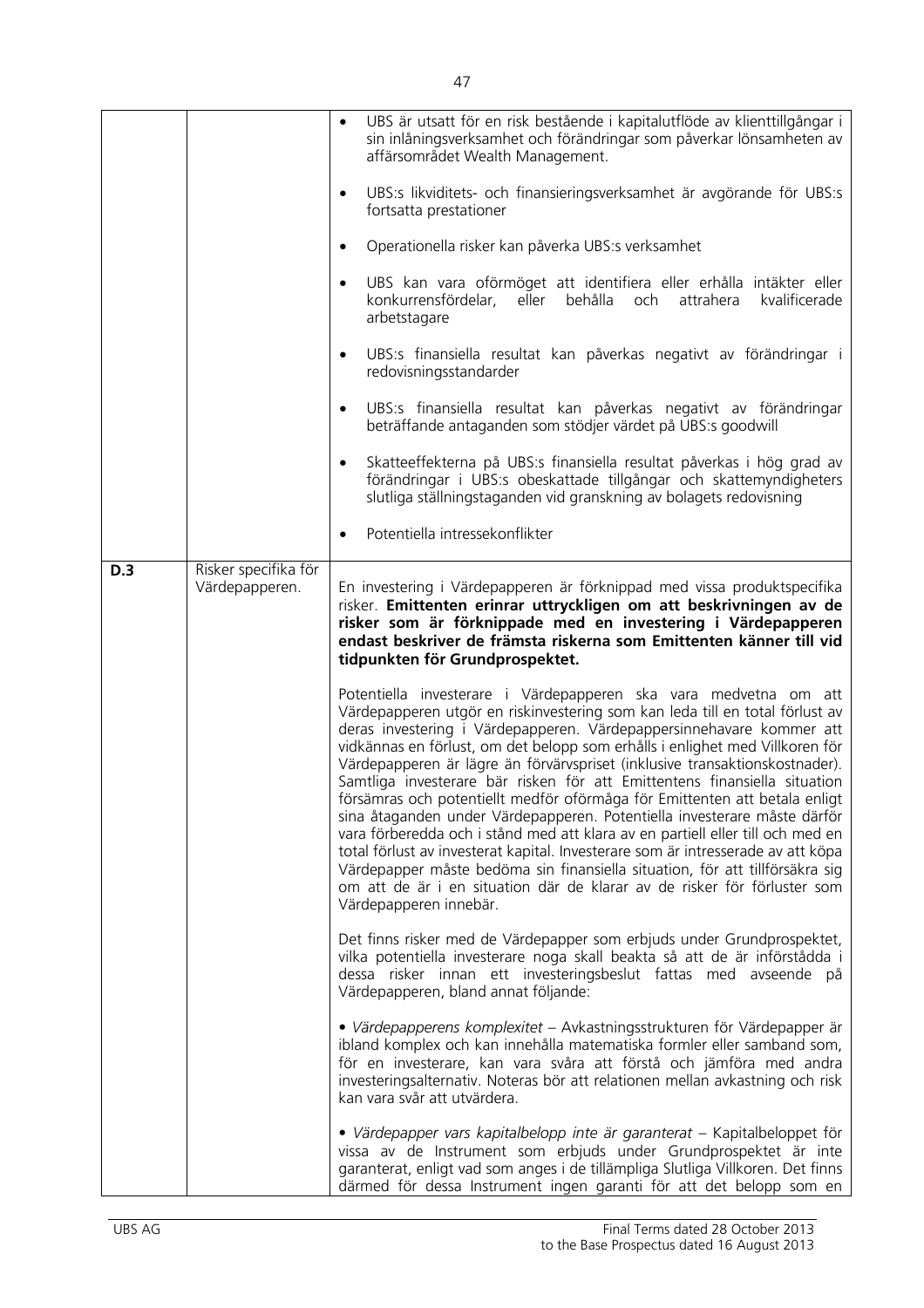| investerare får tillbaka vid inlösen av Instrument kommer att överstiga eller<br>vara lika med kapitalbeloppet.                                                                                                                                                                                                                                                                                                                                                                                                                                                                                                                                                                                                                                                                                                                                                                                                  |
|------------------------------------------------------------------------------------------------------------------------------------------------------------------------------------------------------------------------------------------------------------------------------------------------------------------------------------------------------------------------------------------------------------------------------------------------------------------------------------------------------------------------------------------------------------------------------------------------------------------------------------------------------------------------------------------------------------------------------------------------------------------------------------------------------------------------------------------------------------------------------------------------------------------|
| Prissättning av strukturerade Värdepapper – Prissättningen av<br>strukturerade Värdepapper bestäms vanligen av Emittenten, och inte utifrån<br>förhandlade villkor.                                                                                                                                                                                                                                                                                                                                                                                                                                                                                                                                                                                                                                                                                                                                              |
| • Aktier som underliggande tillgångar – Värdepapper med aktier som<br>underliggande tillgångar är inte sponsrade eller främjade av emittenten av<br>aktierna. Emittenten av aktierna har därför inte någon skyldighet att beakta<br>intresset för dem som investerat i Värdepapper varför åtgärder tagna av en<br>sådan emittent av aktier skulle kunna negativt påverka Värdepapperens<br>marknadsvärde. Den som investerat i Värdepapper har inte rätt att få några<br>utbetalningar eller andra utdelningar till vilka en direkt ägare av de<br>underliggande aktierna annars skulle ha rätt.                                                                                                                                                                                                                                                                                                                 |
| · Index som underliggande tillgångar – Värdepapper som baserar sig på<br>index som underliggande tillgångar kan få lägre betalning vid inlösen av<br>sådana Värdepapper än om hen hade investerat direkt i de aktier/tillgångar<br>som utgör indexet. Sponsorn av ett index kan lägga till, ta bort eller ersätta<br>komponenter eller göra metodändringar som kan påverka nivån på sådant<br>index och därmed den avkastning som skall betalas till investerare i<br>Värdepapper.                                                                                                                                                                                                                                                                                                                                                                                                                               |
| • Råvaror som underliggande tillgång - Att handla i råvaror är spekulativt<br>och kan vara extremt volatilt eftersom råvarupriser påverkas av faktorer som<br>är oförutsägbara, såsom ändringar i relationerna mellan tillgång och<br>efterfrågan, vädermönster och regeringars politik. Råvarukontrakt kan även<br>handlas<br>mellan marknadsaktörer "over-the-counter"<br>direkt<br>pă<br>handelsplatser som är föremål för minimal eller ingen substantiell reglering.<br>Detta ökar riskerna som sammanhänger med likviditets- och prishistorik för<br>de relevanta kontrakten. Värdepapper som är länkade till terminskontrakt<br>för råvaror kan ge en annan avkastning än Värdepapper som är länkade till<br>den relevanta fysiska råvaran, eftersom priset på ett terminskontrakt för en<br>råvara allmänt innefattar en premie eller en rabatt jämfört med dagspriset<br>för den underliggande råvaran. |
| • Exponering mot en korg av underliggande tillgångar - För Värdepapper<br>där det underliggande är en korg av underliggande tillgångar, bär<br>investerarna risken för värdeutvecklingen för var och en av delarna som<br>korgen innehåller. Där det är en hög nivå av ömsesidigt beroende mellan de<br>individuella delarna av korgens innehåll kan en ändring i värdeutvecklingen<br>hos korgens delar överdriva<br>värdeutvecklingen i Värdepapper. Dessutom kan en liten korg eller en<br>olikartat viktad korg göra korgen sårbar för ändringar i värdet hos vilken<br>som helst av de specifika korgkomponenterna. Varje beräkning eller värde<br>som berör en korg med "bästa av" eller "sämsta av"-inslag kan producera<br>resultat som skiljer sig mycket från dem som tar hänsyn till korgens<br>värdeutveckling i dess helhet.                                                                        |
| • Automatisk förtida återbetalning – Vissa typer av Värdepapper kan<br>automatiskt återbetalas innan deras planerade förfallodatum om vissa<br>villkor är uppfyllda. I en del fall kan detta resultera i en förlust av en del eller<br>hela investerarens investering.                                                                                                                                                                                                                                                                                                                                                                                                                                                                                                                                                                                                                                           |
| • Warranter – Konstruktionen av Warranter gör att prisutvecklingen på den<br>underliggande tillgången får genomslag i kursen på Warranter och kan leda<br>till större vinst eller förlust på insatt kapital än om placeringen hade gjorts<br>direkt i den underliggande tillgången. Detta brukar uttryckas så att<br>Warranter har en hävstångseffekt jämfört med en investering i<br>underliggande tillgång, dvs. en kursförändring för underliggande tillgång                                                                                                                                                                                                                                                                                                                                                                                                                                                  |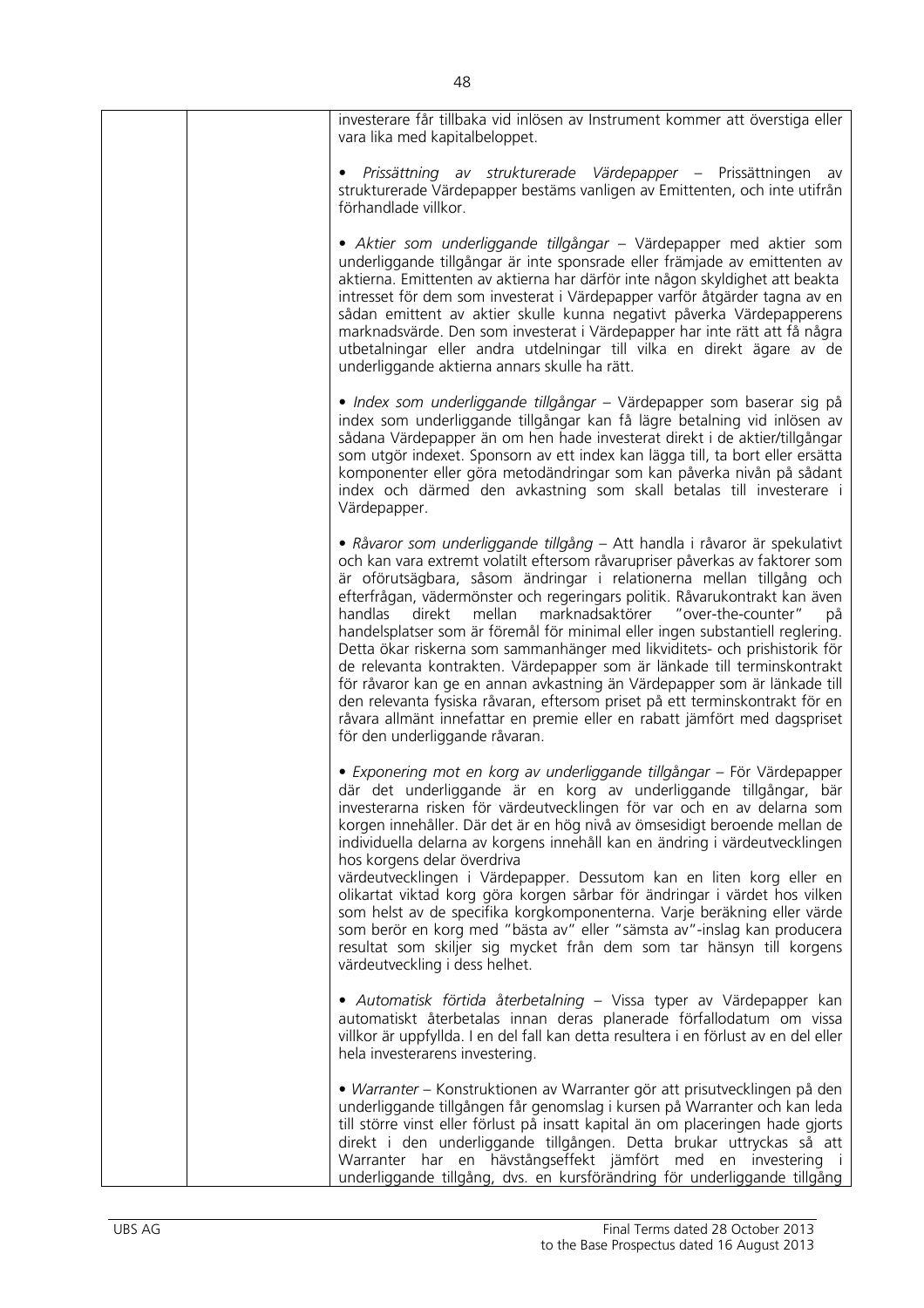| medför en procentuellt sett större förändring av värdet på Warranten. Detta<br>medför att risken att investera i Warranter är större än att investera i<br>underliggande tillgång. Warrant kan förfalla värdelös. Vissa Warranter kan<br>även innehålla värdeutvecklingsstrukturer som är mer komplicerade än<br>sedvanliga Warranter och motsvarar de som anges vara tillämpliga<br>avseende Certifikat. De risker som är relevanta för Certifikat enligt nedan<br>kan således även vara tillämpliga på dessa Warranter.                                                                                                                                                                                                                                                                                                                                                                                                                                                                                                                                                                                                                                                                                                                                           |
|---------------------------------------------------------------------------------------------------------------------------------------------------------------------------------------------------------------------------------------------------------------------------------------------------------------------------------------------------------------------------------------------------------------------------------------------------------------------------------------------------------------------------------------------------------------------------------------------------------------------------------------------------------------------------------------------------------------------------------------------------------------------------------------------------------------------------------------------------------------------------------------------------------------------------------------------------------------------------------------------------------------------------------------------------------------------------------------------------------------------------------------------------------------------------------------------------------------------------------------------------------------------|
| • Risker förenade med Certifikat – Om den underliggande tillgången blir<br>värdelös (exempelvis genom att bolaget som ger ut underliggande aktie går<br>i konkurs) blir Certifikatet också värdelöst. Värdet på ett Certifikat kan<br>också påverkas av valutakursförändringar – om den underliggande<br>tillgången är denominerad i en annan valuta än Certifikatets<br>denomineringsvaluta. En investerare i ett Certifikat bör notera att hela det<br>investerade beloppet kan gå förlorat. För det fall Certifikatet är konstruerat<br>för att ge avkastning i en nedåtgående marknad (sälj eller short) ger en<br>värdeutveckling i den underliggande tillgången en värdeminskning i<br>Certifikatet. Under löptiden påverkas certifikatets värde av förändringar i<br>volatilitet, prisutveckling och utdelningar i den underliggande tillgången<br>samt marknadsränteförändringar. Om Certifikatet innehåller en barriärnivå<br>kan detta innebära att det belopp som en investerare har rätt att erhålla på<br>återbetalningsdagen understiger det investerade beloppet eller att rätten till<br>eventuell särskild avkastning bortfaller.                                                                                                                  |
| · De underliggande tillgångarnas värdeutveckling - Med strukturerade<br>Värdepapper är innehavarnas rätt till avkastning och ibland återbetalningen<br>av kapitalbeloppet, beroende av hur bra värdeutvecklingen är för en eller<br>flera underliggande tillgångar och den gällande avkastningsstrukturen.<br>Värdet på Värdepapperen påverkas av värdet på de underliggande<br>tillgångarna vid vissa tidpunkter under värdepapprens löptid, hur starkt<br>priserna hos de underliggande tillgångarna varierar, förväntningarna<br>angående den framtida volatiliteten, marknadsräntorna och förväntade<br>utdelningar på de underliggande tillgångarna.                                                                                                                                                                                                                                                                                                                                                                                                                                                                                                                                                                                                           |
| • Valutafluktuationer – I de fall den underliggande tillgången noteras i<br>annan valuta än Värdepapperets, kan valutakursförändringar påverka<br>avkastningen på Värdepapperet. Växelkurserna för utländska valutor kan<br>påverkas av komplexa politiska och ekonomiska faktorer, inklusive relativa<br>inflationstakter, betalningsbalansen mellan länder, storleken på regeringars<br>budgetöverskott eller budgetunderskott och den monetära, skatte-<br>och/eller handelspolitiska policy som följs av de relevanta valutornas<br>regeringar. Valutafluktuationer kan påverka värdet eller nivån hos de<br>tillgångarna<br>underliggande<br>komplexa<br>sådana<br>sätt.<br>Om.<br>på<br>valutafluktuationer får värdet eller nivån hos de underliggande tillgångarna<br>att variera, så kan värdet eller nivån på Värdepapperen falla. Om värdet eller<br>nivån hos en eller flera underliggande tillgång(ar) är utfärdad(e) i en valuta<br>som är annan än valutan i vilken Värdepapper är utfärdade, så kan<br>investerarna vara utsatta för en ökad risk som kommer från växelkurser för<br>främmande valutor. Tidigare växelkurser för utländska valutor är inte<br>nödvändigtvis indikationer beträffande framtida växelkurser för utländska<br>valutor. |
| Övriga risker förenade med Värdepapper kan ha att göra med bland annat<br>ränteförändringar, valutaförändringar, om Banken har rätt att inlösa<br>Värdepapperen i förtid, komplexiteten av de finansiella instrumenten,<br>svängningar hos relevanta index, andra underliggande tillgångar eller den<br>finansiella marknaden och om återbetalning av återbetalningsbeloppet är<br>beroende av andra förhållanden än Bankens kreditvärdighet.                                                                                                                                                                                                                                                                                                                                                                                                                                                                                                                                                                                                                                                                                                                                                                                                                       |
| Det finns också vissa risker rörande Värdepapper i allmänhet, såsom<br>modifikationer och undantag och lagändringar.                                                                                                                                                                                                                                                                                                                                                                                                                                                                                                                                                                                                                                                                                                                                                                                                                                                                                                                                                                                                                                                                                                                                                |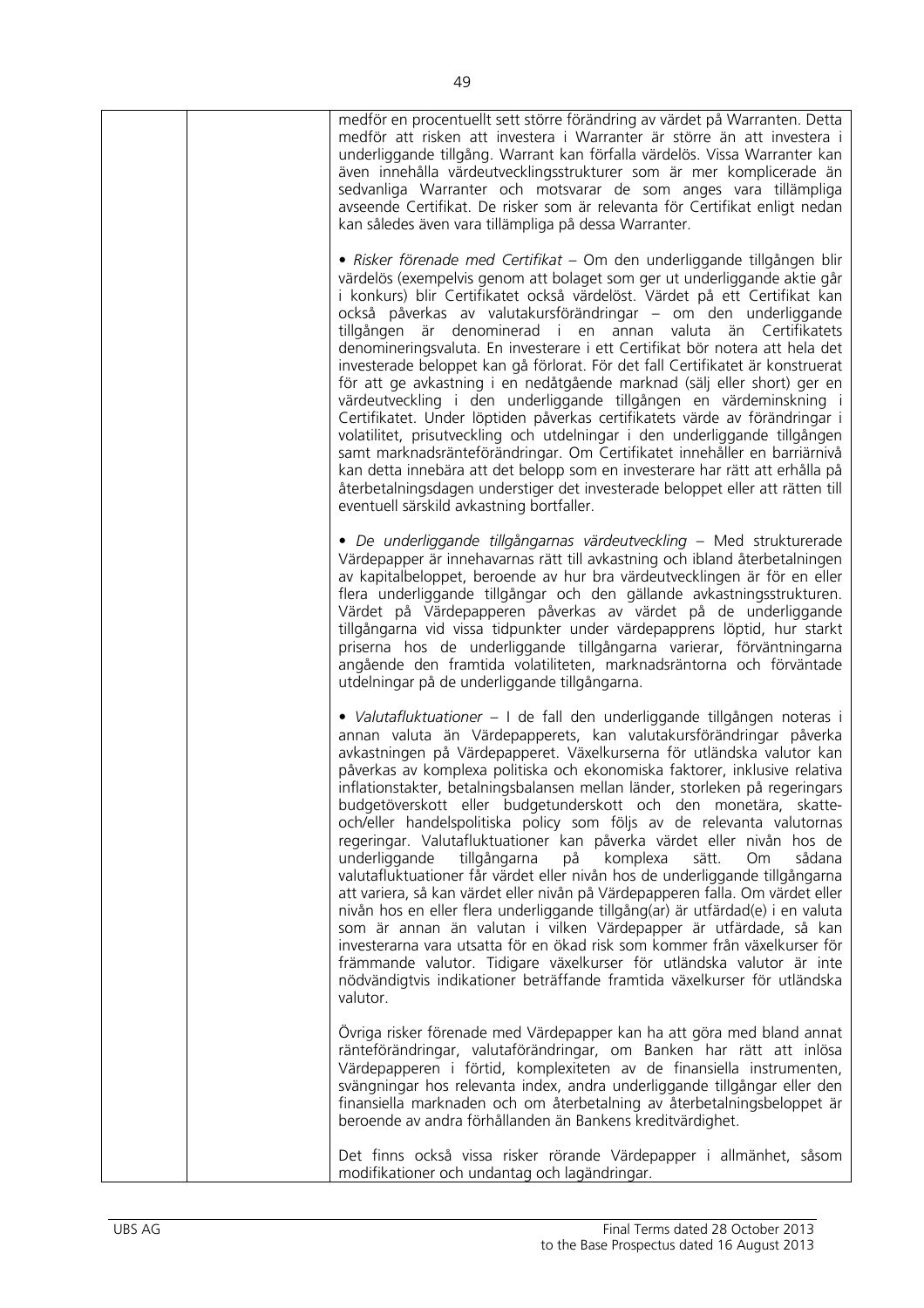|  | Vissa av de förekommande riskerna är hänförliga till omständigheter<br>utanför Emittentens kontroll såsom förekomsten<br>av<br>en<br>effektiv<br>sekundärmarknad, stabiliteten i det aktuella systemet för clearing och<br>avveckling samt den ekonomiska situationen och utvecklingen i omvärlden.<br>Denna sammanfattning av vissa risker är endast en kortfattad redogörelse<br>för vissa viktiga risker och utgör inte en fullständig redogörelse för<br>riskfaktorer som är hänförliga till Värdepapper. Investeraren bör noggrant<br>granska och överväga de risker liksom övrig information som beskrivs i<br>Grundprospektet. En investering i relativt komplexa Värdepapper för med<br>sig en högre risk än att investera i mindre komplexa värdepapper. Speciellt,<br>i en del fall, kan investerare förlora värdet av hela sin investering eller delar<br>därav.                                                                                                                                                                                                    |
|--|--------------------------------------------------------------------------------------------------------------------------------------------------------------------------------------------------------------------------------------------------------------------------------------------------------------------------------------------------------------------------------------------------------------------------------------------------------------------------------------------------------------------------------------------------------------------------------------------------------------------------------------------------------------------------------------------------------------------------------------------------------------------------------------------------------------------------------------------------------------------------------------------------------------------------------------------------------------------------------------------------------------------------------------------------------------------------------|
|  | Risker avseende Värdepapperen generellt                                                                                                                                                                                                                                                                                                                                                                                                                                                                                                                                                                                                                                                                                                                                                                                                                                                                                                                                                                                                                                        |
|  | Potentiella Intressekonflikter                                                                                                                                                                                                                                                                                                                                                                                                                                                                                                                                                                                                                                                                                                                                                                                                                                                                                                                                                                                                                                                 |
|  | Emittenten och dess närstående bolag kan ingå transaktioner som relaterar<br>till Värdepapperen på ett eller annat sätt, antingen för egen räkning eller på<br>uppdrag av en kund. Sådana transaktioner behöver inte vara gynnsamma<br>för Värdepappersinnehavare och kan få positiv eller negativ effekt på värdet<br>av den Underliggande tillgången, och följaktligen på värdet av<br>Värdepapperen. Vidare kan bolag som är närstående till Emittenten vara<br>motparter i hedgningtransaktioner som relaterar till Emittentens<br>skyldigheter som följer av Värdepapperen. Som ett resultat kan<br>intressekonflikter uppstå mellan bolag som är närstående till Emittenten, så<br>väl som mellan dessa bolag och investerare, med avseende på skyldigheter<br>beträffande beräkningen av priset för Värdepapperen och andra<br>förknippade fastställande. Dessutom kan Emittenten och dess närstående<br>bolag agera i andra egenskaper med avseende på Värdepapperen, så som<br>Beräkningsombud, Betalningsombud och Administrativt Ombud och/eller<br>Referensperson. |
|  | Avslutande och Förtida Inlösen efter Emittentens val                                                                                                                                                                                                                                                                                                                                                                                                                                                                                                                                                                                                                                                                                                                                                                                                                                                                                                                                                                                                                           |
|  | Potentiella investerare i Värdepapperen ska vidare vara medvetna om att<br>Emittenten är, enligt Villkoren för Värdepapperen, berättigad att avsluta<br>och lösa in Värdepapperen i dess helhet före Förfallodagen. Om Emittenten<br>löser in Värdepapperen före<br>Förfallodagen<br>avslutar<br>och<br>är<br>Värdepappersinnehavaren berättigad att begära betalning av ett belopp i<br>enlighet med det förtida inlösandet. Dock är Värdepappersinnehavaren inte<br>berättigad att begära ytterligare betalningar för Värdepapperen efter den<br>relevanta dagen för upphörande.                                                                                                                                                                                                                                                                                                                                                                                                                                                                                             |
|  | Värdepappersinnehavaren bär därför risken att inte ta del av utveckling av<br>den Underliggande Tillgången i förväntad omfattning och under den<br>förväntade perioden.                                                                                                                                                                                                                                                                                                                                                                                                                                                                                                                                                                                                                                                                                                                                                                                                                                                                                                        |
|  | Om Emittenten löser in Värdepapperen bär Värdepappersinnehavaren en<br>återinvesteringsrisk, dvs. investeraren bär risken att investeraren måste<br>återinvestera det belopp, om något, som utbetalas av Emittenten vid<br>inlösen, till rådande marknadsförhållanden som kan vara mindre förmånliga<br>än de som rådde vid tidpunkten då Värdepapperen förvärvades.                                                                                                                                                                                                                                                                                                                                                                                                                                                                                                                                                                                                                                                                                                           |
|  | Negativa effekter av justering av Värdepappersrättigheter                                                                                                                                                                                                                                                                                                                                                                                                                                                                                                                                                                                                                                                                                                                                                                                                                                                                                                                                                                                                                      |
|  | Det kan inte uteslutas att vissa omständigheter inträffar eller särskilda<br>åtgärder vidtas (av annan part än Emittenten) i förhållande till<br>Underliggande Tillgång, vilket potentiellt kan medföra förändringar av<br>Underliggande Tillgång, ("Potentiella Justeringshändelser"). För det fall<br>en Potentiell Justeringshändelse inträffar, ska Emittenten vara berättigad att                                                                                                                                                                                                                                                                                                                                                                                                                                                                                                                                                                                                                                                                                         |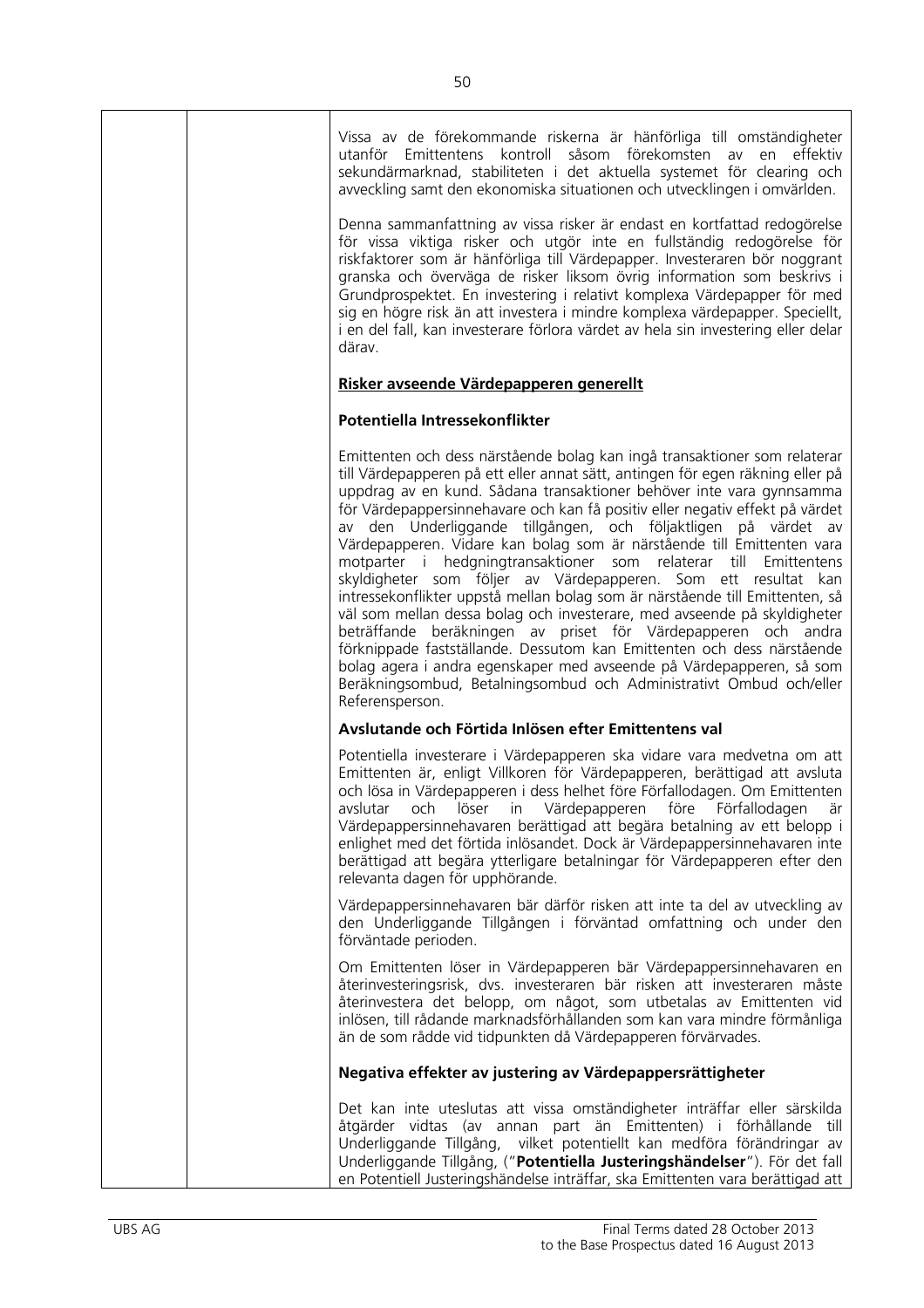| vida justeringar i enlighet med Villkoren för Värdepapperen som svarar mot<br>dessa händelser eller åtgärder. Dessa justeringar kan medföra en negativ<br>effekt på Värdepapperens värde.                                                                                                                                                                                                                                                                                                                                                                                                                                                                                                                                                                                                                                                                                                                                                                                                                                                                                                                                             |
|---------------------------------------------------------------------------------------------------------------------------------------------------------------------------------------------------------------------------------------------------------------------------------------------------------------------------------------------------------------------------------------------------------------------------------------------------------------------------------------------------------------------------------------------------------------------------------------------------------------------------------------------------------------------------------------------------------------------------------------------------------------------------------------------------------------------------------------------------------------------------------------------------------------------------------------------------------------------------------------------------------------------------------------------------------------------------------------------------------------------------------------|
| Handel med Värdepapperen/ Illikviditet                                                                                                                                                                                                                                                                                                                                                                                                                                                                                                                                                                                                                                                                                                                                                                                                                                                                                                                                                                                                                                                                                                |
| Det är inte möjligt att förutse om och till vilken utsträckning en<br>andrahandsmarknad för Värdepapperen kan komma att utvecklas eller till<br>Värdepapperen kommer<br>att<br>handlas<br>för<br>pris<br>på<br>vilket<br>andrahandsmarknaden eller om sådan marknad är likvid eller illikvid.                                                                                                                                                                                                                                                                                                                                                                                                                                                                                                                                                                                                                                                                                                                                                                                                                                         |
| till<br>Ansökningar kommer att lämnas in eller<br>har lämnats<br>in.<br>Värdepappersbörs(er) angivna för<br>upptagande eller<br>listning<br>av<br>Värdepapperen. Om Värdepapperen är upptagna eller listade, ges ingen<br>försäkran om att sådant upptagande eller listning kommer att<br>upprätthållas. Det faktum att Värdepapperen är upptagna till handel eller<br>listade, betecknar inte nödvändigtvis högre likviditet än om så inte är fallet.<br>Om Värdepapperen inte är listade eller upptagna till handel på någon börs,<br>kan prisinformation om Värdepapperen vara svårare att erhålla och<br>Värdepapperens likviditet kan påverkas negativt. Värdepapperens likviditet<br>kan också påverkas av restriktioner för köp och försäljning av<br>Värdepapperen i någon jurisdiktion. Dessutom är Emittenten berättigad<br>(men inte förpliktigad) att förvärva Värdepapper när som helst och till vilket<br>pris som helst på den öppna marknaden eller genom erbjudande eller<br>genom privat överenskommelse. Värdepapper förvärvade på detta sätt kan<br>innehas eller säljas vidare eller överlämnas för annullering. |
| Tilläggsvis, kan det inte uteslutas att antalet Värdepapper som faktiskt<br>emitteras och förvärvas av investerare är färre än den avsedda<br>Aggregerande Nominella Antalet av Värdepapperen. Följaktligen finns det<br>en risk att, på grund av den låga volymen av Värdepapper som faktiskt<br>emitteras, likviditeten för Värdepapperen är lägre än om alla Värdepapper<br>emitteras och förvärvas av investerare.                                                                                                                                                                                                                                                                                                                                                                                                                                                                                                                                                                                                                                                                                                                |
| Managern avser att, under normala marknadsförhållanden, ge köp- och<br>säljkurser för emitterade Värdepapper regelbundet. Managern har dock<br>inget bindande åtagande mot Emittenten att tillföra likviditet genom köp-<br>och säljkurser för Värdepapperen, och åtar sig inget juridiskt ansvar att<br>ange sådana priser eller avseende nivån eller fastställandet av sådana priser.<br>Potentiella investerare ska därför inte förlita sig på möjligheterna att sälja<br>Värdepapper vid någon tidpunkt till något särskilt pris.                                                                                                                                                                                                                                                                                                                                                                                                                                                                                                                                                                                                 |
| Lånefinansiering                                                                                                                                                                                                                                                                                                                                                                                                                                                                                                                                                                                                                                                                                                                                                                                                                                                                                                                                                                                                                                                                                                                      |
| Om köp av Värdepapper lånefinansieras och om investerarens förväntningar<br>inte uppfylls kommer sådan investerare inte enbart lida förlust under<br>Värdepapperen utan även vara tvungen att erlägga ränta samt återbetala<br>lånet. Detta skapar en betydligt högre risk för investerare. Investerare i<br>Värdepapperen ska aldrig förlita sig till att kunna återbetala lån och erlägga<br>ränta för lån genom intäkter från en Värdepapperstransaktion. Snarare ska<br>innan lånefinansiering av Värdepapperen företas investerarens finansiella<br>situation utvärderas utifrån dennes förmåga att erlägga ränta för lånet och<br>omedelbart lösa in lånet även om investeraren lider förlust istället för<br>förväntade vinster.                                                                                                                                                                                                                                                                                                                                                                                               |
| Beskattning avseende Värdepapperen<br>Potentiella investerare ska vara medvetna om att de kan vara ålagda att<br>betala skatter eller andra dokumentationsavgifter eller avgifter i enlighet<br>med lagar och praxis i det land till vilket Värdepapperen överförs eller andra<br>jurisdiktioner. I vissa jurisdiktioner kan det saknas officiella uttalanden från<br>skattemyndigheter eller domstolsbeslut vad gäller innovativa finansiella<br>instrument så som Värdepapperen. Potentiella investerare uppmanas att<br>inte förlita sig till någon skattesammanfattning i detta Grundprospekt                                                                                                                                                                                                                                                                                                                                                                                                                                                                                                                                     |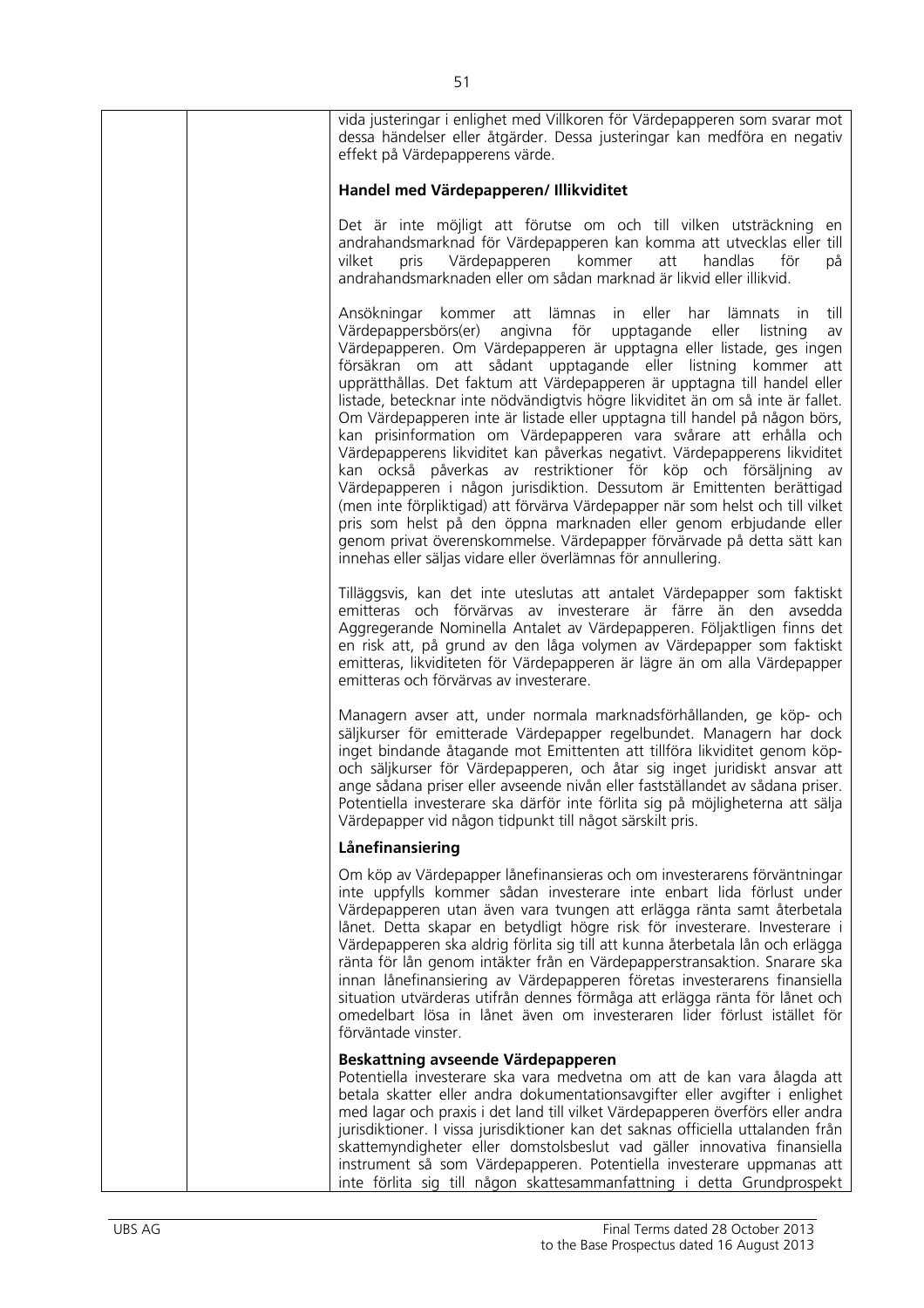|     |                                                                                                             | och/eller de Slutliga Villkoren utan uppmanas istället att efterfråga sina<br>egna skatterådgivare avseende sin individuella beskattning vad gäller<br>förvärv, försäljning eller inlösen av Värdepapperen. Endast dessa rådgivare<br>är i position att vederbörligen bedöma den specifika positionen för den<br>potentiella investeraren.<br>Betalningar för Värdepapperen kan vara föremål för amerikansk<br>källskatt under FATCA<br>Emittenten samt andra finansiella institutioner genom vilka betalningar för<br>Värdepapperen görs kan åläggas att innehålla upptill 30 procent av<br>samtliga, eller delar av, betalningar företagna efter den 31 december 2016<br>avseende Värdepapper som emitterats (eller betydande förändrats) efter<br>den 1 januari 2014 eller som behandlas som aktier under amerikanska<br>skatteregler, oavsett när Värdepapperen emitterats, i enlighet med Sections<br>1471 till 1474 i U.S. Internal Revenue Code (vanligtvis refererad till som<br>"FATCA", Foreign Account Tax Compliance Act).<br>Emittenten är en utländsk finansiell institution ("FFI") vad gäller FATCA. Om<br>åläggs att tillhandahålla viss information<br>Emittenten<br>dess<br>om<br>kontoinnehavare i enlighet med FATCA-avtalet mellan det amerikanska<br>skatteverket (Internal Revenue Service ("IRS") (dvs Emittenten är en<br>"Deltagande FFI" (Participating FFI)) så kan innehållande av källskatt utlösas<br>om: (i) en investerare inte tillhandahåller tillräcklig information så att den<br>relevanta Deltagande FFI kan fastställa om investeraren är en amerikansk<br>person eller inte eller av annat skäl, enligt Emittentens bedömning, ska<br>anses inneha ett "Amerikanskt Konto", (ii) en investerare inte samtycker till,<br>där nödvändigt, att dess information tillhandahålls till IRS eller (iii) någon FFI<br>som är en investerare, eller genom vilken betalningar för Värdepapperen<br>görs, inte är en Deltagande FFI. En investerare som är föremål för<br>innehållande av källskatt kommer i allmänhet endast erhålla utbetalning av<br>sådana medel i den omfattning som det tillämpliga skatteavtalet med USA<br>berättigar sådan institution att reducera skattesatsen på betalningar som<br>var föremål för källskatt under dessa regler, förutsatt att den nödvändiga<br>informationen inges inom rätt tidsram till IRS. Värdepappersinnehavare ska<br>följdaktligen vara medvetna om att betalningar under Värdepapperen kan<br>under vissa omständighetervara vara föremål för amerikansk källskatt enligt<br>FATCA.<br>Förändrad Beskattning av Värdepapperen<br>Bedömning gällande Beskattning av Värdepapperen i detta Prospekt<br>reflekterar Emittentens uppfattning på basis av den juridiska situationen vid<br>dagen för Prospektet. Dock kan inte en annan skattebehandling av<br>skattemyndigheter eller skattedomstolar uteslutas. Varje investerare<br>uppmanas att rådfråga sin egen skatterådgivare innan beslut om att |
|-----|-------------------------------------------------------------------------------------------------------------|---------------------------------------------------------------------------------------------------------------------------------------------------------------------------------------------------------------------------------------------------------------------------------------------------------------------------------------------------------------------------------------------------------------------------------------------------------------------------------------------------------------------------------------------------------------------------------------------------------------------------------------------------------------------------------------------------------------------------------------------------------------------------------------------------------------------------------------------------------------------------------------------------------------------------------------------------------------------------------------------------------------------------------------------------------------------------------------------------------------------------------------------------------------------------------------------------------------------------------------------------------------------------------------------------------------------------------------------------------------------------------------------------------------------------------------------------------------------------------------------------------------------------------------------------------------------------------------------------------------------------------------------------------------------------------------------------------------------------------------------------------------------------------------------------------------------------------------------------------------------------------------------------------------------------------------------------------------------------------------------------------------------------------------------------------------------------------------------------------------------------------------------------------------------------------------------------------------------------------------------------------------------------------------------------------------------------------------------------------------------------------------------------------------------------------------------------------------------------------------------------------------------------------------------------------------------------------------------------------------------------------------------------------------------------------------------------------------------------------------------------------------------------------------------------------------------------------------------------------------------------------------------------------------------------------------------------------------------------------------------|
|     |                                                                                                             | investera i Värdepapperen fattas.<br>Varken Emittenten eller Managern tar något ansvar i förhållande till<br>Värdepappersinnehavare vad gäller skattekonsekvenser av en investering i<br>Värdepapperen.                                                                                                                                                                                                                                                                                                                                                                                                                                                                                                                                                                                                                                                                                                                                                                                                                                                                                                                                                                                                                                                                                                                                                                                                                                                                                                                                                                                                                                                                                                                                                                                                                                                                                                                                                                                                                                                                                                                                                                                                                                                                                                                                                                                                                                                                                                                                                                                                                                                                                                                                                                                                                                                                                                                                                                                     |
| D.6 | Riskvarnig för att<br>investerare<br>kan<br>förlora hela värdet<br>investeringen<br>av<br>eller del av den. | Även då Värdepapperen är kapitalskyddade vid förfallodagen till ett Lägsta<br>Belopp och, risken således inledningsvis är begränsad, bär varje investerare i<br>Värdepapperen risken att Emittentens finansiella situation försämras.<br>Potentiella investerare måste därför vara förberedda på att förlora hela eller<br>delar av sin totala investering.                                                                                                                                                                                                                                                                                                                                                                                                                                                                                                                                                                                                                                                                                                                                                                                                                                                                                                                                                                                                                                                                                                                                                                                                                                                                                                                                                                                                                                                                                                                                                                                                                                                                                                                                                                                                                                                                                                                                                                                                                                                                                                                                                                                                                                                                                                                                                                                                                                                                                                                                                                                                                                 |

| Avsnitt | <b>Avsnitt E – Erbjudande</b> |                                                                                               |
|---------|-------------------------------|-----------------------------------------------------------------------------------------------|
| E.2b    |                               | Motiv till erbjudandet   Ej Tillämpligt. Skälen för erbjudande och användningen av intäkterna |
|         |                               | och användning av Skiljer sig inte åt från att generera vinster och/eller säkra vissa risker. |